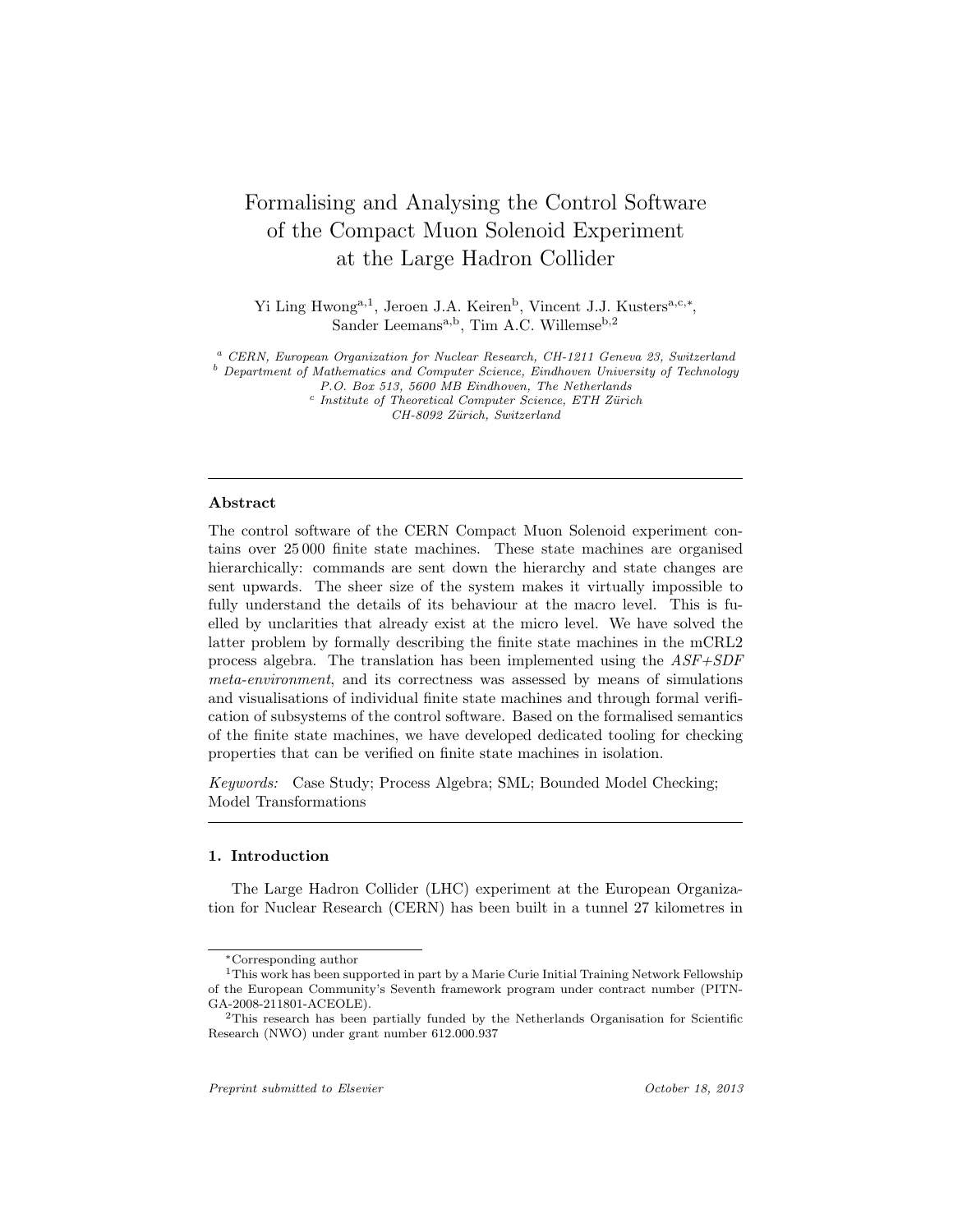circumference and is designed to yield head-on collisions of two proton (or ion) beams of 7 TeV each. On 30 March 2010, it achieved its first successful 7 TeV collision, breaking its previous world record, setting a new one. The LHC will continue to operate at half energy until the end of 2012; it will not run at full energy, achieving 14 TeV collisions, until 2014.

The Compact Muon Solenoid (CMS) experiment is one of the four big experiments of the LHC. It is a general purpose detector to study the wide range of particles and phenomena produced in the high-energy collisions in the LHC. The CMS experiment is made up of 7 subdetectors, with each of them designed to stop, track or measure different particles emerging from the proton collisions.



Figure 1: Architecture of the real-time monitoring and control system of the CMS experiment, running at the LHC.

The control, configuration, readout and monitoring of hardware devices and the detector status, in particular various kinds of environment variables such as temperature, humidity, high voltage, and low voltage, are carried out by the Detector Control System (DCS). The control software of the CMS detector is implemented with Siemens' commercial Supervision, Control And Data Acquisition (SCADA) package PVSS-II and CERN's Joint Controls Project (JCOP) framework [1]. The architecture of the control software for all four big LHC experiments is based on the SMI++ framework [2, 3]. Under the SMI++ framework, the real world is viewed as a collection of objects behaving as finite state machines (FSMs). These FSMs are described using the State Manager Language (SML), which can be seen as part of the SMI++ framework. SML is actively maintained and quite stable: new language features are only being added at a slow rate. However, its semantics is only defined informally.

A characteristic of the used architecture is the regularity and relatively low complexity of the individual FSMs and device drivers that together constitute the control software; the main source of complexity is in the cooperation of these FSMs. Cooperation is strictly hierarchical, consisting of several layers; see Figure 1 for a schematic overview. The FSMs are organised in a tree structure where every node has one parent and zero or more children, except for the top node, which has no parent. Nodes communicate by sending commands to their children and state updates to their parents, so commands are refined and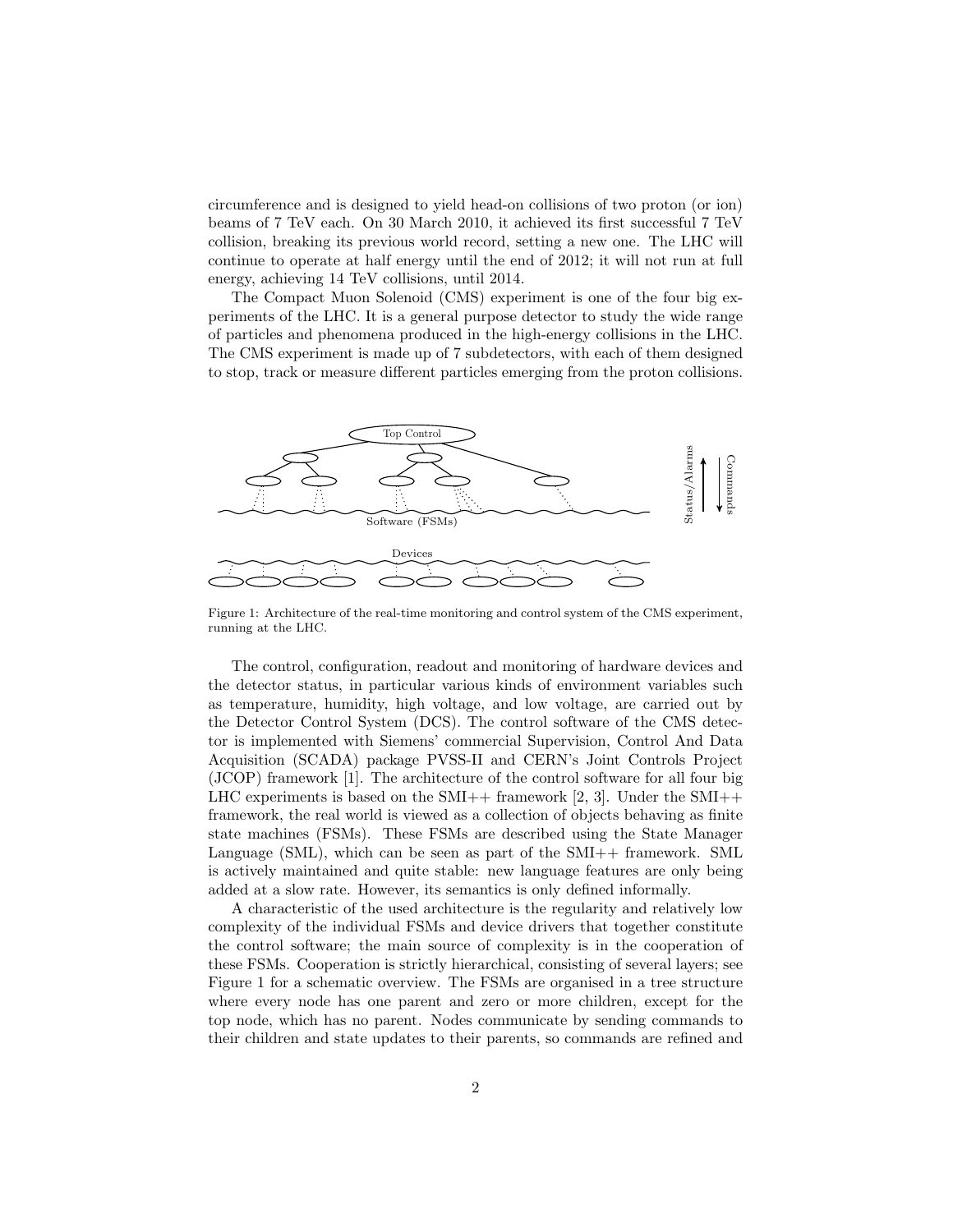propagated down the hierarchy and status updates are sent upwards. Hardware devices are typically found only at the bottom-most layer. The only real time behaviour in the system is found in these device drivers. The average depth of the control tree is approximately 9 nodes, with a minimal depth of 3 nodes and a maximal depth of 11 nodes. The FSM system in the CMS experiment contains well over 25 000 nodes. The exact number fluctuates as a result of continuous development of the control system; a recent count revealed over  $27\,500$  nodes. On average, each FSM contains 5 logical states (i.e., control locations), and each logical state of an FSM can be in one of two phases; this would amount to at least  $10^{27,500}$  states for the entire configuration. While a large fraction of these states may not be reachable, we believe that  $10^{27,500}$  is still a very conservative estimate for the number of semantically reachable states  $(i.e.,$  states consisting of the control location and the valuations for local variables), as the logical states aggregate states that are semantically not related.

The sheer size of the system significantly contributes to its complexity. Complicating factors in understanding the behaviour of the system are the diversity in the development philosophies in subgroups responsible for controlling their own subdetectors, and the huge amount of parameters to be monitored. In view of this complexity, it is currently impossible to trace the root cause of problems when unexpected behaviours manifest themselves, since problems may have an effect on a large part of the hierarchy. A single badly designed FSM may be sufficient to lead to a livelock, resulting in non-responsive hardware devices, potentially ruining expensive and difficult experiments. Considering the scientific importance of these experiments, this justifies the use of rigorous methods for understanding and analysing the system.

Our contributions are twofold. First, we have formalised SML by mapping its language constructs onto constructs in the process algebraic language mCRL2 [4]. Second, based on our understanding of the semantics of SML, we have identified properties that can be verified for FSMs in isolation, and for which we have developed dedicated verification tooling.

Using the ASF+SDF meta-environment [5], we have developed a prototype translation implementing our mapping of SML to mCRL2. This allows us to quickly assess the adequacy of the translation through simulation and visualisation of FSMs in isolation, and by means of formal verification of small subsystems of the control software, using the mCRL2 toolset. The feedback obtained by the verification and simulation enables us to further improve the transformation. The use of the ASF+SDF meta-environment allows us to repeat this cycle in quick successions, and, at the same time, maintain a formal description of the translation. Development of the ASF+SDF Meta Environment was discontinued in 2010, when we had already started with our first experiments with ASF+SDF. Nevertheless, we chose to continue using ASF+SDF over similar products such as ATL because of our familiarity with ASF+SDF. Its syntaxdriven, functional approach results in very clear translation rules. As a result, our translation can easily be converted to another formalism if needed.

The dedicated verification tools we developed allow engineers at CERN to quickly perform behavioural sanity checks on their design, and use the feedback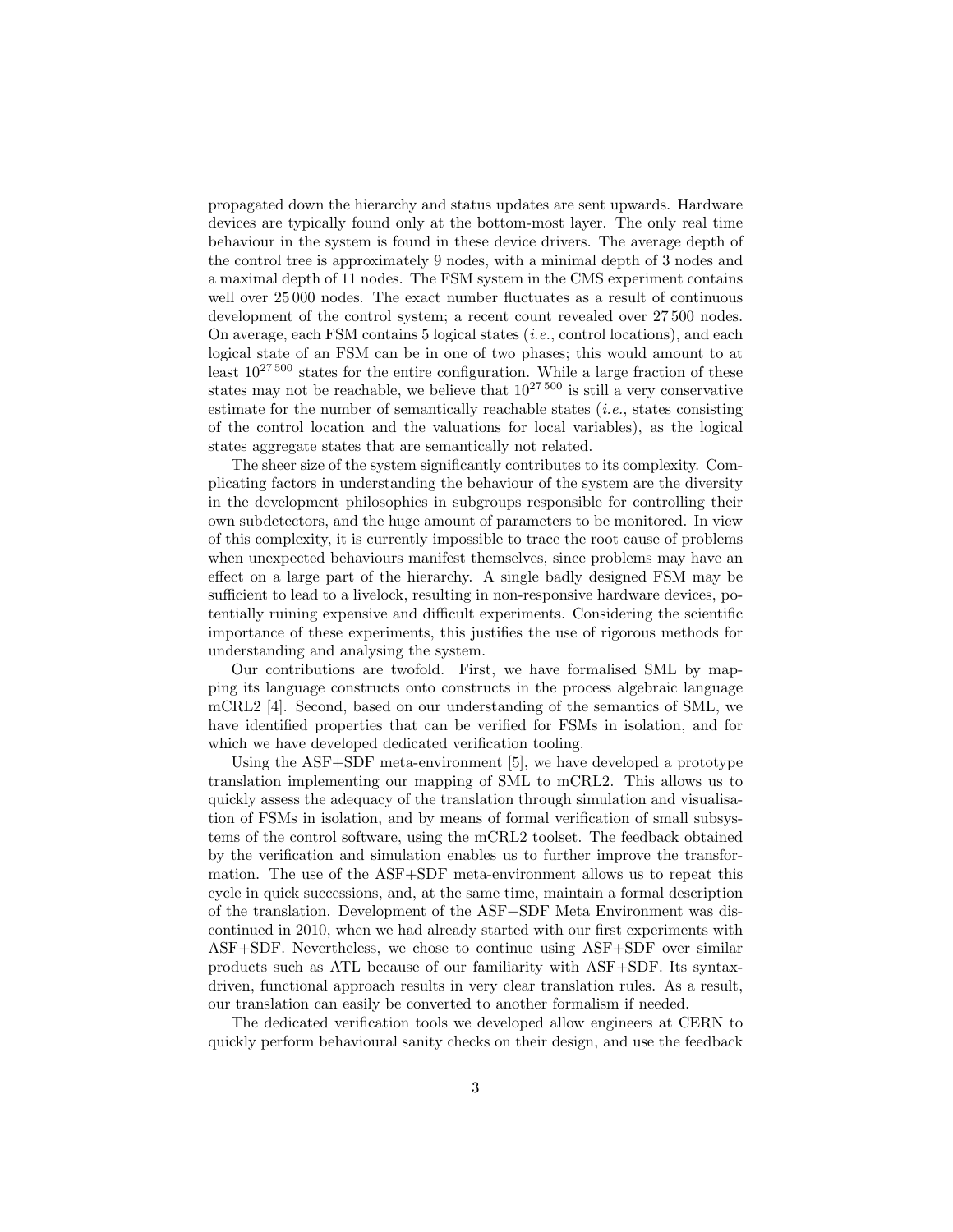of the tools to further improve on their designs in case of any problems. Results using these tools are favourable. For instance, our analysis reveals that 20% of the nodes in CMS, not counting the leaf nodes, can indeed suffer from such issues. That amounts to over 5% of all nodes. Moreover, actual outages of the control system have been traced back to livelocks found by our tools based on analysis of the logs. While our prototype tooling for verifying dedicated properties was built upon the ASF+SDF translation, we have recently reimplemented part of that translation in Python. The performance gains this brought about has allowed the engineers at CERN to integrate our dedicated tools in their development environment.

Related work. Popular verification techniques are theorem proving and model checking [6, 7]. In this paper we focus on the latter approach. In model checking, models are represented as a finite state machine, and properties about these models are expressed using temporal logic. Model checking research has spurred the creation of explicit state model checkers like CESAR [7], EMC [6, 8], FDR [9], SPIN [10], and mCRL2 [4].

Explicit state model checking suffers from the infamous state space explosion problem; in parallel systems, the number of states in the complete system grows exponentially in the number of parallel components. Several techniques have been developed to tackle this explosion, e.g., symbolic model checking [11], symmetry reduction [12, 13] and compositional verification [14, 15]. These techniques can indeed enable the verification of larger systems; [11] promises verification of " $10^{20}$  states and beyond". However, from  $10^{20}$  states there still is a long way to go before we can verify the  $10^{27,500}$  estimated states in our system. We therefore think it is reasonable to assume that these techniques will only help to a limited extent, and that to verify the control software, we need to exploit the structural properties of the system.

The availability of state-of-the-art model checkers has enabled the verification of industrial systems. Among others the ISO/IEEE 1073.2 standard for remote control [16, 17], the IEEE 1394 firewire standard [18, 19, 20], contention resolution in the ZigBee protocol [21], and the Carrier Sense Multiple Access/- Collision Detection protocol in IEEE 802.3 [22] have been verified. However, as far as we are aware, there is no case study in the literature that parallels ours in terms of complexity.

The applicability of the model checker mCRL2 has been demonstrated in a number of industrial case studies. Among others an automated parking garage [23], a distributed system for lifting trucks [24], part of the IEEE 11073-20601 protocol for personal health devices [25], a distributed grid system supporting production activities as well as user data analysis used at CERN [26], as well as a printer intended to operate in the manufacturing of printed circuit boards [27] have been verified.

Outline. We give a cursory overview of the core constructs of the SML language and the configuration of the control system in Section 2. In Section 3, the mCRL2 language is explained. The mCRL2 semantics of SML are then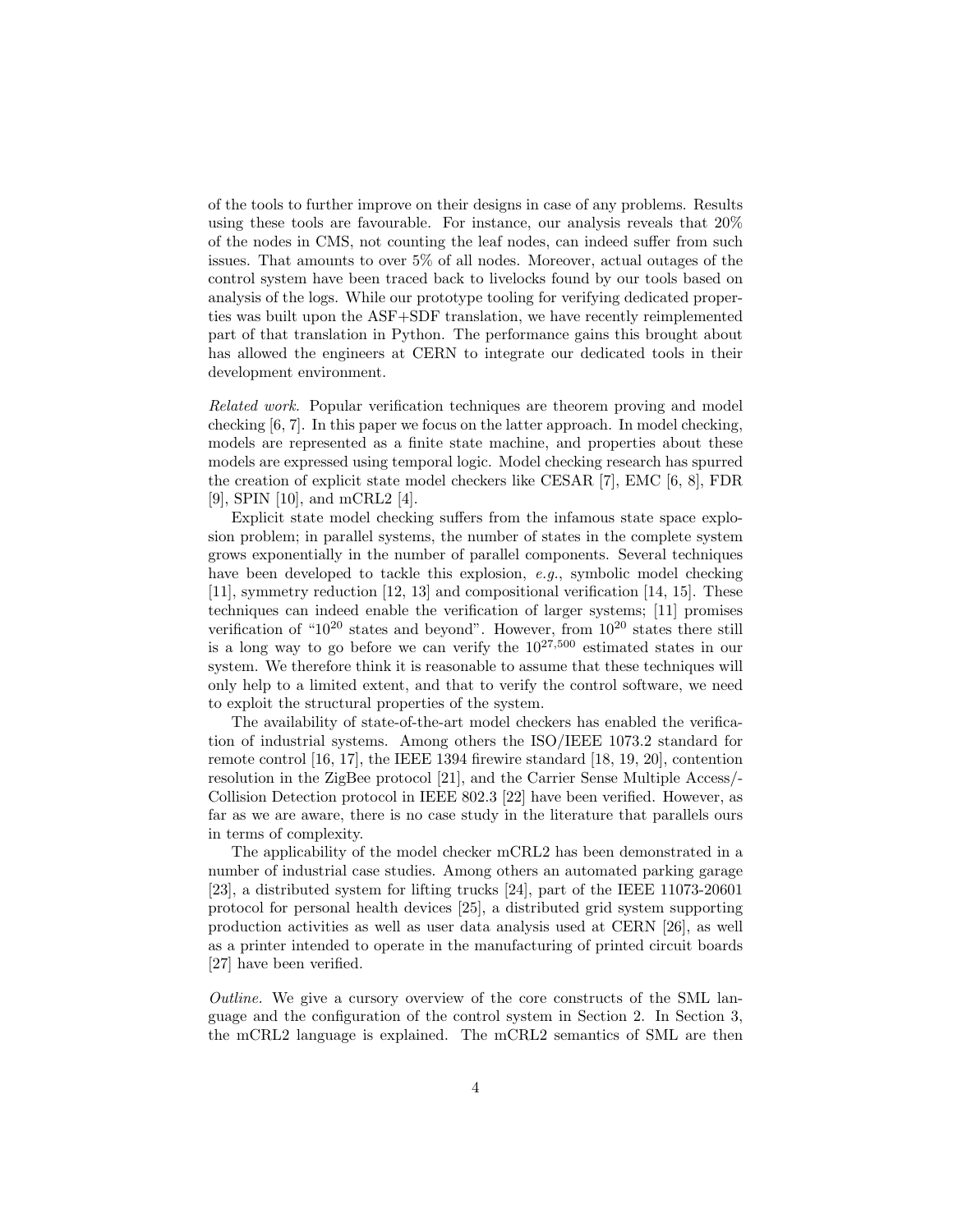explained in Section 4, and we briefly elaborate on the methodology we used for obtaining this semantics. Our dedicated verification tools for SML, together with the results obtained so far, are described in further detail in Section 5. We summarise our findings and suggestions in Section 6.

### 2. The Control System

#### 2.1. The Control System Configuration

The CMS control system is organised as a tree-like architecture (see also Figure 1). Nodes in this tree are the basic behavioural entities, sending commands down the tree to their children and state updates up the tree to their parents. Communication between the nodes is arranged through a proprietary middleware layer, called DIM [28], which is based on the client/server paradigm, offering reliable asynchronous communication between nodes.

The tree-like configuration and the finite state machine descriptions of the CMS control system are stored in a database for easy maintenance. That is, for each node, it is precisely known which node is its parent and which nodes are its children, and the SML code that dictates the behaviour of the node.

#### 2.2. The State Manager Language

The finite state machines used in the CMS experiment are described in the State Manager Language (SML) [2, 3]. In ibid. only an informal semantics is given, and a formal semantics of SML is unavailable. We present the syntax and the suggested meaning of the core of the language using snapshots of a running example; we revisit this example in our formalisation in Section 4, where also the abbreviations that are used in the formalisation are explained in more detail. Note that SML is larger than presented here, also offering language constructs for the hardware device drivers, but the FSMs making up the control system employ these core constructs only.

Listing 1 shows part of the definition of a class in SML. Conceptually, this is the same kind of class known from object-oriented programming: the class is defined once, but can be instantiated many times. An instantiation is referred to as a Finite State Machine. A class consists of one or more state clauses; Listing 1 only shows the state clause for the OFF state. Intuitively, a state clause describes how the FSM should behave when it is in a particular state. Every state clause consists of a list of when clauses and a list of action clauses, either of which may be empty.

A when clause has two parts: a guard which is a Boolean expression over the states of the children of the FSM and a referrer which describes what should happen if the guard evaluates to true. The base form of a guard is P in state STATE, where STATE is the name of a state (or a set of state names) and P is a child pattern. A child pattern consists of two parts: the first part is either ANY or ALL and the second part is the name of a class or the literal FwCHILDREN. The intended meaning is straightforward:

### \$ALL\$FwCHILDREN in state ON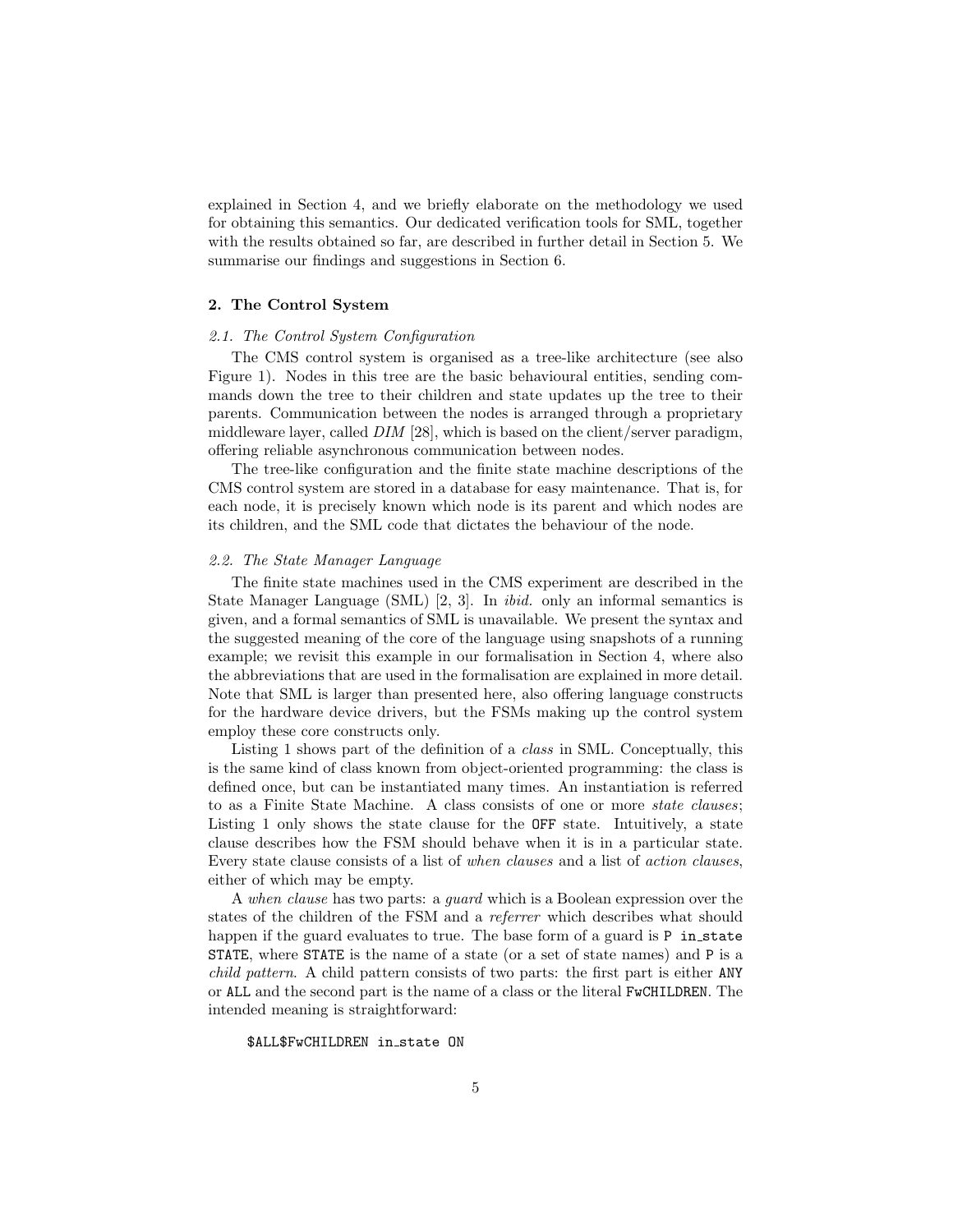```
class: $FWPART_$TOP$RPC_Chamber_CLASS
   state: OFF
       when ( ( $ANY$FwCHILDREN in_state ERROR ) or
               ( $ANY$FwCHILDREN in_state TRIPPED ) ) move_to ERROR
       when ( $ANY$RPC_HV in_state {RAMPING_UP,
                                     RAMPING_DOWN} ) move_to RAMPING
       when ( ( $ALL$RPC_LV in_state ON ) and
               ( $ALL$RPC_HV in_state STANDBY ) ) move_to STANDBY
       when ( ( $ALL$RPC_HV in_state ON ) and
               ( $ALL$RPC_LV in_state ON ) ) move_to ON
       when ( ( $ALL$FwCHILDREN in_state ON ) and
               ( $ALL$RPC_T in_state OK ) ) move_to ON
       action: STANDBY
           do STANDBY $ALL$RPC_HV
           do ON $ALL$RPC_LV
       action: OFF
           do OFF $ALL$FwCHILDREN
       action: ON
           do ON $ALL$FwCHILDREN
```
Listing 1: Part of the definition of the *Chamber* class in SML.

means "all children are in the ON state", and:

\$ANY\$RPC HV in state {RAMPING UP, RAMPING DOWN}

evaluates to true if "some child of class RPC HV is either in state RAMPING UP or state RAMPING DOWN".

A referrer is either of the form move to STATE, indicating that the finite state machine changes its state to STATE, or of the form do A, indicating that the action with name A should be executed next. If the guards of more than one when clause evaluate to true, the topmost enabled referrer is executed. Whenever the FSM moves to a new state, it executes the *when clauses*, starting from the top when clause, to see if it should stay in this state (all guards are false) or if it should go to another state (some guard is true). It is therefore possible that a single move to referrer or statement (see below) triggers a series of state changes.

An action clause consists of a name and a list of statements. When an FSM receives a command while in a state STATE, it looks inside the state clause of state STATE for an action clause with the same name as the command and if such an action clause exists, it executes its statement list. If no such action exists, the command is ignored. For example, if the Chamber finite state machine from Listing 1 is in state OFF and it receives an ON command, it will execute the last action clause.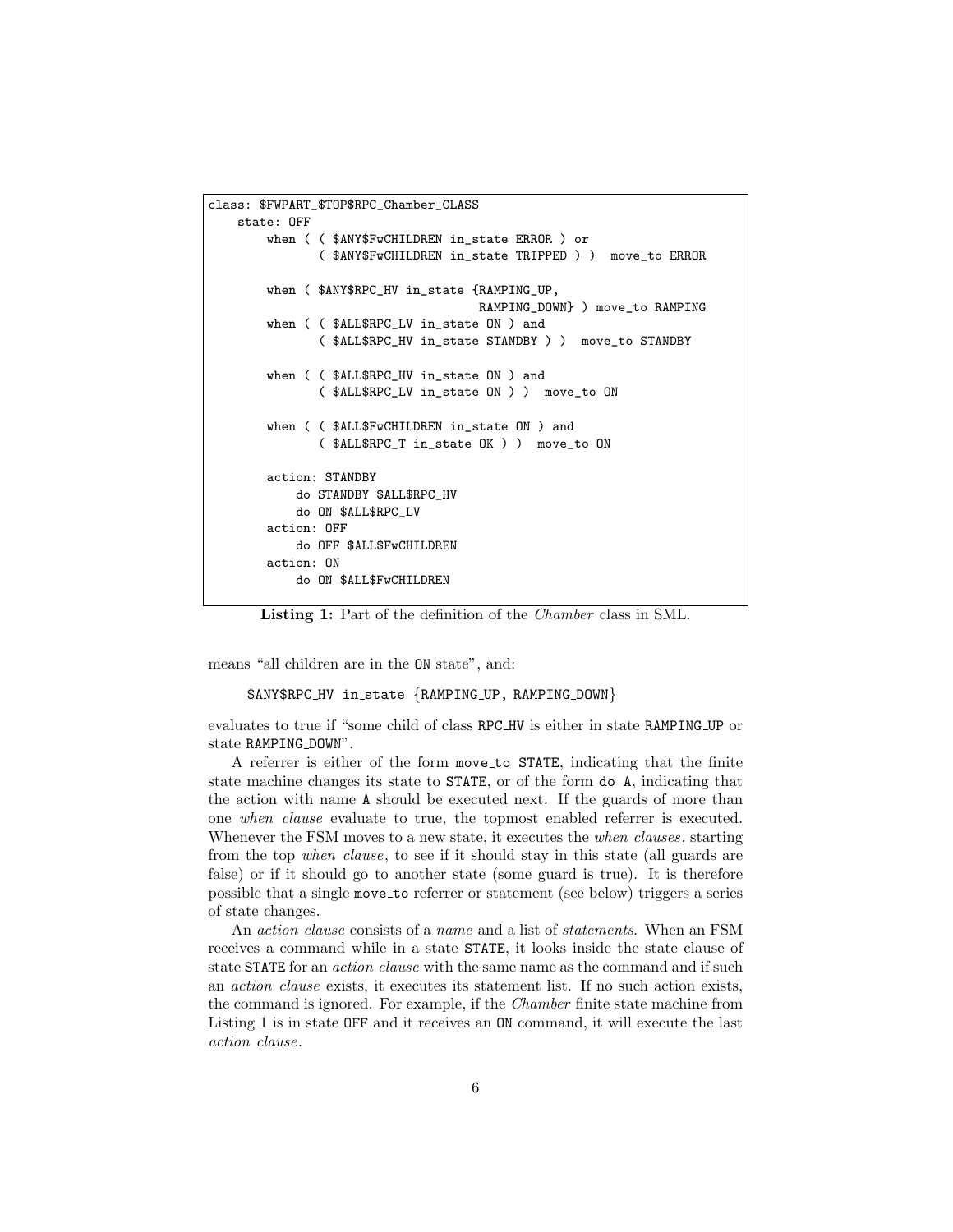The most commonly used statement is do C P, which means that the command C is sent to all children which match the child pattern P. After a command is sent, the child is marked busy. When a child sends its new state back, this busy flag is removed. The do statement is non-blocking, *i.e.*, it does not wait for the children to respond with their new state. The child pattern always starts with  $SLL$$  in this context. SML also provides if and move\_to statements, as we illustrated in Listing 2.

```
action: STANDBY
   do STANDBY $ALL$RPC_HV
   do ON $ALL$RPC_LV
   if ( $ALL$RPC_LV in_state ON ) then
        do ON $ALL$RPC_HV
        if ( $ALL$RPC_HV in_state ON ) then
            move_to ON
        endif
   else
        do STANDBY $ALL$RPC_LV
        do STANDBY $ALL$RPC_HV
        do STANDBY $ALL$FwCHILDREN
    endif
```
Listing 2: An example of a more complex *action clause*.

The move to STATE statement immediately stops execution of the action clause and causes the FSM to move to STATE. The if G then S1 else S2 endif statement blocks as long as there is a child, referred to in G, that has a busy flag. If the guard G evaluates to true, then S1 is executed and otherwise S2 is executed. The else clause is optional.

### 3. An Overview of mCRL2

The mCRL2 language [4] consists of three distinct parts: a data language for describing the data types and transformations, a process language for specifying system behaviours and a modal language for reasoning about the system behaviours.

### 3.1. Data Language

The data language of the mCRL2 language is based on higher-order abstract data types, in which functions are defined using equational specifications. The language has built-in definitions for many of the commonly used data types (and operations on them), such as Booleans, represented by sort Bool, (unbounded) integer, natural and positive numbers, represented by sorts Int, Nat and Pos, respectively. Container sorts, such as (infinite) sets, bags and lists over arbitrary data sorts D are denoted by  $Set(D)$ ,  $Bag(D)$ , and  $List(D)$ . New data sorts can be defined either by directly specifying the constructors of a data sort, or using structured sorts, or through aliasing. Relations and mappings on data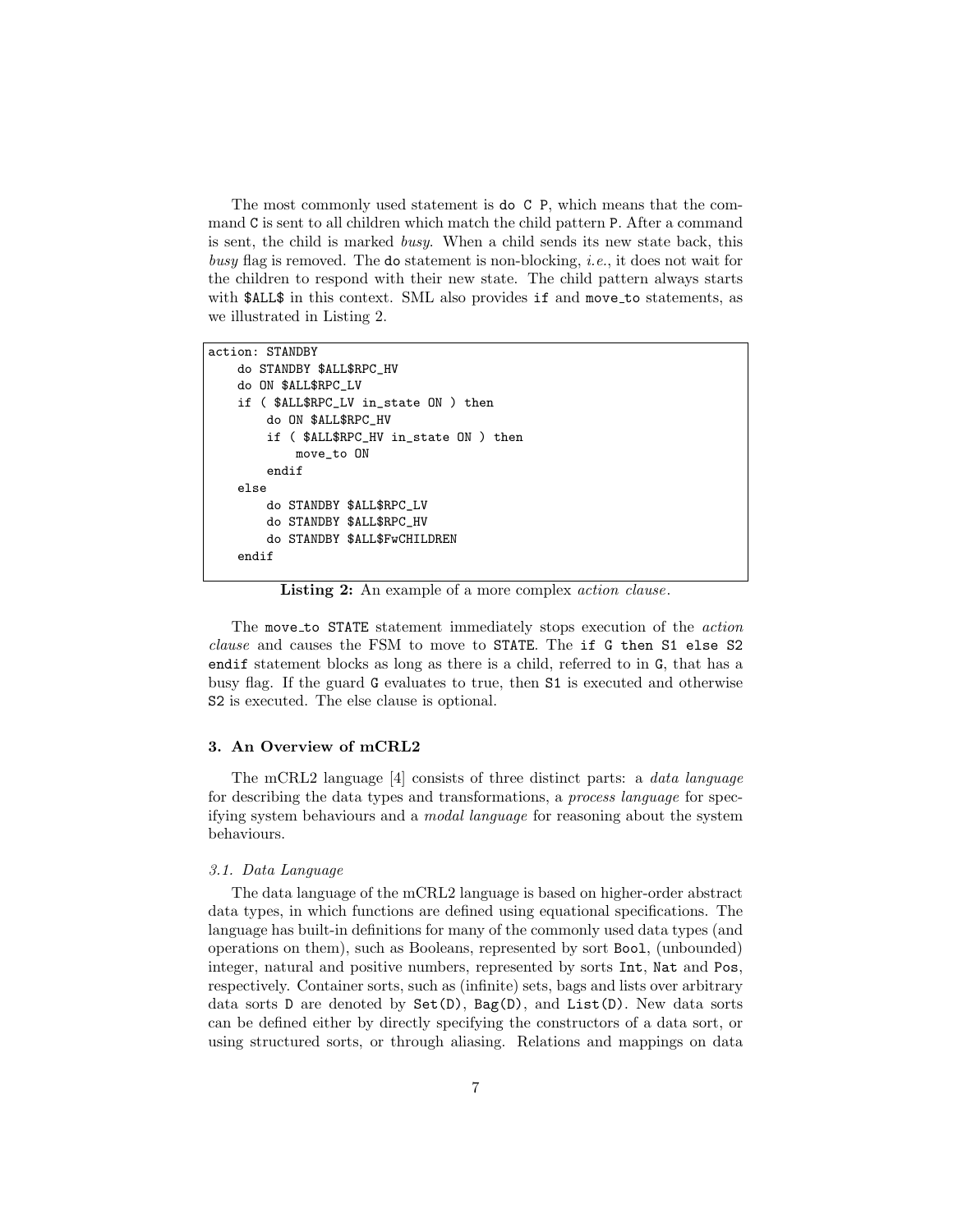sorts, and their rules of logic are formalised through equational rewrite rules. Defining data sorts through structured sorts introduces a few built-in mappings and relations, such as projection functions, equality and inequality. Expressions in the data language can be built by combining sort constructors, functions, relations and data variables. Example expressions are 3+4 of sort Pos, and b && (b  $||$  false) and  $n == 10$  of sort Bool.

Example 1. A sort representing the Cartesian product of integer numbers can be defined by aliasing it to a structured sort struct  $coord(x:Int, y:Int), i.e.,$ Point = struct  $coord(x:Int,y:Int)$ . The mappings x and y are the projection functions: given an expression  $coord(0,1)$  of sort Point, the expression  $x$ (coord(0,1)) is an integer number (the number 0 in this case).

Of particular interest for the formalisation of SML programs is lambda abstraction, which is well-known from  $\lambda$ -calculus and type theory. In our specification, we use them, e.g., to model association lists. Functions, specified through lambda abstraction or otherwise, can be updated concisely and intuitively, as illustrated by the following example.

Example 2. Let f:Nat->Nat be a user-defined mapping of sort Nat to Nat; the function f can be thought of as an infinite array. Using lambda abstraction, we can define f to map each natural number to its doubled number: f=lambda n:Nat. n+n. Note that this is equivalent to defining  $f(n) = n + n$ , but allows inline definition of this function. Using function updates, function f can be modified:  $f[0-2]$  agrees with function f, save for  $f[0-2]$  (0), which has value 2, whereas f(0) has value 0.

The built-in data types are designed to reflect their mathematical counterparts, contributing to the accessibility of the data language. The support for universal and existential quantifiers further facilitates conventional mathematical reasoning, but since we do not use them in our formalisation, we refrain from an in-depth explanation.

### 3.2. Process Language

The process specification language of mCRL2 consists of only a small number of basic operators and primitives. The language is inspired by process algebras from the ACP family [29], and has both an axiomatic and an operational semantics. We forego a formal exposition of its semantics, for which we refer to [4, 29]; instead, we restrict ourselves to introducing its syntax, sketch its meaning informally and illustrate its use through small examples.

Processes are constructed compositionally using alternative composition and quantification, sequential and parallel composition, hiding, communication, and recursion. The basic behavioural elements of a process are the deadlock process delta and (parameterised) actions. The latter represent atomic, observable events, such as receiving status updates or the sending of commands; the parameters can be used to represent the data that is linked to such events. If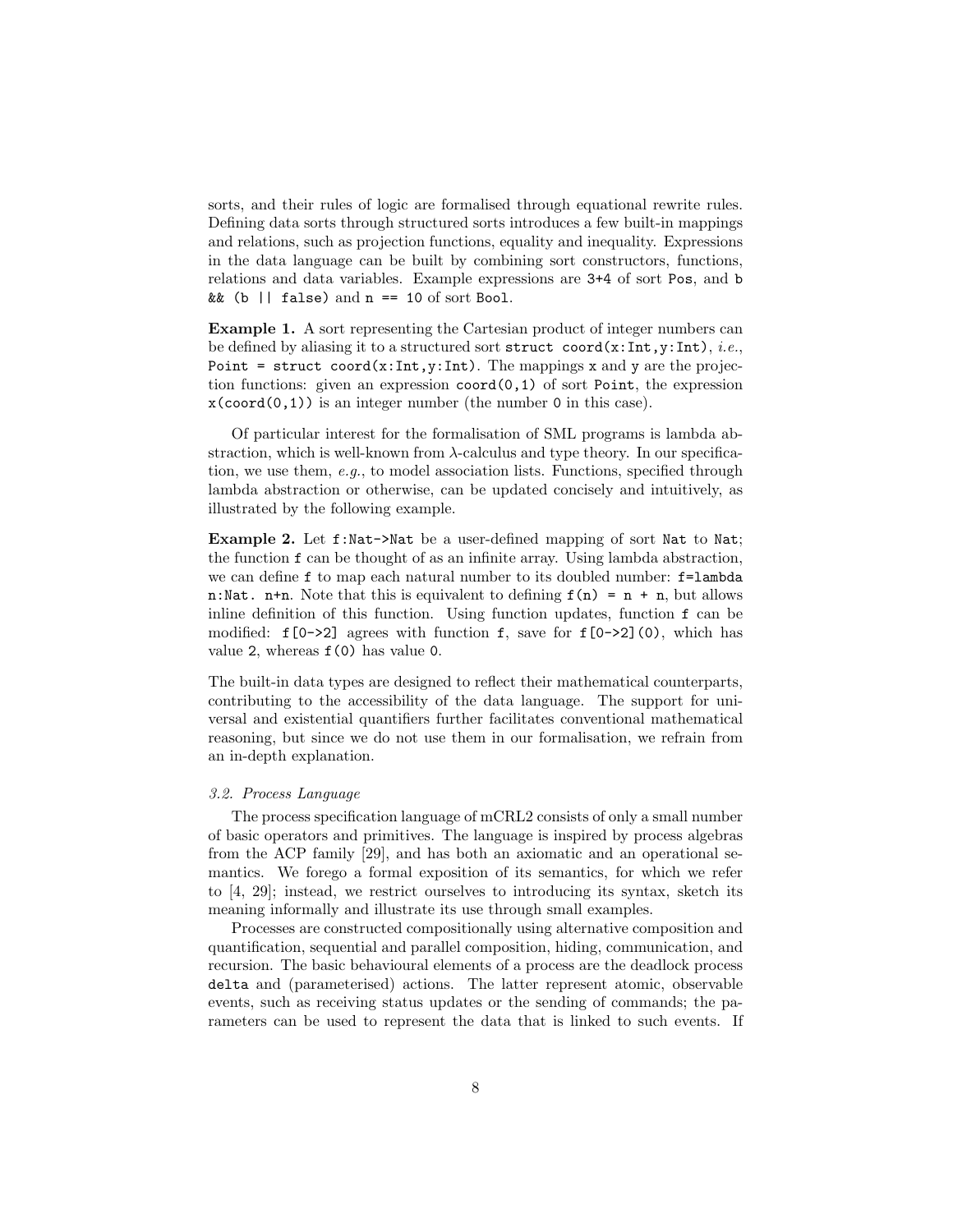read is an action name, and e is some data expression of the sort of action name read, then read(e) is a parameterised action.

Suppose p and q are processes, then their alternative composition is denoted p+q. Intuitively, process p+q behaves as either process p or q, dependent on which of the two processes executed the first action. Since process delta can never execute actions, process delta+p will simply behave as process p. Alternative quantification generalises alternative composition: if a data variable d of some sort D occurs in process p, then sum d:D. p denotes the (possibly infinite) choice between the set of processes obtained by instantiating variable d in process p with all possible values it can attain.

**Example 3.** Suppose  $\text{read}(n+n)$  is an action parameterised with natural number expressions, then process sum n:Nat. read(n+n) denotes the infinite set of processes offering read actions with even values as their parameters.

Using a binary *if-then* construct, denoted  $\mathbf{b} \rightarrow \mathbf{p}$ , or a ternary *if-then-else* construct, denoted  $\mathbf{b} \rightarrow \mathbf{p} \Leftrightarrow \mathbf{q}$ , processes can be made data-dependent: if  $\mathbf{b}$  evaluates to true, then processes  $b \rightarrow p$  and  $b \rightarrow p \Leftrightarrow q$  behave as process p, and the latter behaves as process q otherwise, whereas the former behaves as process delta.

The sequential composition of processes p and q, denoted p.q behaves as process p, and, upon successful termination of p, continues to behave as process q. Note that the deadlock process delta never terminates successfully; hence, process delta.p is indistinguishable from process delta.

Example 4. Let read and send be two parameterised actions, taking natural number expressions as their arguments, and let n of sort Nat be a data variable. Then process  $\text{read}(n)$ . send(n) represents a system in which first a value represented by data variable n is read, which is then sent via action send. The process sum  $n:Nat.$  read(n).send(n) combines sequential composition with alternative quantification, modelling that any natural number read through action read is sent via action send.

A parallel composition of processes  $p$  and  $q$ , which is denoted by process  $p||q$ , behaves as the interleaving of both processes involved: the first action may come from process p, which after execution of this action behaves as process  $p'$ ; the resulting process then is  $p'||q$ . Symmetrically, the first action may come from process q. In addition, both processes may execute their first actions simultaneously, producing a *multi-action*, after which the processes that remain are again composed in parallel.

**Example 5.** Consider the process p defined as sum  $n: Nat. read(n) . send(n)$ and q, defined as sum m:Nat. send(m).read(m+m). The parallel composition of p and q, may first execute a read(n) action, after which it will behave as the parallel composition  $send(n)$ ||q, it may first execute a  $send(m)$  action, after which it will behave as the parallel composition  $p \mid \text{read}(m+m)$ , or both processes may execute their first actions simultaneously, denoted by the multi-action  $\text{read}(n)$  | send(m), after which the remaining process behaves as  $send(n)||read(m+m)$ .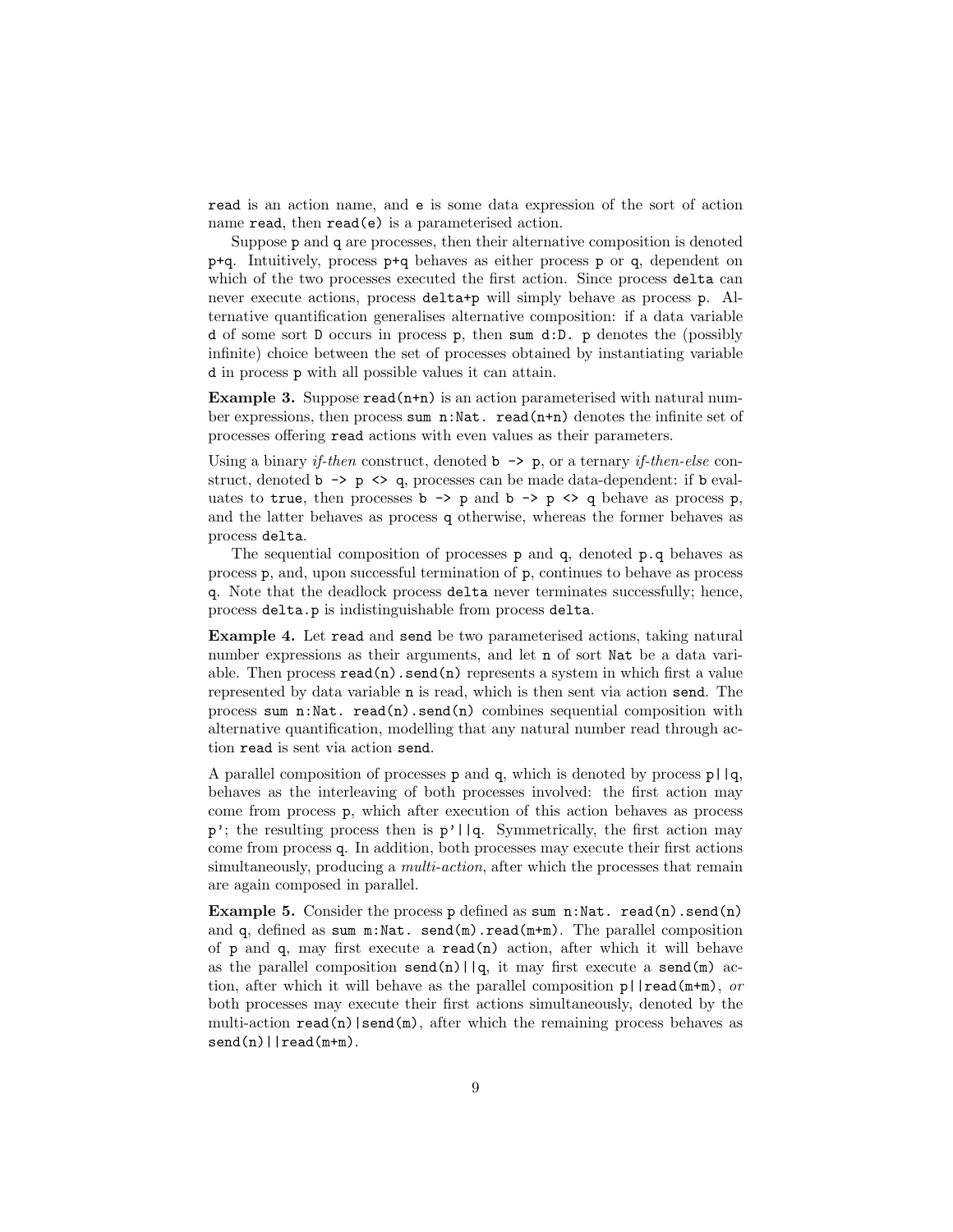Exchanging information between processes by synchronising on specific events is achieved using the binary comm operator. This operator takes a set of communication rules and a process as its argument; the communication rules specify which multi-actions communicate successfully. Exchange of information and successful communications are only achieved if the involved actions agree on all the values of their parameters.

Example 6. Consider again processes p and q from the previous example. Suppose actions read and send can communicate, yielding a new parameterised action sync. Then process comm({read|send->sync}, p||q) will convert the multi-action read(n)  $|$  send(m) to sync(n) whenever n==m, and leave the multiaction intact in all other cases.

Process behaviours can be restricted to only use a specific set of atomic actions and multi-actions, using the binary allow construct. This provides the means to enforce that non-successful synchronisations of two parallel processes are not considered. Effectively, the process  $allow(A, p)$ , where A is a finite set of atomic action names and multi-actions, behaves as process p, except that any action or multi-action in p that is not in A is replaced by the deadlock process delta.

Example 7. Let p and q again be the processes from the previous example. The process allow( $\{sync\}$ , comm( $\{ read| send->sync\}$ , p $||q)$ ) will behave as sum n:Nat. sync(n).( sum m:Nat.  $(n == m + m)$  -> sync(n) <> delta). That is, if a non-zero value is communicated between processes p and q, then no further communication happens (since  $n = m+m$  evaluates to true only if both n and m are zero) and the process locks; if the value zero is exchanged, then this is done once more, after which the process successfully terminates.

Finally, recursive equations of the form  $X(d_1:D_1,\ldots,d_n:D_n) = p$ , allow for specifying infinite behaviours. Intuitively, each occurrence of a parameterised process variable  $X(e_1,\ldots,e_n)$  in some process term q behaves as process p, in which the variables  $d_i$  have been replaced by expressions  $e_i$ .

Example 8. Consider process equation X=sum m:Nat. read(m).X and process equation  $Y(n:Nat)=sum i:Nat.$  (i > n) -> send(i). $Y(i)$ . Process X can execute a read action with an arbitrary natural number parameter, after which it again behaves as process X. Process Y(0) can execute a send action with an arbitrary non-zero natural number parameter i, after which it behaves as process  $Y(i)$ . Effectively, process  $Y(i)$  specifies a system that sends ever-increasing numbers.

If a process variable occurs within the scope of its own equation, a shorthand notation for updating only part of the data parameters of that equation is available. For instance, if process variable  $X(d_1,\ldots,e_i,\ldots,d_n)$  occurs in the right-hand side process p of an equation  $X(d_1:D_1,\ldots,d_n:D_n) = p$ , then we can write  $X(d_i = e_i)$  instead.

Example 9. Consider the process equation  $X(n:Nat, m:Nat) = \text{sum p:Nat}.$  $read(p) . X(n, p)$  in which only  $m$  is changed in the right hand side. Using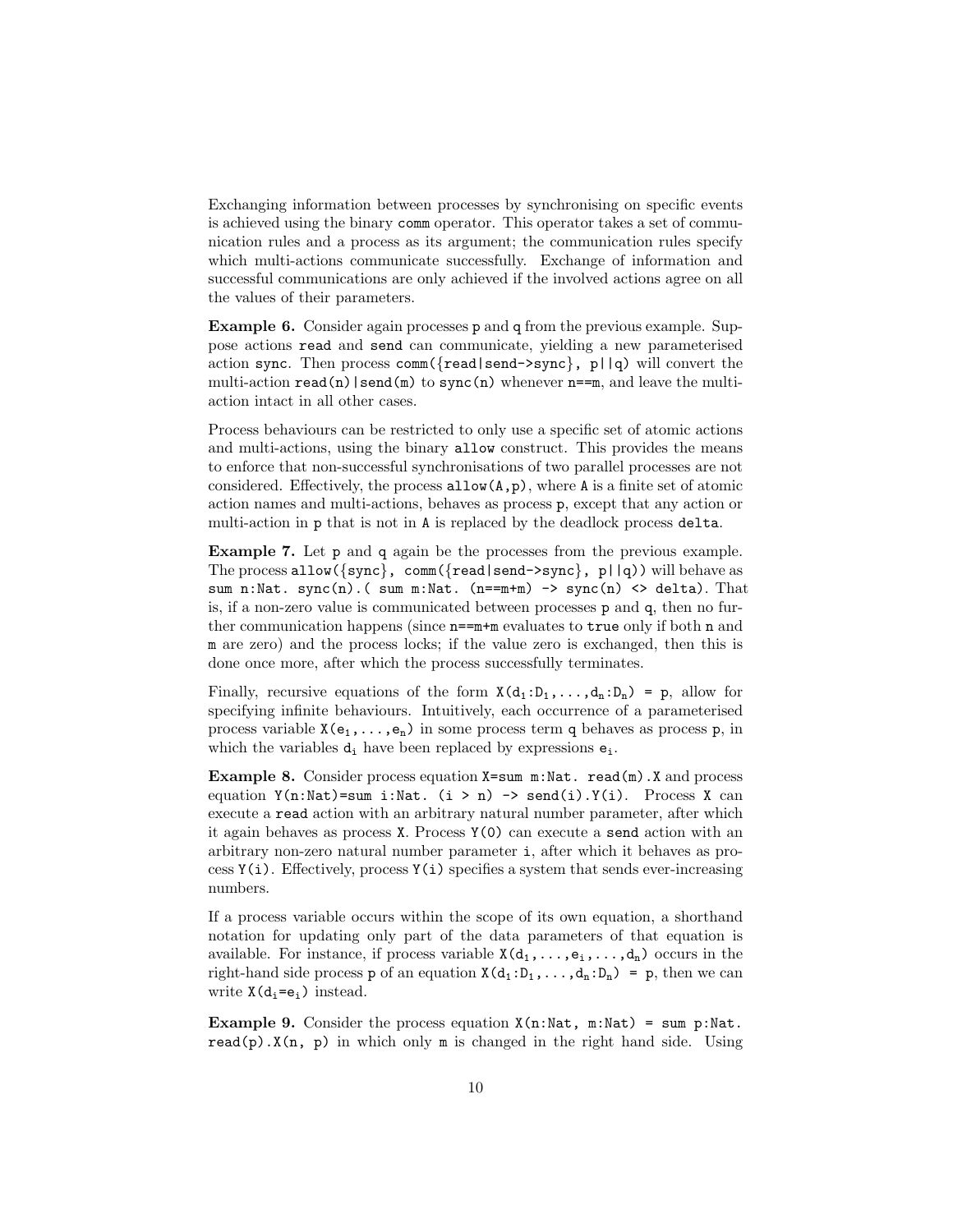our shorthand notation, we can also write process equation  $X(n:Nat, m:Nat)$  $=$  sum  $p: Nat. read(p) . X(m=p).$ 

## 3.3. Modal Language

Whereas the process language is typically used to specify how a system achieves its behaviour, the modal language is typically used to reason about high level requirements of such systems. The modal language of mCRL2 is based on the theory of the modal  $\mu$ -calculus [30], extended with facilities to reason about data, see [31, 32]. The resulting language is quite expressive; for instance, it admits a linear encoding of the temporal logic LTL, see [33].

Apart from standard Boolean connectives such as conjunction and disjunction, the mCRL2 modal language permits the use of existential and universal quantification over data sorts (specified by the data language), and the use of Boolean expressions. In addition the language permits the use of modalities. The *must* modality [A]f expresses that any first action  $a(v)$  executed by a process will result in a process that satisfies property  $f$  if action  $a(v)$  is among the actions in the set of actions described by A. Dually, the may modality  $\langle A \rangle f$ asserts that among the set of first actions that can be executed by the process, there is one action that is contained in the set of actions described by A, and which, if executed, will result in a process satisfying property f. The modal language permits describing infinite sets of actions, which is needed because of the possibly infinite branching processes that can be described by the process language.

Example 10. The set of actions characterised by true is the entire set of actions; the set of actions characterised by exists n:Nat. read(n) is the set of read actions with a parameter taken from the set of all natural numbers. Finally, !exists n:Nat. read(n+n) specifies the entire set of actions except those read actions with even valued natural number parameters, i.e. the ! operator denotes the complement of a set of actions. The example given here contains,  $e.g.,$  the actions  $a$ , send(m) and read(1), but not read(2). Thus,  $\tt true\tt \t true \t \t asserts$ that a process can execute an action, and [!exists n:Nat. read(n+n)]false asserts that a process can at most execute read actions with even valued natural numbers. Lastly, forall n:Nat.  $\langle \text{read}(n) \rangle$ true asserts that a process can execute read actions with every natural number parameter. This property holds for a process such as sum m:Nat. read(m), but not for a process such as sum m:Nat. read(m+m), since the latter cannot perform,  $e.g.,$  a read(1) action.

Finally, least and greatest fixpoints, denoted by mu  $X$ .  $f(X)$  and nu  $X$ .  $f(X)$ , respectively, permit reasoning about finite and infinite runs of a system. Typically, least fixpoints are used to specify eventualities, whereas greatest fixpoints are used for invariants. By mixing least and greatest fixpoints, increasingly complex properties, such as fairness properties, can be stated. We refer the reader to [34] for an excellent in-depth discussion of the  $\mu$ -calculus. In this paper we consider worst-case behaviour of the system, hence we do not use fairness in any of our properties.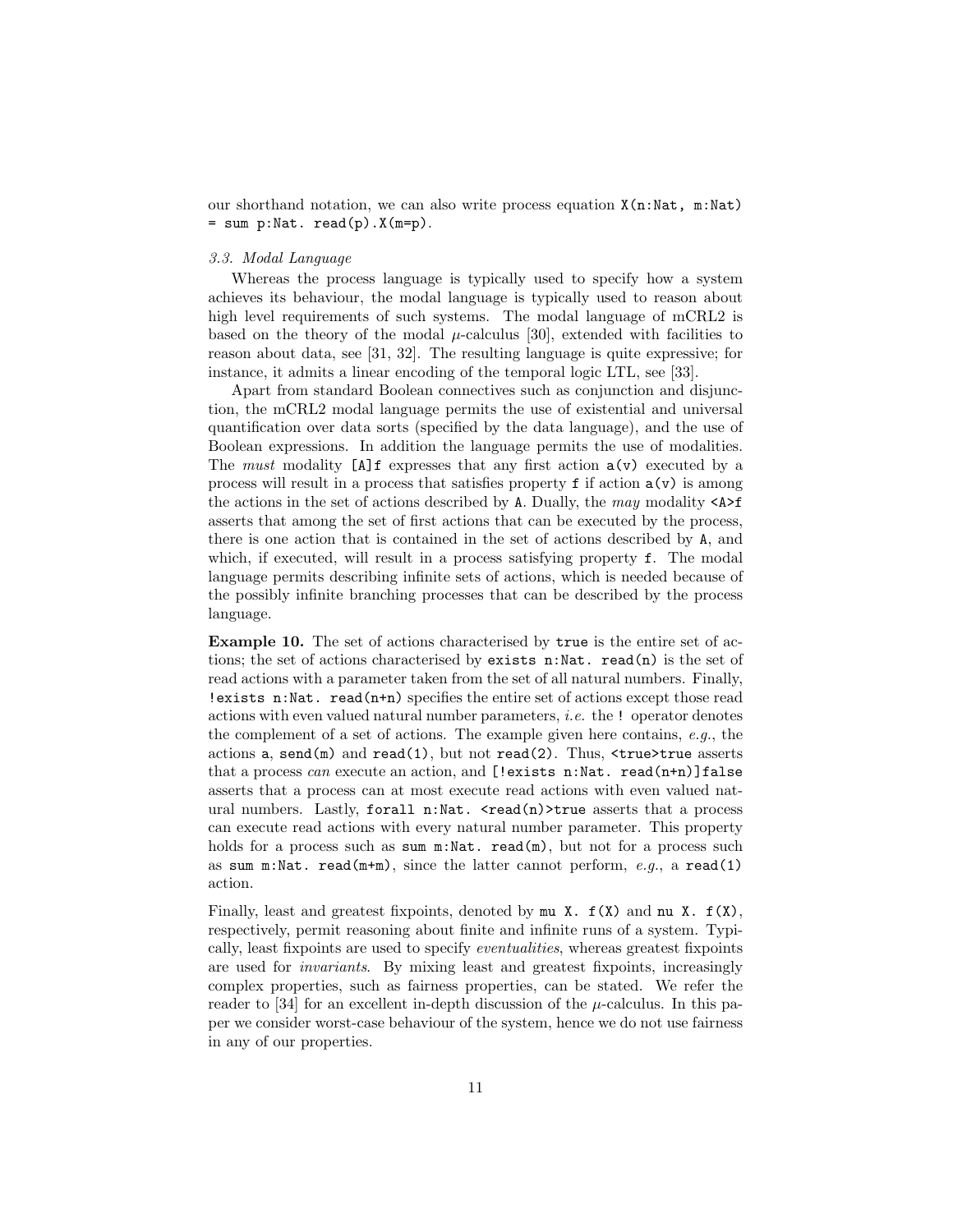Example 11. The property nu X.  $\leq$ xists n:Nat. read(n)>X asserts that a process is capable of executing an infinite sequence of read actions, without requiring anything about the parameters these carry. In a similar vein, the property forall n:Nat. [read(n)]mu X.  $([1send(n)]X$  && <true>true) asserts that a read action with some natural number parameter will inevitably result in a send action with that same natural number parameter.

The modal language of mCRL2 features parameterised recursion, but since we will not use this construct, we will not elaborate on it.

### 3.4. Tooling

The language mCRL2 has a homonymously named toolset, offering tools that help to understand specifications written in the data language and the process language, and tools that can check whether properties written in the modal language hold of a process description or not. For an overview of most common tools, we refer to [35]; we here confine ourselves to give a high-level overview of the techniques that were most relevant for our purposes.

Data expressions can be evaluated using an interpreter. Typically, the interpreter can help in understanding why expressions can be further simplified or not. For instance, one may ask whether for a complex open Boolean data expression b, there is an assignment to some of the variables in b so that the expression evaluates to true. Note that it is very easy to state undecidable properties in the language, so such tooling helps assess whether the technology used for reasoning about data is sufficiently powerful to work with the expressions used, e.g., in the process description of a certain system. For instance, one may wonder whether for an unknown natural number k, the expression exists n:Nat.  $k < n$  && n  $\leq 4$  evaluates to true, false, or some other expression; in this case, the interpreter will simplify the expression to  $k < 3$ .

The behaviour described by processes can be simulated or explored exhaustively by investigating the combinatorial possibilities of the actions that can be executed, resulting in a state space such as a labelled transition system. Such a state space can be visualised in 2D or 3D using a variety of advanced techniques. Moreover, reduction techniques allow for minimising the state space using well-known equivalence reductions such as strong bisimilarity, similarity, trace equivalence and (divergence-sensitive) branching bisimilarity.

Verification of the behaviour described by processes is supported by computing whether a given functional requirement, expressed as a modal  $\mu$ -calculus formula holds for the process or not; this is known as model checking. For specific types of requirements, counterexamples that are easy to interpret can be reported in the case the requirement fails on the given process. This facilitates debugging the cause of the failure.

### 4. A Formal Semantics for SML

We next describe the most important aspects of the translation of SML to mCRL2. The details of the formal translation of SML into mCRL2 can be found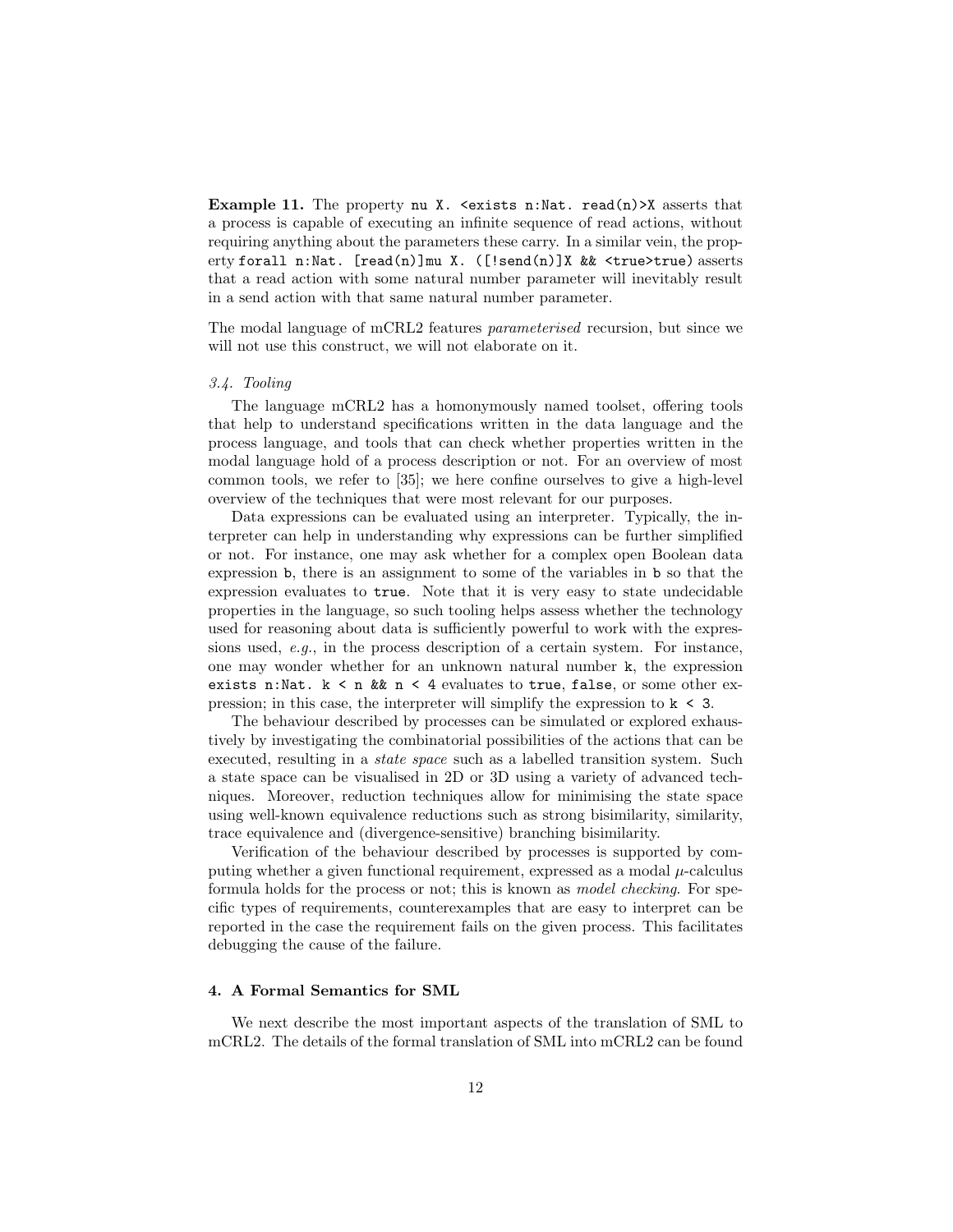in the appendix. Our choice for mCRL2 is motivated largely by the expressive power of the language, its rich data language rooted in the theory of abstract data types, its available tool support, and our understanding of the advantages and disadvantages of mCRL2.

### 4.1. From SML to mCRL2

Every SML class is converted to an mCRL2 process definition; the behaviour of an FSM is then described by the behaviour of a process instance. Each FSM maintains a state and a pointer to the code it is currently executing. In addition, an FSM is embedded in a global tree-like configuration that identifies its parent, and its children. In order to faithfully describe the behaviour of an FSM, we therefore equip each mCRL2 process definition for a class X with this information as follows:

proc X\_CLASS(c: Config, s: State, cs: ID -> State, busy: Children phase: Phase, cq: CommandQueue, pc: Int)

Parameter c represents the static configuration of a process instance. This static configuration is of sort Config, a structured sort:

```
Config = struct configuration(self: Id,
                               parent: Id,
                               chs: Children,
                               cc: Class -> Children);
```

```
Children = List(Id):
```
The structured sort Config can be thought of as a named tuple; self represents the unique identifier of this process instance, parent represents the unique identifier of the parent of this process instance, i.e., its parent in the tree structure. The list of identifiers of the children of the node in the tree is contained in chs. An association list, mapping FSM classes to all children of said class is represented by cc.

Process parameter s is used to keep track of the state of the FSM. The state information of  $\text{self}(c)$ 's children is stored in cs, which is a function from child identifiers to states. Whenever the FSM receives a state-update message from one of its children, the function cs is updated accordingly. Children that are still processing the last command sent to them are contained in busy. A child is added to busy after sending a message to the child, and removed when it responds with its new state.

The phase parameter has value WhenPhase if the FSM is executing the when clauses and ActionPhase otherwise; Phase is a simple structured sort containing these two values. The phases will be explained in detail in the following section.

We only need parameters cq and pc in the action phase. The command queue cq contains messages that are to be sent to an FSM's children. Specifically, when executing a do C P statement, we add a pair with the child's id and the command C to cq, for every child matching the child pattern P. The command queue is subsequently emptied by sending the messages stored in cq. We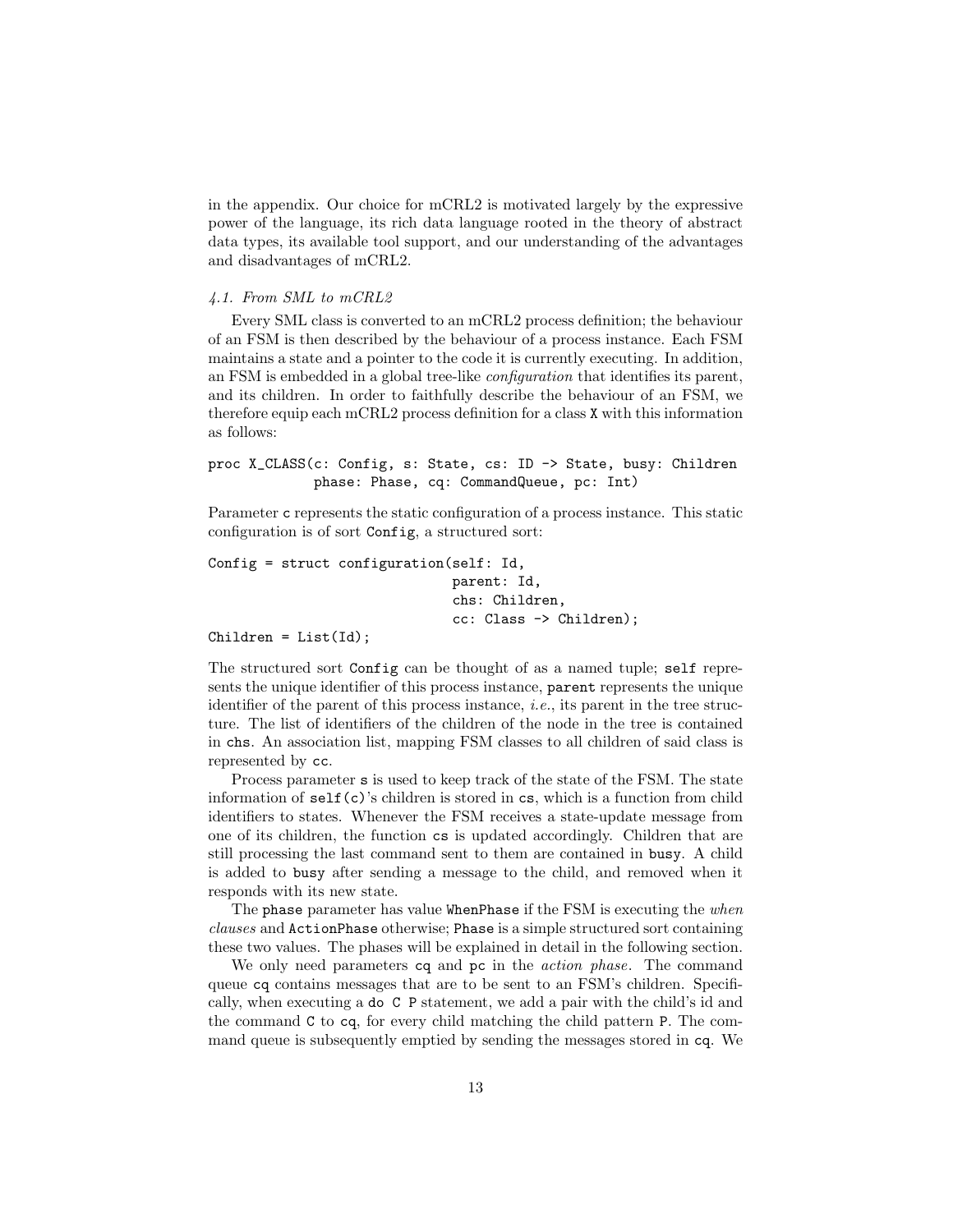postpone discussion of the program counter represented by pc to the following section.

Guards in FSMs are described using a three valued logic, taking values TRUE, FALSE, and GHOST. Guards can test whether all or any of an FSMs children of a certain class are in a designated state. Formally, such a test is described as \$ALL\$P in state STATE where P describes a set of children. This checks whether all children of which the class type is in P are in state **STATE**. Likewise, we can write \$ANY\$P in state STATE. The language also supports the check P is empty, testing whether an FSM has no children with a class type matching P. Since this feature is currently not used in any FSM in production, we refrain from further discussion of the construct. Complex guards can be obtained by composing guards using operators and, or and not, and by testing for sets of states instead of a single state.

The logic used to evaluate guards has been constructed from an engineering perspective. If an \$ANY\$ or \$ALL\$ test refers to an empty set of objects, it returns the value GHOST; otherwise it returns a logical value that corresponds to the statement, i.e., FALSE or TRUE. The GHOST value is implemented in such a way that it is ignored in a broader context, corresponding to the intuition that a condition about children that are not present must be ignored. This allows for designing FSMs that can be reused in different parent/children configurations.

Naively extending Boolean logic with GHOST can lead to an inconsistent theory in which one can derive true=false. Instead, the implementation of this logic proceeds in several steps. First, all tests, such as \$ANY\$ and \$ALL\$, are evaluated to FALSE, GHOST or TRUE. The resulting expression is subsequently rewritten to an expression containing at most one GHOST value. This is done using the following rewrite rules (here  $x \in \{FALSE, GHOST, TRUE\}$  is an arbitrary three valued logic value):

| x and GHOST $\rightarrow x$   | GHOST and $x \rightarrow x$ |  |
|-------------------------------|-----------------------------|--|
| x or GHOST $\rightarrow x$    | GHOST or $x \rightarrow x$  |  |
| not GHOST $\rightarrow$ GHOST |                             |  |

As a final step, GHOST is replaced by FALSE in the resulting expression, which is then further evaluated using standard rules of Boolean logic. Expressions that reduce to FALSE this way are interpreted as the mCRL2 Boolean value false and expressions that reduce to TRUE are interpreted as the Boolean value true.

The logic is implemented as the mCRL2 sort ThreeValuedLogic of which the full implementation can be found in the appendix. An example of the translation of a guard to mCRL2 is shown in Translation 1.

#### 4.1.1. Phases

During the when phase, a process executes when clauses until it reaches a state in which none of the guards evaluates to true. It then moves to the action phase. In the action phase, a process can receive a command from its parent or a state-update message from one of its children. This process is illustrated in Figure 2. After handling the command or message, it returns to the when phase.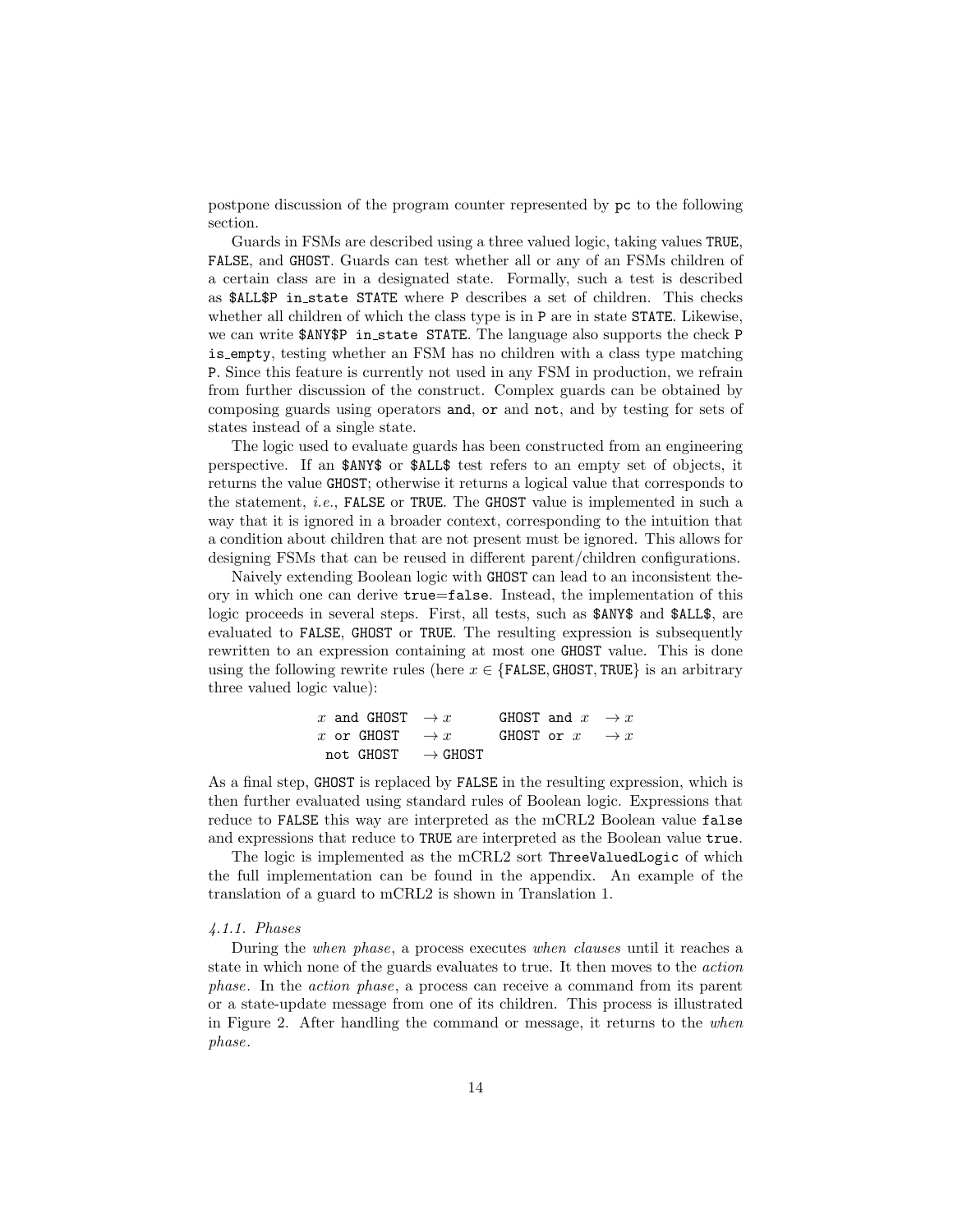```
SML mCRL2
( $ALL$FwCHILDREN
   not_in_state OFF )
and
( $ANY$FwCHILDREN
   in_state STANDBY )
                        bool(
                          and(
                            all_not_in_state(chs(c), cs, [S_OFF]),
                            any_in_state(chs(c), cs, [S_STANDBY])
                          )
                        \lambda
```
Translation 1: Translation of a condition.

Translating the when phase turns out to be rather straightforward: for each state a process term consisting of nested if-then-else statements is introduced, formalised by mCRL2 expressions of the form  $b \rightarrow p \rightarrow q$  (if b, then act as process p, otherwise as q). Each if-clause represents exactly one when clause. The elseclause of the last when clause sends a state-update message (represented by the mCRL2 action send state) with the current state to the parent of this FSM and moves to the action phase. An example is given in Translation 2.

```
SML mCRL2
state: OFF
 when G1 move_to S1
  ...
 when Gn move_to Sn
                         isS_OFF(s) && isWhenPhase(phase) -> (
                           translation_of_G1 ->
                             send_state(self(c),parent(c),S1).
                             move_state(self(c),S1).
                             X_{\text{CLASS}}(s = S1) <>
                           ...
                           translation_of_Gn ->
                              send_state(self(c),parent(c),Sn).
                              move_state(self(c),Sn).
                              X_CLLASS(s = Sn) <>
                           send_state(self(c),parent(c),s).
                           move_phase(self(c),ActionPhase).
                           X_CLASS(phase = ActionPhase,
                                   cq = [], pc = 0)
```
Translation 2: Simplified translation of the when clauses of a state OFF.

The move state action indicates that the process changes its state. Note that for every move state action that happens the state is sent to the parent through a send state action. If none of the guards are true, the current state is sent to the parent and the process changes to the action phase, signalled by a move phase action.

Modelling the action phase is more involved as we need a separate process to take care of sending commands to children. We focus on the translation of the action clauses and the code which handles state-update messages.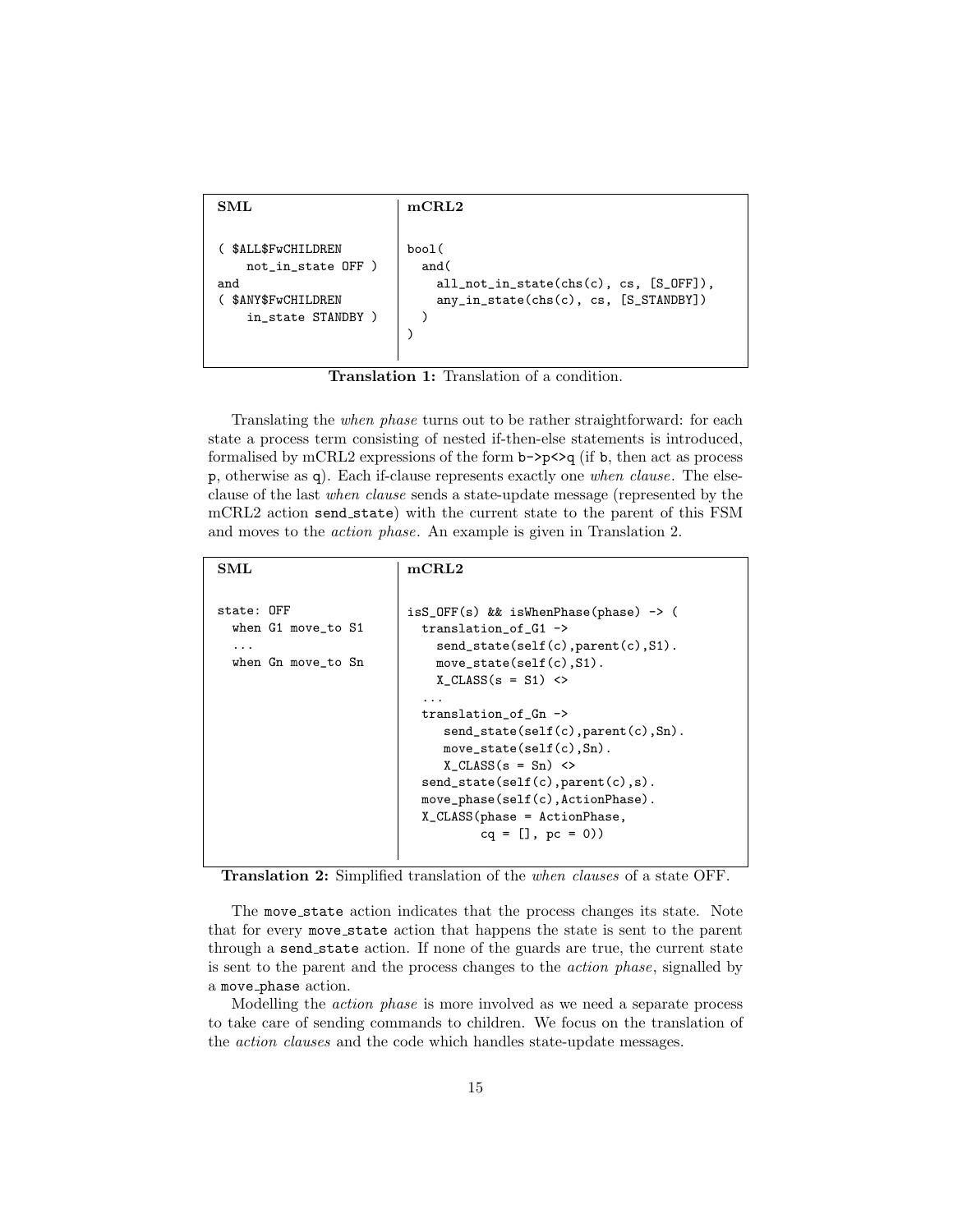

Figure 2: Overview of the when phase and the action phase.

SML allows for an arbitrary number of statements and an arbitrary number of (nested) if-statements in every action clause. We uniquely identify the translation of every statement with an integer label. After executing a statement, the program counter pc is set to the label of the statement which should be executed next. There are two special cases here:

- Label 0, the clause selector. When entering the *action phase*, the program counter is set to 0. Upon receiving a command, the clause selector sets the program counter to the label of the first statement of the action clause that should handle the command.
- Label -1, end of action. After executing an action, the program counter is set to -1, signalling that the command queue must be emptied and the process must change to the when phase.

An example is given in Translation 3. The receive command action models the reception of a command that was sent by the FSM's parent. Such a command is ignored if no action clause handles it. In the example, observe that both after ignoring a command and after completing the execution of the STANDBY action handler, the program counter is set to  $-1$ . A process term not shown here then empties the command queue by issuing a sequence of send command actions, and subsequently returns to the when phase.

Since a do statement is asynchronous, the children can send their stateupdate at any time during the action phase. This is dealt with as follows. Suppose a state-update message is received through the receive\_state action.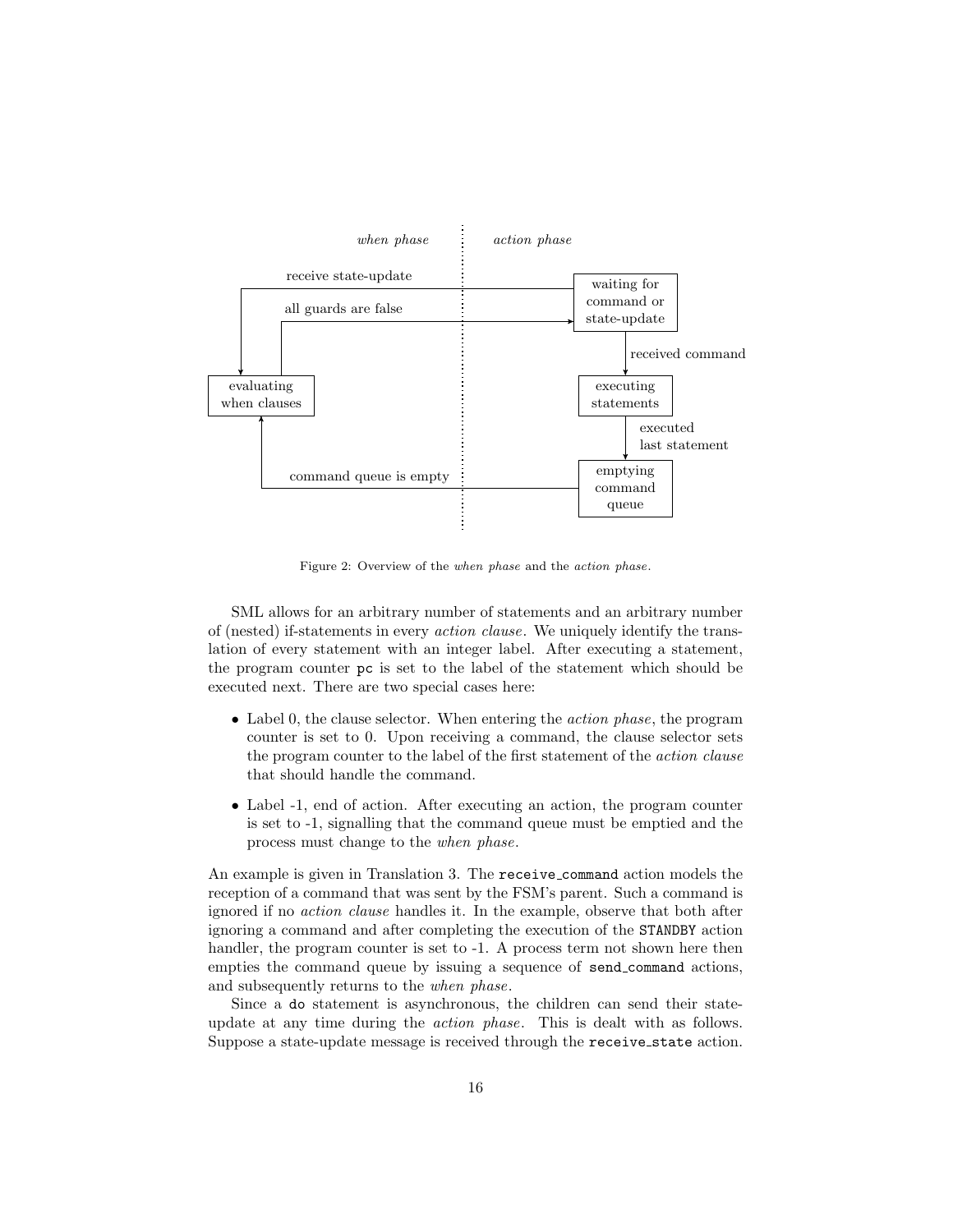```
SML mCRL2
state: OFF
  action: STANDBY
    do STANDBY $ALL$Y
    do ON $ALL$Z
  action: OFF
    do OFF $ALL$Y
  action: ON
    do ON $ALL$Y
                            isS_OFF(s) && isActPhase(phase)
                                  && cq == [] -> (
                              pc == 0 \rightarrowsum com:Command.(
                                   receive_command(parent(c),self(c),com).
                                   isC_STANDBY(com) ->
                                     X_{\text{-CLASS}}(pc = 1) <>
                                   isC_OFF(com) ->
                                     X_{\text{-CLASS}}(pc = 3) <>
                                   isC_0N(\text{com}) ->
                                     X_{\text{CLASS}}(pc = 4) <>
                                   send_state(self(c),parent(c),s).
                                   ignored_command(self(c),com).
                                   X_{\text{-CLASS}}(pc = -1) +
                              pc == 1 ->
                                X_CLASS(
                                   cq = send_command(C_STANDBY,
                                           (cc(c))(Y_CLLASS)),pc = 2) +
                              pc == 2 \rightarrowX_CLASS(
                                   cq = send_{command}(C_ON,(cc(c))(Z_CLLASS)),
                                   pc = -1) + ...
```
Translation 3: Simplified translation of the action clauses of a state OFF.

If this precedes the reception of a command in this action phase, we simply process the state-update and move to the when phase. If we are in the middle of executing an action clause, we process the state-update, but do not move to the when clause. The rationale is that sending commands to children is done instantaneously, and is, to all intents and purposes, atomic.

### 4.1.2. Formalising the hierarchy

So far we have only discussed the translation of individual FSM classes. The instantiation and integration of these classes, such that our translation describes the complete hierarchy of FSMs is done at a higher level in the specification. For each FSM, the process describing its class is instantiated with its id, the id of the parent, the ids, states and types of its children, and the parameters for the initialisation phase. The processes obtained in this way, are then put in parallel. Information about actual configurations are read from the FSM database.

The send state action communicates with the receive state action to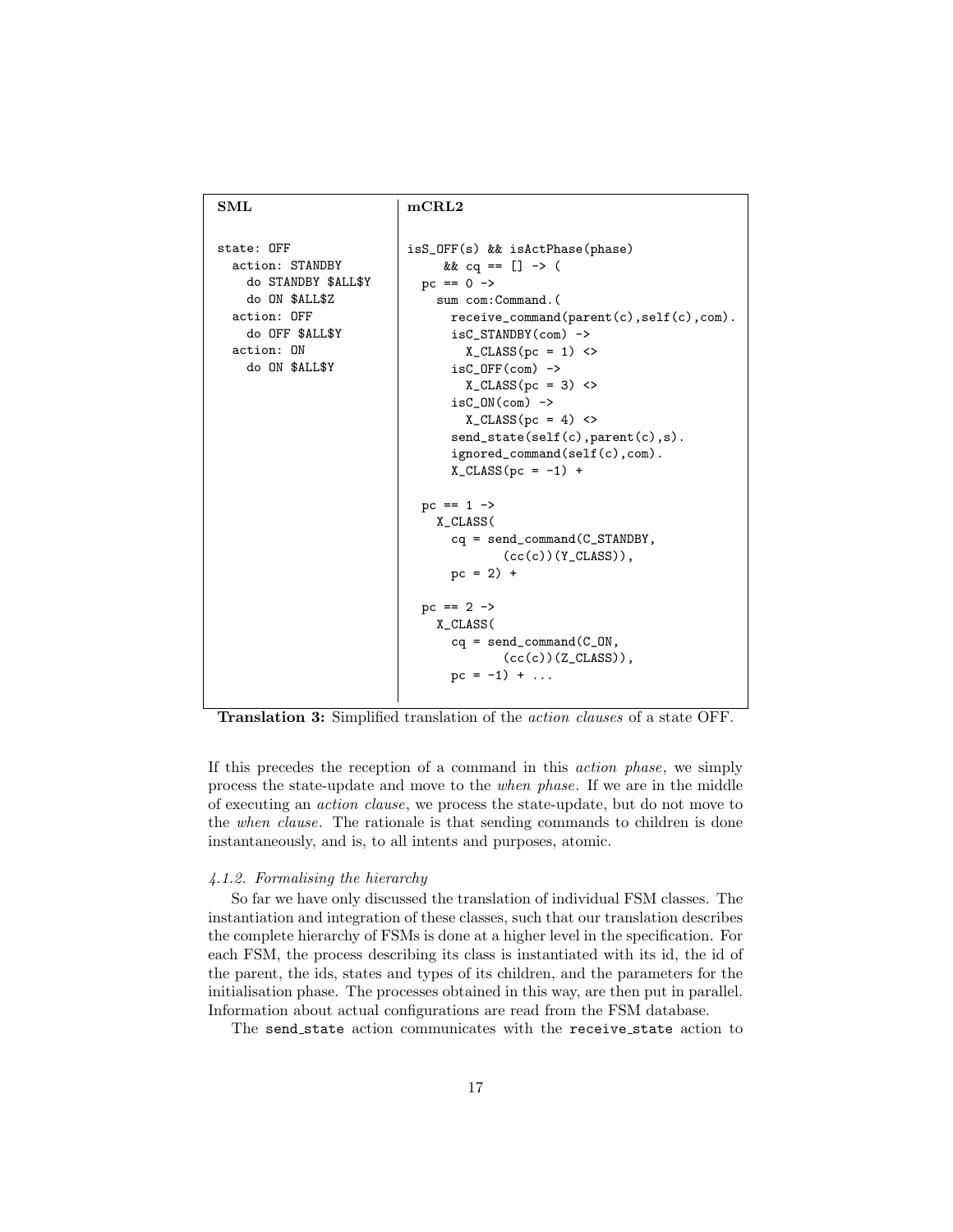a comm state action, representing the communication of the new state to the parent. Likewise, the send command actions and receive command actions are synchronised, resulting in a comm command action. Communication is enforced, and state and phase changes through the actions move state and move phase are also allowed. A slightly simplified example is shown in Translation 4.

```
allow({comm_state, comm_command,
       move_state, move_phase, ignored_command},
  comm({receive_state|send_state -> comm_state,
        receive_command|send_command -> comm_command},
    ...
 ||X_CLASS(configuration(2, 1, [3],
                       (lambda k:CLASS. [][Y\_CLASS -> [3]],
                    S_OFF, (lambda i:ID. S_OFF), [],
                    WhenPhase, [], 0)
 | \ |Y_CLASS(configuration(3, 2, [4, 5],
                        (lambda k:CLASS. [])[Z_CLASS -> [4, 5]]),
                     S_OFF, (lambda i:ID. S_OFF), [],
                     WhenPhase, [], 0)
));
```
Translation 4: Simplified instantiation of the tree hierarchy. This describes, among others, an FSM of class X with a child of class Y, that in turn has children of class Z. Note that the parent of the X class FSM and the children of the Y class FSM are not shown in this instantiation.

Our automatic translation generates the instantiation from the database that stores all information on the hierarchy.

### 4.2. Validating the Formalisation of SML

The challenge in formalising SML is in correctly interpreting its language constructs. We combined two strategies for assessing and improving the correctness of our semantics: informal discussions with the development team of the language, supported by simulations run using the PVSS-II environment used for developing FSMs, and applying formal analysis techniques on sample FSMs taken from the control software.

The discussions with the SML development team were used to solidify our initial understanding of SML and its main constructs. Based on these discussions, we manually translated several FSMs into mCRL2, and validated the resulting processes manually using the available simulation and visualisation tools of mCRL2. This revealed a few minor issues with our understanding of the semantics of SML, alongside many issues that could be traced back to sloppiness in applying the translation from SML to mCRL2 manually.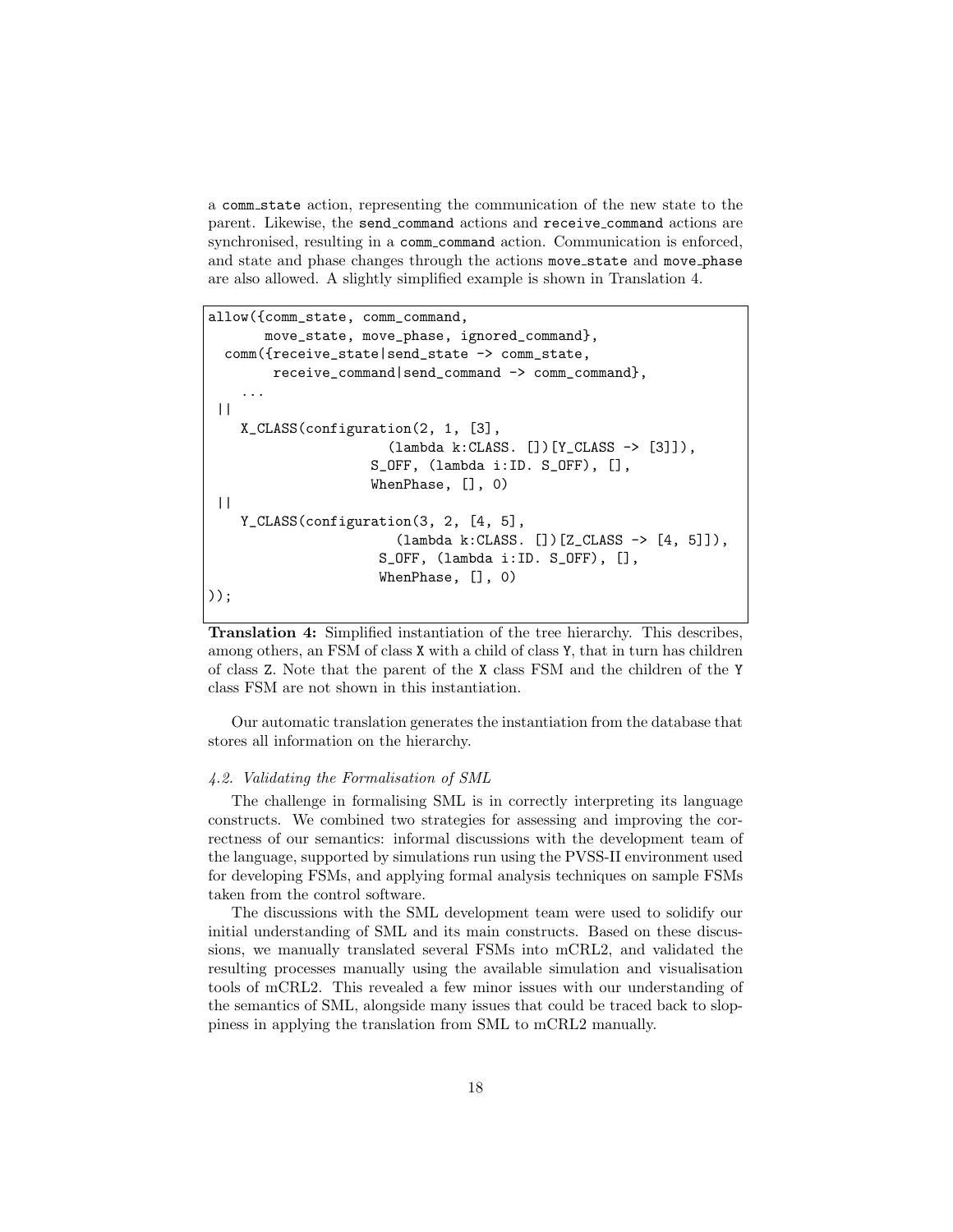

Figure 3: A schematic overview of our model of the Wheel subsystem, and its used FSMs. The identifiers of the processes representing the FSMs are given between parentheses; these were used in our analyses.

In response to the latter problem, we eliminated the need for manually translating FSMs to mCRL2. To this end, we utilised the ASF+SDF metaenvironment (see [5, 36]) to rapidly prototype an automatic translator that, ultimately, came to implement the translation scheme we described in the previous subsection. The Syntax Definition Formalism (SDF) was used to describe the syntax of both SML and mCRL2, whereas the Algebraic Specification Formalism (ASF) was used to express the term rewrite rules that are needed to do the actual translation. Apart from the gains in speed and the consistency in applying the transformations that were brought about by the automation, the automation also served the purpose of formalising the informal semantics of SML, since the language is mapped to a language that does have a formal semantics.

The final details of our semantics were tested by analysing relatively wellunderstood subsystems of the control software in mCRL2. We briefly discuss our findings using a partly simplified subsystem, colloquially known as the Wheel, see Figure 3. The Wheel subsystem is a component of the Resistive Plate Chamber (RPC) subdetector of the CMS experiment. It belongs to the barrel region of the RPC subdetector. Each Wheel subsystem contains 12 sectors, each sector is equipped with 4 muon stations which are made of Drift Tube chambers. We forego a detailed formal discussion of this subsystem (for details, we refer to [37]), but only address our analysis of this subsystem using formal analysis techniques, and the impact this had on our understanding of the semantics and the transformation. It is important to keep in mind that the analysis was conducted primarily to assess the quality of our translation, the correctness of the subsystem being only secondary.

The mCRL2 specification of the Wheel subsystem was obtained by combining the mCRL2 processes obtained by running our prototype implementation on each involved FSM. Generating the state space of the Wheel subsystem takes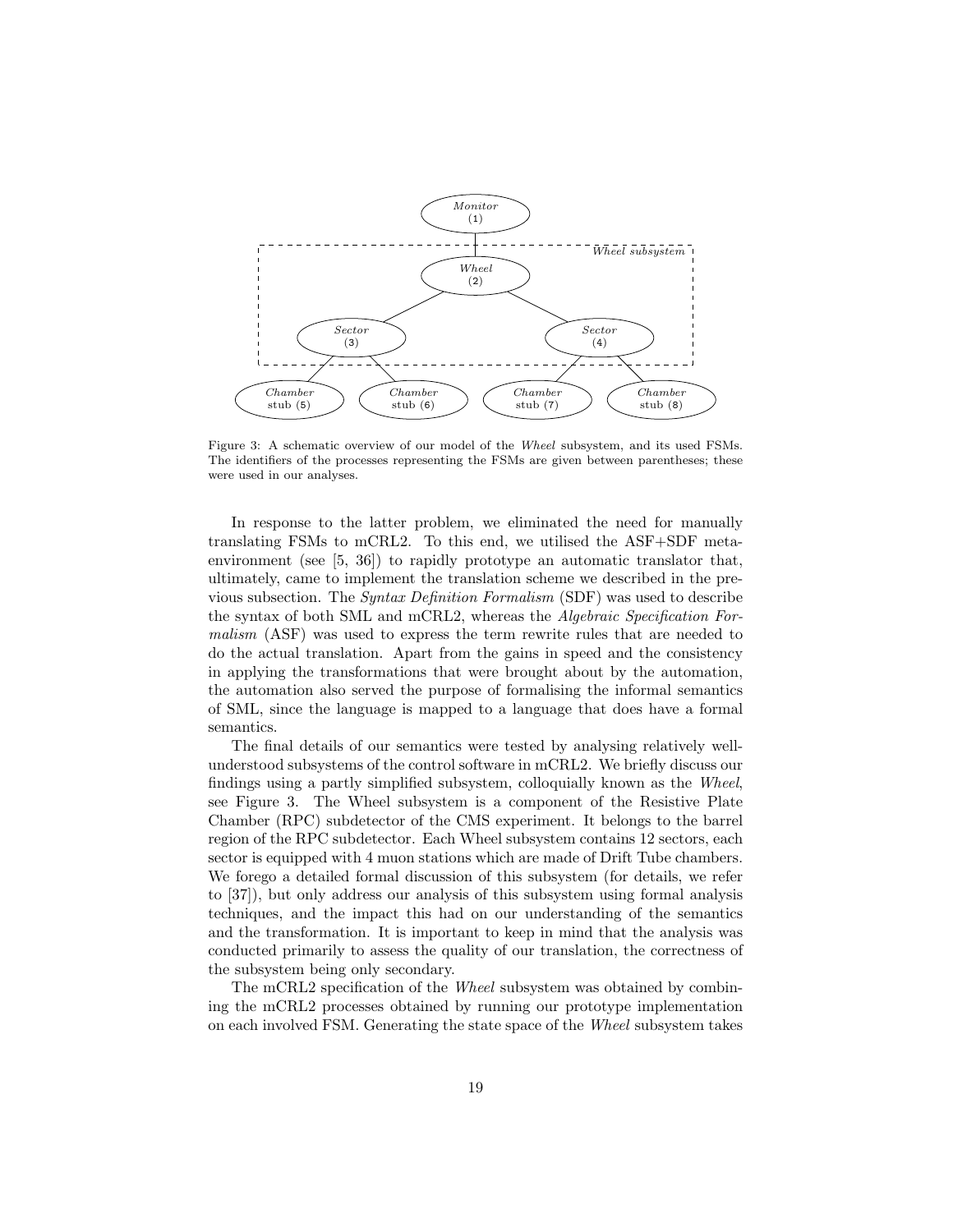roughly one minute using the symbolic state space generation tools offered by the LTSmin tools [38]. This toolset can be integrated in the mCRL2 toolset. For the discussed configuration, the state space is still of modest proportions, measuring slightly less than 5 million states and 24 million transitions. Varying the number of children of class Sector causes a dramatic growth of the state space. Using 3 instead of 2 children of class Sector yields roughly 800 million states; using 4 children of class Sector, leads to 120 billion states, and generating the state space requires half a day.

Apart from repeating the simulations and visualisations, at this stage we also applied model checking to systematically probe the translation. Together with the development team of the *Wheel* subsystem, a few basic requirements were formalised in the modal  $\mu$ -calculus [32], see Table 1.

The studied subsystem was considered to satisfy all stated properties. While smoothing out details in the translation of SML to mCRL2, the deadlockfreedom property was violated every now and then, indicating issues with our interpretation of SML. These were mostly concerned with the semantics of the blocking and non-blocking constructs of SML, and the complex constructs used to model the message passing between FSMs and their children.

Requirement two, *i.e.*, the absence of intermediate states in the when phase was violated only once in our verification efforts. A more detailed scrutiny of the run revealed a problem in our translation, which was subsequently fixed. This second requirement is in fact a strengthening of the more natural requirement that we study in the next section, requiring that an FSM cannot stay in the when phase indefinitely. Such a property ensures that the logic of an FSM eventually stabilises. Clearly, the latter property is satisfied if a move state action of an FSM is always followed by a move phase action preceding another move\_state action, which is expressed by requirement two.

The third requirement, stating the inevitability of a state change by a child once such a state change has been commissioned, failed to hold. The violation is caused by the overriding of commands by subsequent commands that are issued immediately. Discussions with the development teams revealed that the violations are real, i.e., they are within the range of real behaviour, suggesting that our formalisation of SML was adequate, but the requirement was too strict. The property was modified to ignore the spurious runs, resulting in the following property:

```
nu X. [true]X && forall i, i_c:ID, c:Command.
    [comm_{command}(i,i_{c},c)](mu Y. <true>true &&
         [!(comm\_state(i_c,i,c2s(c)) ||
           exists c':Command. comm_command(i,i_c,c'))]Y)
```
The fourth requirement also failed to hold. The formula that is checked requires that in all reachable states of the system, each FSM eventually moves to another state. The violation is similar spirited to the violation of the third requirement, and, again found to comply to reality. The weakened requirement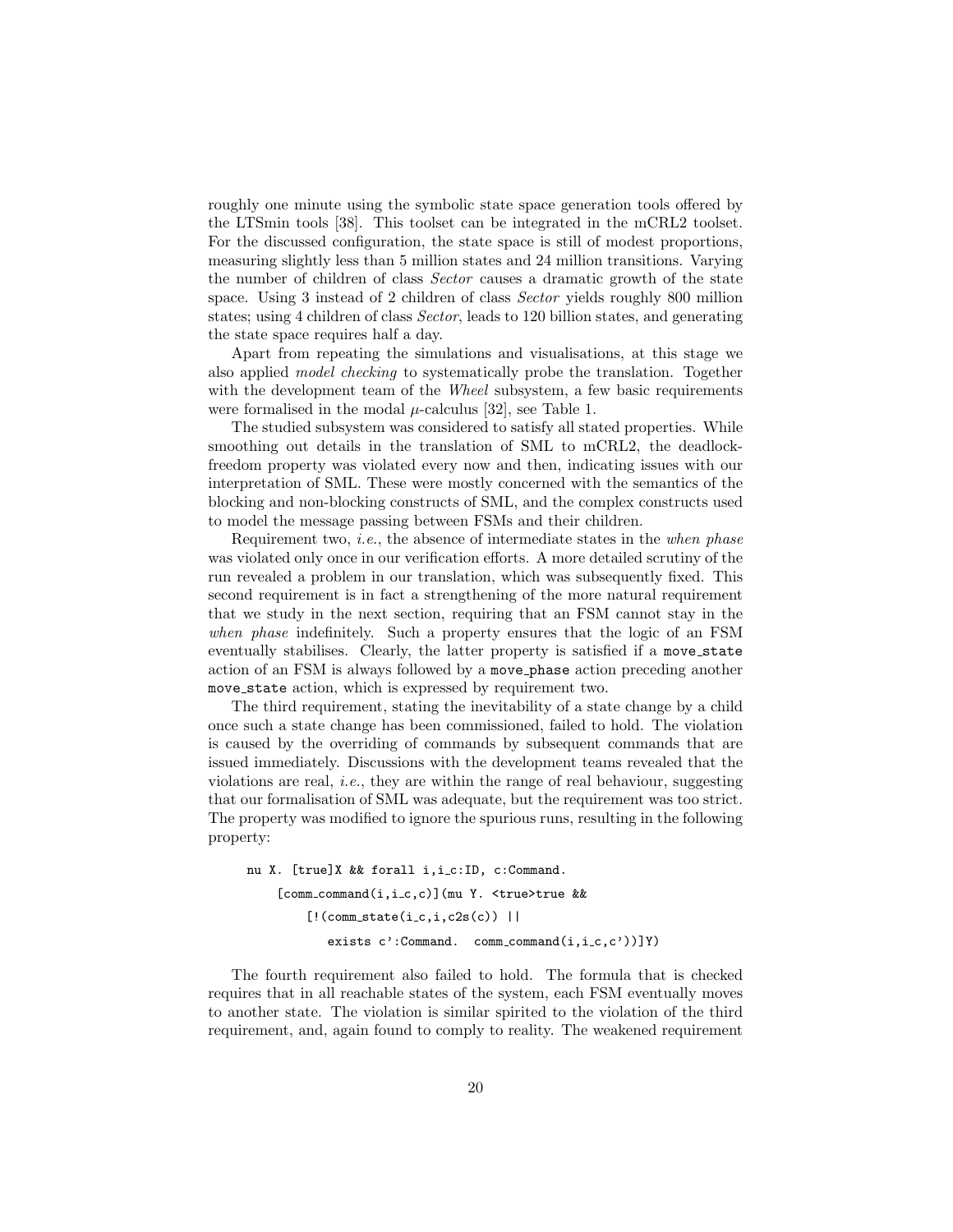Table 1: Basic requirements for the Wheel subsystem; i:Id denotes an identifier of an FSM; i c:Id denotes a child of FSM i; c:Command denotes a command;c2s(c) denotes the state with the homonymous command name,  $e.g., c2s(ON) = ON$ .

All properties are invariant properties; this is formalised through nu X . [true] X && f, which means that in every reachable state, property f should hold. The universal quantifiers in the formulae express that the invariants should hold for all combinations of nodes and commands.

- 1. Absence of deadlock, i.e. in every reachable state, a transition is enabled:
	- nu X. [true]X && <true>true
- 2. Absence of intermediate states in the when phase, i.e. in every reachable state, after every move state action (expressed by the first [move\_state(i,s)]), no move\_state action is possible (expressed by [exists s:State. move\_state(i,s)]false), until a move\_phase(i,ActionPhase) action has occurred ([!move phase(i, ActionPhase)]Y). Note that this implies stability of the when phase.

```
nu X. [true]X && forall i:ID.
    [exists s:State. move state(i,s)](nu Y.
        [(!move phase(i,ActionPhase))]Y
     && [exists s:State. move state(i,s)]false)
```
3. Responsiveness, *i.e.* in every reachable state, the sending of a command from node i to i\_c (denoted by  $[comm_{\text{comm\_command}(i,i_c,c)}]$ ) is followed by a comm\_state(i\_c, i, c2s(c)) action in a finite number of steps (denoted by mu Y. [!comm\_state(i\_c, i, c2s(c))]), furthermore, <true>true ensures that the least fixpoint subformula does not hold in deadlocked states.

```
nu X. [true]X && forall i, i_c:ID, c:Command.
     [comm_{command}(i,i_{c},c)] (mu Y.
          \langle true \rangletrue && [!comm_state(i_c,i,c2s(c))]Y)
```
4. Progress, i.e. in every reachable state, it must be possible to perform a move state action (denoted by <exists s:State. move state(i,s)>true) within a finite number of steps, which, like before, is denoted by the least fixpoint subformula.

```
nu X. [true]X && forall i:ID.
    mu Y. <exists s:State. move state(i,s)>true ||
        (<true>true && [true]Y)
```
that was subsequently agreed upon expresses the attainability of some state change:

nu X. [true]X && forall i:ID.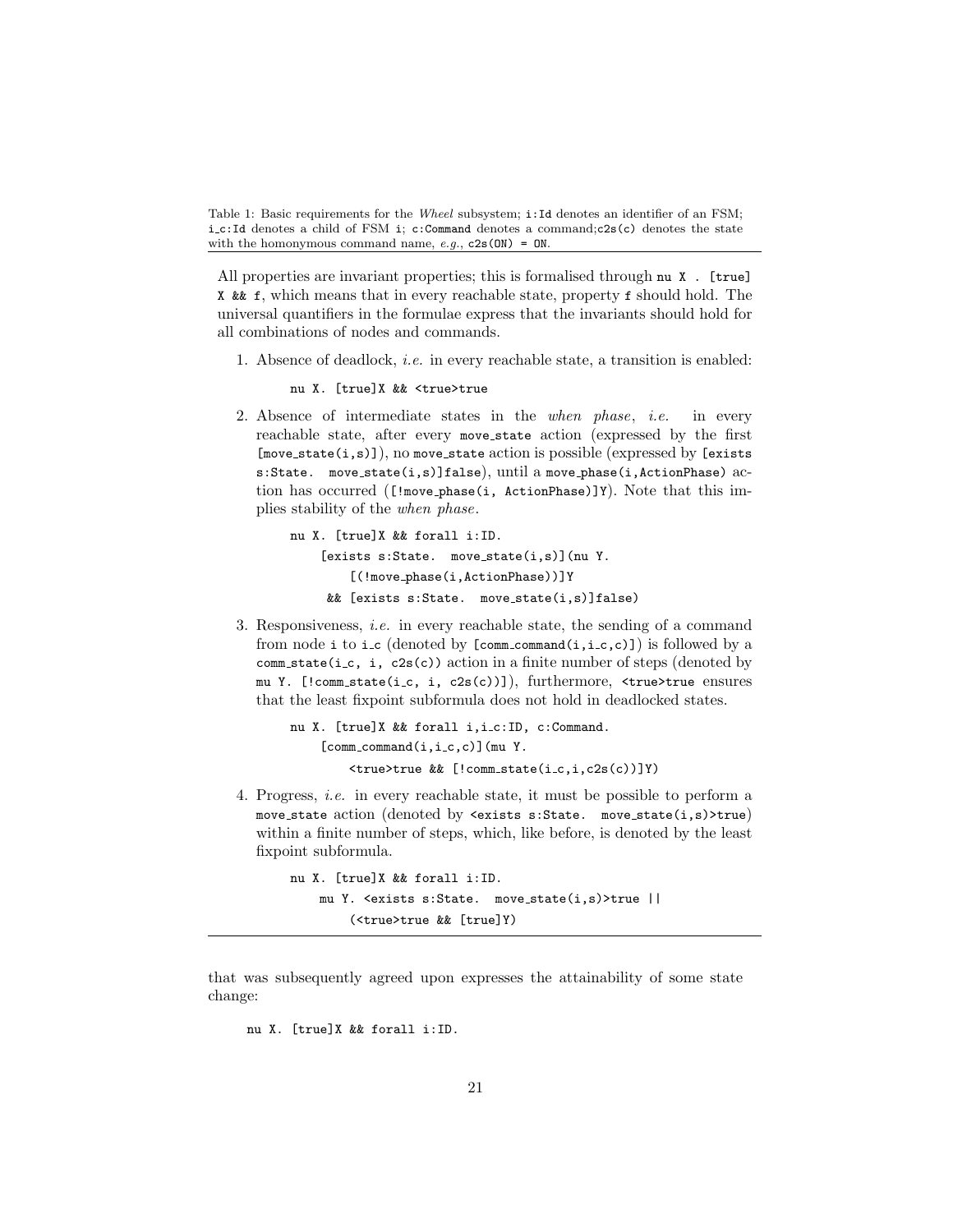Neither visual inspection of the state space using 2D and 3D visualisation tools, nor simulation using the mCRL2 simulators revealed any further incongruences in our final formalisation of SML, sketched in the previous section.

### 5. Dedicated Tooling for Verification

Some desired properties, such as the absence of intermediate states, and, more generally, the absence of loops through the when phase, can be checked by analysing an FSM in isolation, using the transformation to mCRL2. However, the verification using the modal  $\mu$ -calculus currently requires too much overhead to serve as a basis for lightweight tooling that can be integrated in the SML development environment, since their verification in mCRL2 requires their complete state space. We explored the possibilities of using Bounded Model Checking (BMC) [39, 40] in an attempt to improve on this situation. In the rest of this section we focus on two problems that can be solved efficiently.

The first problem we consider is detecting livelocks that manifest themselves through loops in the when phase (i.e., generalising the stability property expressed by requirement 2 in the previous section). We use an overapproximation for detecting such loops. This means that we are guaranteed to find all loops a system may exhibit, and the absence of loops proves the absence of a particular type of livelock in the system. However, we may detect loops that cannot occur in practice because the circumstances under which these happen may not be feasible. In practice, the class of loops that is detected is considered relevant by the developers, and detection can be done in seconds. Even though not every loop we detect might occur in practice, it does indicate a design flaw, indicating unintended behaviour in the implementation.

The second problem we consider is the *mutual reachability* problem  $(i.e.,$ generalising requirement 3 of the preceding section). Basically, we use an underapproximation to detect whether there are states in an FSM that can never reach all other states in the FSM. If our analysis reveals there are indeed such states, it indicates that the FSM may become stuck in such states. While this may constitute desired behaviour, it can also indicate a design flaw. Note that, since we use an underapproximation, we may miss reachability issues that occur in practice.

We report on the results we obtained using the Python implementation of our dedicated verification tools, improving upon the performance of our prototype in ASF+SDF.

#### 5.1. Loop detection

The basic idea of BMC is to check for a counterexample in bounded runs. If no bugs are found using the current bound, then the bound is increased until either a bug is found, the problem becomes intractable, or some pre-determined upper bound is reached upon which the verification is complete. The BMC problem can be efficiently reduced to a propositional satisfiability problem, and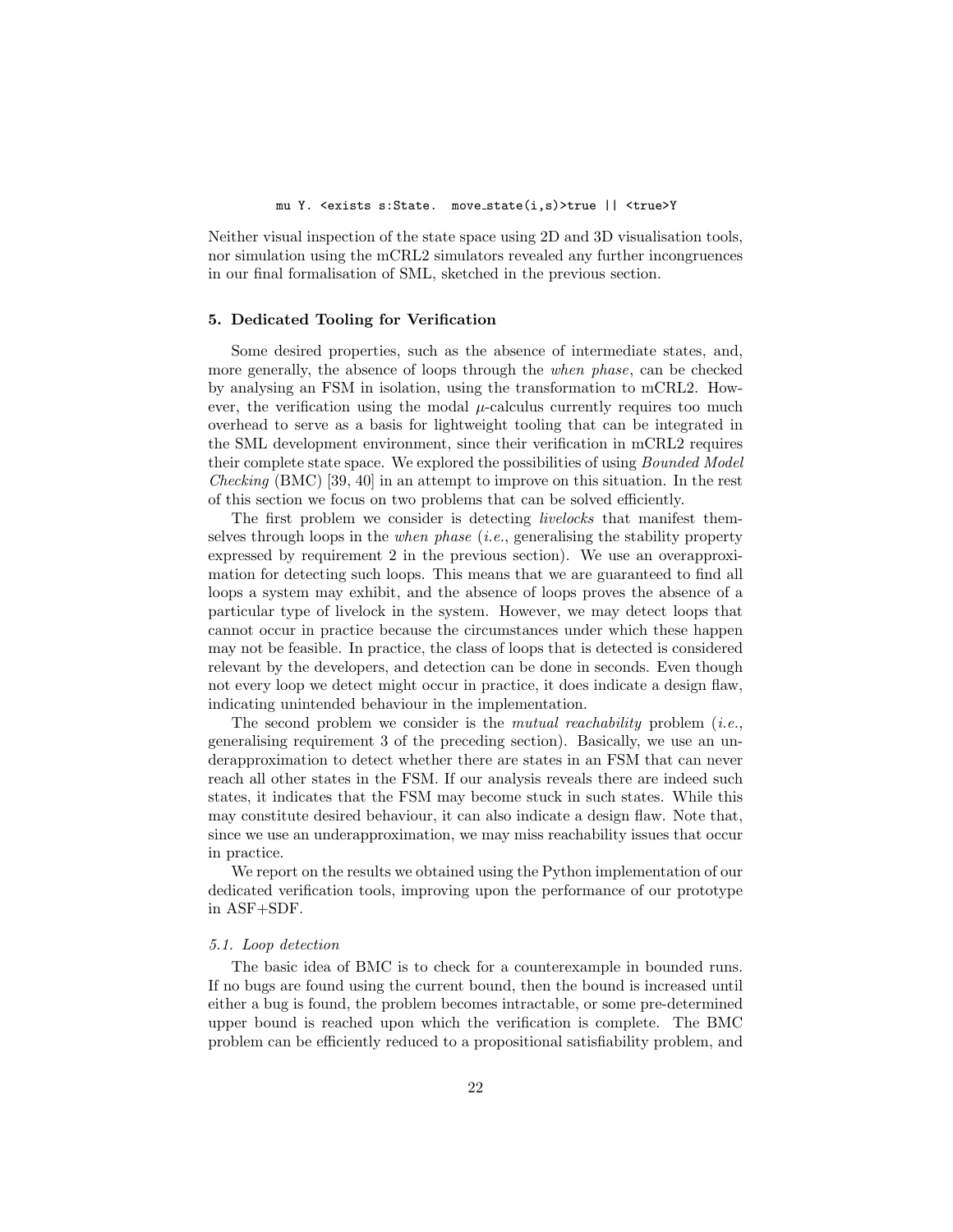can therefore be solved by SAT methods. SAT procedures do not necessarily suffer from the space explosion problem, and a modern SAT solver can handle formulae with hundreds of thousands of variables or more, see  $e.g.$  [40].

We have applied BMC techniques for the detection of move to loops. As an example of a move to loop, consider the excerpt of the TkControlGroup FSM class in Listing 3, in which our tool found property violations. If an instance of TkControlGroup has one child of class TkPowerGroup in state ANALOG ON RED and one child of class FwCaenChannelCtrl in state ON, it will loop indefinitely between these two states. Once this happens, an entire subsystem may enter a livelock and become temporarily or permanently unresponsive; it may even crash and bring down the entire control system.

```
state: ANALOG_ON_RED
 ...
when ( $ANY$TkPowerGroup not_in_state DIGITAL_ON_RED ) move_to LVMIXED
...
state: LVMIXED
 ...
when ( $ANY$TkPowerGroup in_state {ON, HVMIXED} ) move_to HVMIXED
when ( $ALL$FwCaenChannelCtrl in_state ON and
        $ALL$TkPowerGroup in_state ANALOG_ON_RED ) move_to ANALOG_ON_RED
...
```
Listing 3: An excerpt from the TkControlGroup FSM that exhibits a loop within the when phase.

This specific error was caused by an overlooked copy and paste from the when clauses of another state. The error can easily be fixed by replacing the condition to exit from ANALOG ON RED with when ( \$ANY\$TkPowerGroup not in state ANALOG ON RED ) move to LVMIXED. With this fix incorporated, the FSM does not exhibit any loops. We convert the loop detection problem into a graph problem as follows. Let  $\mathcal F$  be an FSM and  $\mathcal M$  be a Kripke structure. A state in M corresponds to the combined state of F and its children, e.g., if F is in state ON and has two children which are in state OFF, then the corresponding state in M is (ON, OFF, OFF). There is a transition between two states  $s_1$  and  $s_2$  in M if and only if  $s_1$  can do a move to action to  $s_2$  in F. Moreover, every state in M is an initial state. It thus suffices to inspect  $\mathcal M$  instead of  $\mathcal F$ , as stated by the following lemma:

**Lemma 1.** F contains a loop of move to actions if and only if M contains a loop.

We next translate the problem of detecting a loop in  $M$  into a SAT problem. First, we consider executions of length  $k$ ; afterwards, we show that we can statically choose k such that we can find every loop.

Let the predicate in state be defined as follows:  $in\_state(s, p, i)$  holds if and only if the process with identifier  $p$  is in state  $s$  after  $i$  steps. We assign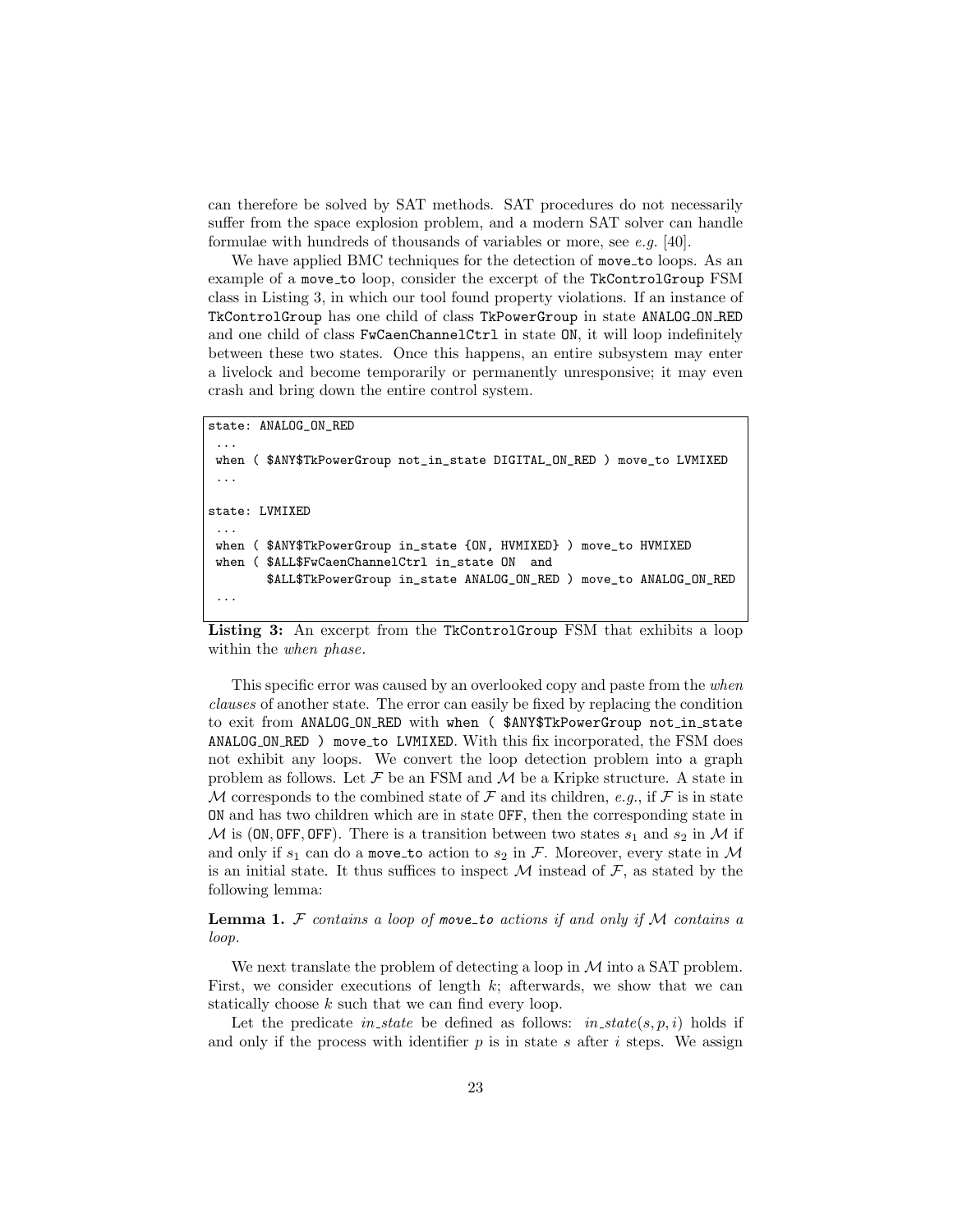the identifier zero to the FSM under consideration and the numbers  $1, 2, 3, \ldots$ to its children. The resulting formula will have three components: the state constraints, the transition relation and the loop condition.

Using the state constraints, we ensure that each FSM is always in exactly one state. Moreover, the states of the children should not change during the execution of the when phase, per the semantics in the previous section. This is straightforwardly expressed as a Boolean formula on the *in\_state* predicate.

Next, we encode the transition relation: the relation between  $in\_state(s, 0, i)$ and  $in\_state(s', 0, i+1)$  for every i. In other words: the move\_to steps the parent process is allowed to take. This involves converting the when clauses for each state of the parent FSM, taking care the semantics as outlined in the previous section is reflected. The last ingredient is the loop condition: if  $in\_state(s, 0, 0)$ holds, then  $in\_state(s, 0, i)$  must hold for some  $i > 1$ , indicating that the parent returned to the state in which it started.

The final SAT formula is obtained by taking the conjunction of the state constraints, the transition relation and the loop condition. It is not hard to see that if this formula is satisfiable, then there is a loop in  $M$  and hence in  $\mathcal{F}$ . It is more difficult to show that if there is a loop, then the formula is satisfiable. We need an intermediary lemma before we can prove this result.

**Lemma 2.** Let F be an FSM. Suppose that F has children  $c_1$  and  $c_2$  of class t, both of which are in state s. Then removing  $c_2$  will not affect the decision that F takes in the when phase.

PROOF. Let F' be a copy of F without  $c_2$ . We prove this lemma by induction on SML expressions, showing that no SML expression can distinguish between the configuration before and after the removal. We have to consider the following three categories:

- Simple: expressions of the form  $\$(ANY|ALL)$  $P$  (in\_state|not\_in\_state)  $X, e.g., $ANY$P in-state A.$
- *Compound:* an expression that is a conjunction, disjunction or negation of expressions, e.g., ( $$ALL$P$  in state A) and (not ( $$ALL$P'$  in state B)).
- $Multistate:$  a term of the form  $(\text{ANY} | \text{ALL})$  P (in\_state|not\_in\_state)  $\{X1, \ldots, XN\}, e.g., $ANY$P in-state $\{A, B\}$.$

Note that a multistate (sub-)expression can always be rewritten to a compound expression of simple expressions. If no simple expression can distinguish between  $\mathcal F$  and  $\mathcal F'$ , then no compound expression can distinguish between  $\mathcal F$  and  $\mathcal F'$  either. Hence, it remains to show that no simple expression can distinguish between  $\mathcal F$  and  $\mathcal F'$ . Let s' be a state other than s. It is easy to verify that the four simple expressions of the form \$(ANY|ALL)\$P (in state|not in state) s evaluate to the same result in  $\mathcal F$  and  $\mathcal F'$  and that the four simple expressions of the form \$(ANY|ALL)\$P (in state|not in state) s' evaluate to the same result in  $\mathcal F$  and  $\mathcal F'$ . This covers all cases, completing the proof.  $\Box$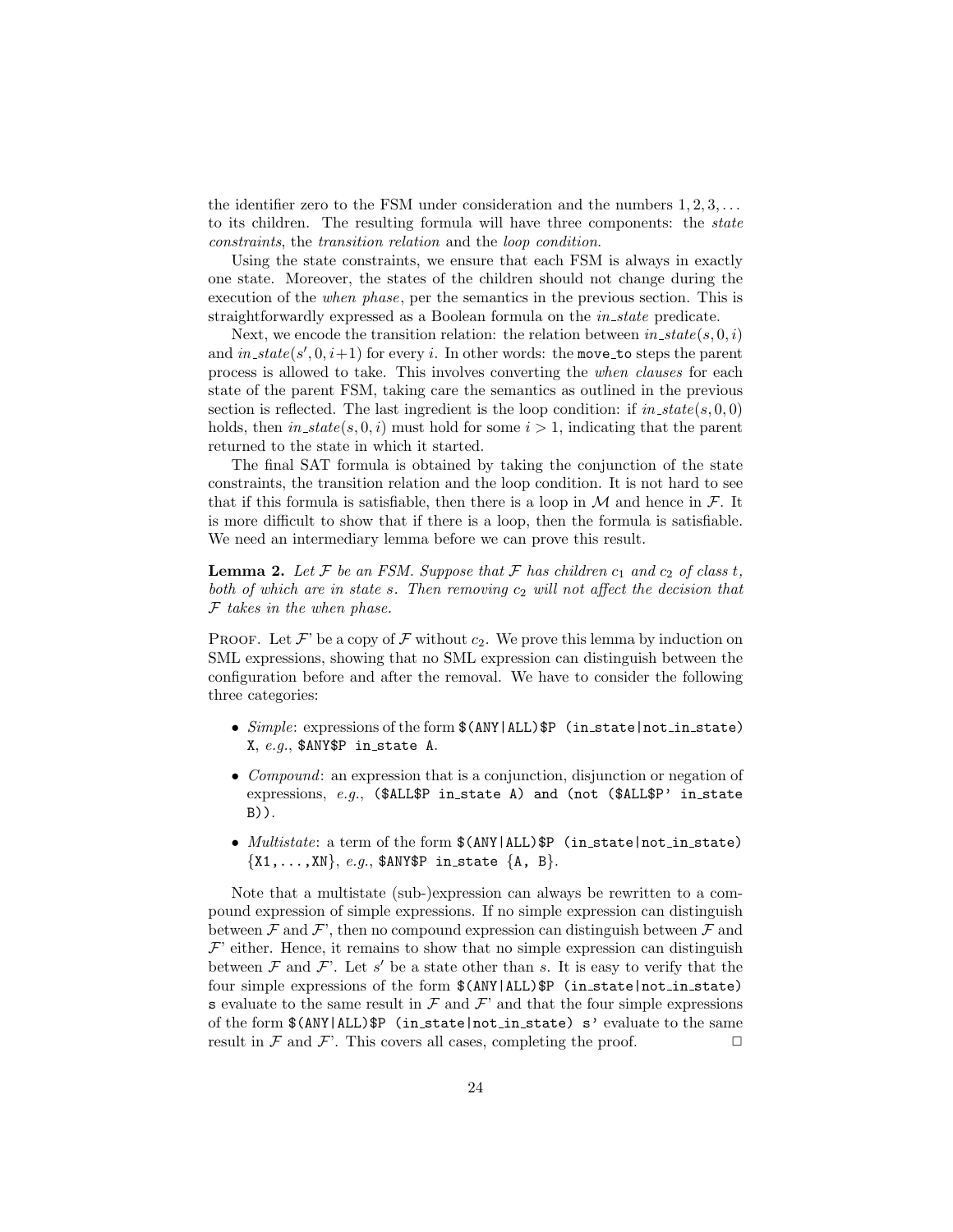Let n be the total number of states of the FSM  $\mathcal F$  and let  $n_t$  be the total number of states of each child class t. We now prove that we can find all loops in  $\mathcal{F}$ .

**Theorem 3.** All possible loops in  $\mathcal F$  can be found by considering paths of length at most n in the fixed FSM configuration  $C$ , consisting of  $n_t$  children of each child class t.

PROOF. Since  $\mathcal F$  has n states, a longest possible loop contains at most n states. Since every state in  $\mathcal M$  is an initial state, every possible loop can by found by doing n steps from an initial state.

It remains to show that all loops can be found by considering configuration C. Let  $C'$  be the configuration obtained by adding a nonzero amount of children of class t to C for each child class t. Assume that F admits a loop  $\ell = s_1, \ldots, s_k, s_1$ for  $C'$  but not for  $C$ . By the pigeon hole principle,  $C'$  must have at least two children  $c_1$  and  $c_2$  of some class  $t^*$ , both in some state  $s^*$ . By Lemma 2, we can remove  $c_2$  from  $C'$  to obtain a configuration  $C''$  which again admits loop  $\ell$ . Repeating this exhaustively, we obtain a configuration equal to  $C$  that admits loop  $\ell$ . Contradiction. This completes the proof.  $\Box$ 

As a consequence of the above theorem, we can find all possible local loops that are present in an FSM in isolation.

In practice, the number of children of a particular class  $t$  is typically well below  $n_t$ , meaning that some of the loops that can be detected using  $n_t$  children of class  $t$  may not be present in the actual system. While such configurations may appear in future versions of the control system, signalling the presence of a loop in configurations that do not occur in practice ultimately will result in engineers ignoring the outcome of the analysis of our tools. However, using the FSM database described in Section 2.1, the information about the actual configurations of the control system can be retrieved. The same technique as outlined above can be applied to these configurations.

### 5.2. The FSM State Reachability Problem

A second desirable behavioural property of an FSM is that all states should remain potentially reachable during the execution of an FSM. That is, the FSM should not become trapped in a subset of its states. While we can again easily encode this property into the modal  $\mu$ -calculus, we use a more direct approach to detect violations of this property by constructing a graph that captures all potential state changes. For this, we determine whether there is a configuration of children such that  $\mathcal F$  can execute a move-to action from a state s to a state s'; again, of course, following the semantics as outlined in the previous section. Doing so for all pairs  $(s, s')$  of states of  $\mathcal F$  yields a graph encoding all possible state changes of  $F$ . Note that also for this reachability property, we can build a more accurate graph using the information found in the FSM database by determining the set of potentially enabled edges using configurations that actually occur in production.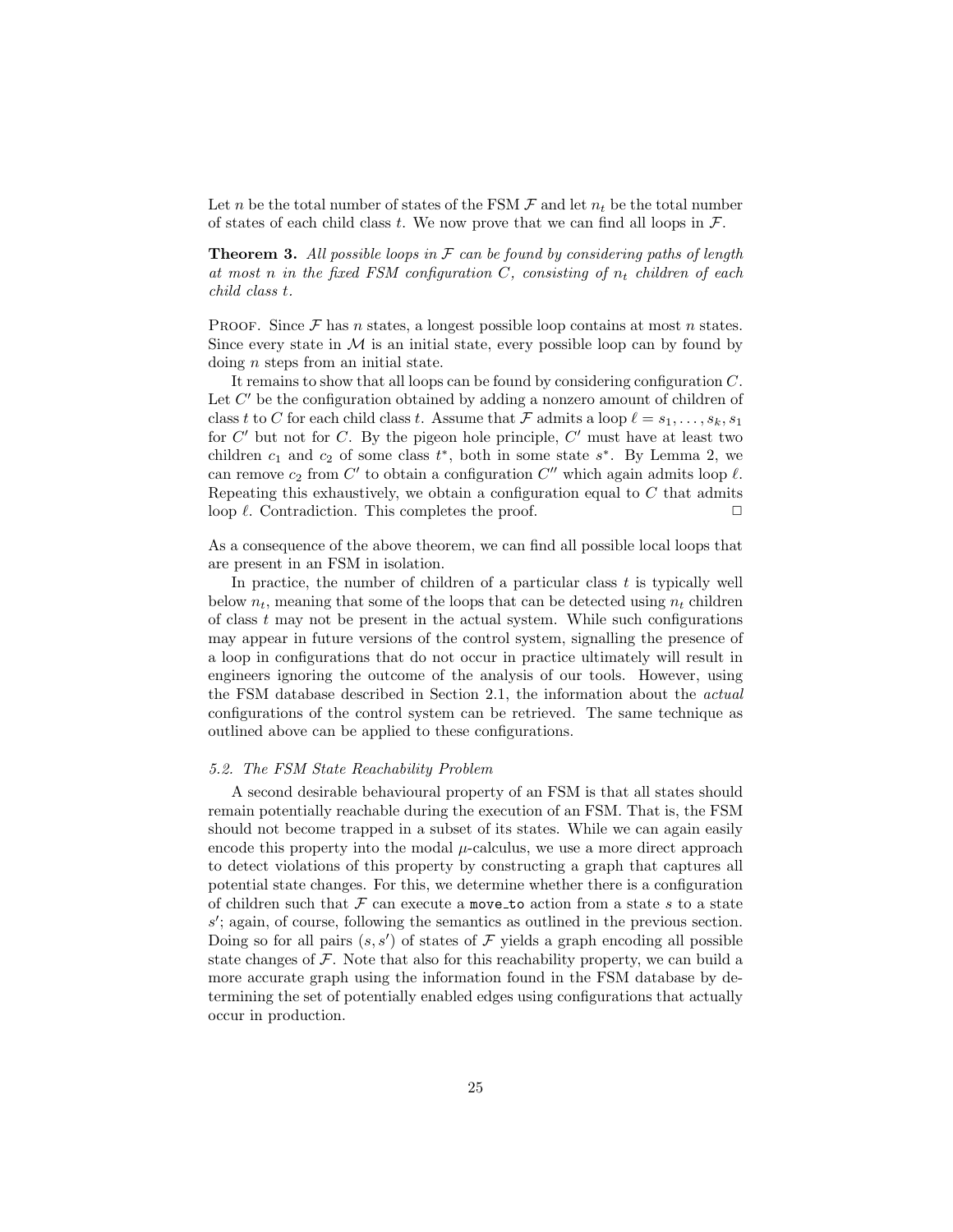Computing the strongly connected components (SCCs) of the thus obtained graph gives sufficient information to pinpoint violations to the reachability property: the presence of more than a single SCC means that one cannot move back and forth these SCCs (by definition of an SCC), and, therefore, their states. Note that this is an under-approximation of all errors that can potentially exist, as the actual reachability dynamically depends on the configuration of the children of an FSM. Still, as the state change graph of the HCAL DCS Node FSM class in Figure 4 illustrates, issues can be found in production FSMs: the OFF state can never be reached from any of the other states. Even though each state in the HCAL DCS Node class has a clause that specifies a transition to its OFF state, our tool found particular configurations in the control system for which these transitions would never become enabled. Using the graphs generated by our tools, such issues are quickly explained and located.



Figure 4: The state change graph for the HCAL DCS Node FSM class. The solid lines are bidirectional; the dotted lines are unidirectional state changes. The SCCs are indicated by the dashed frames.

### 5.3. Results

The results using our dedicated tools for performing these behavioural sanity checks on isolated FSMs are very satisfactory. The checks were performed on the FSM databases of all LHC experiments, viz. CMS, LHCb, ATLAS, and ALICE,<sup>3</sup> using a 2006 laptop with an Intel T2400 Core 2 Duo processor and 1.5GB of RAM, i.e. modest requirements by today's standards. Note that similar experiments with the ASF+SDF prototype take several hours.

The results for local loop detection are reported in Table 2. For CMS four different snapshots of the control software are available, whereas for the other experiments, we have only got a single snapshot. The time of the snapshot is reported in the "Month" column. The number of configurations that must be checked is reported in the third column. Since the same configuration can occur multiple times in the hierarchy, detection of a loop in a single configuration can give rise to multiple nodes with the same loop; this is reported in the fourth

<sup>3</sup>We present partial results of ALICE here.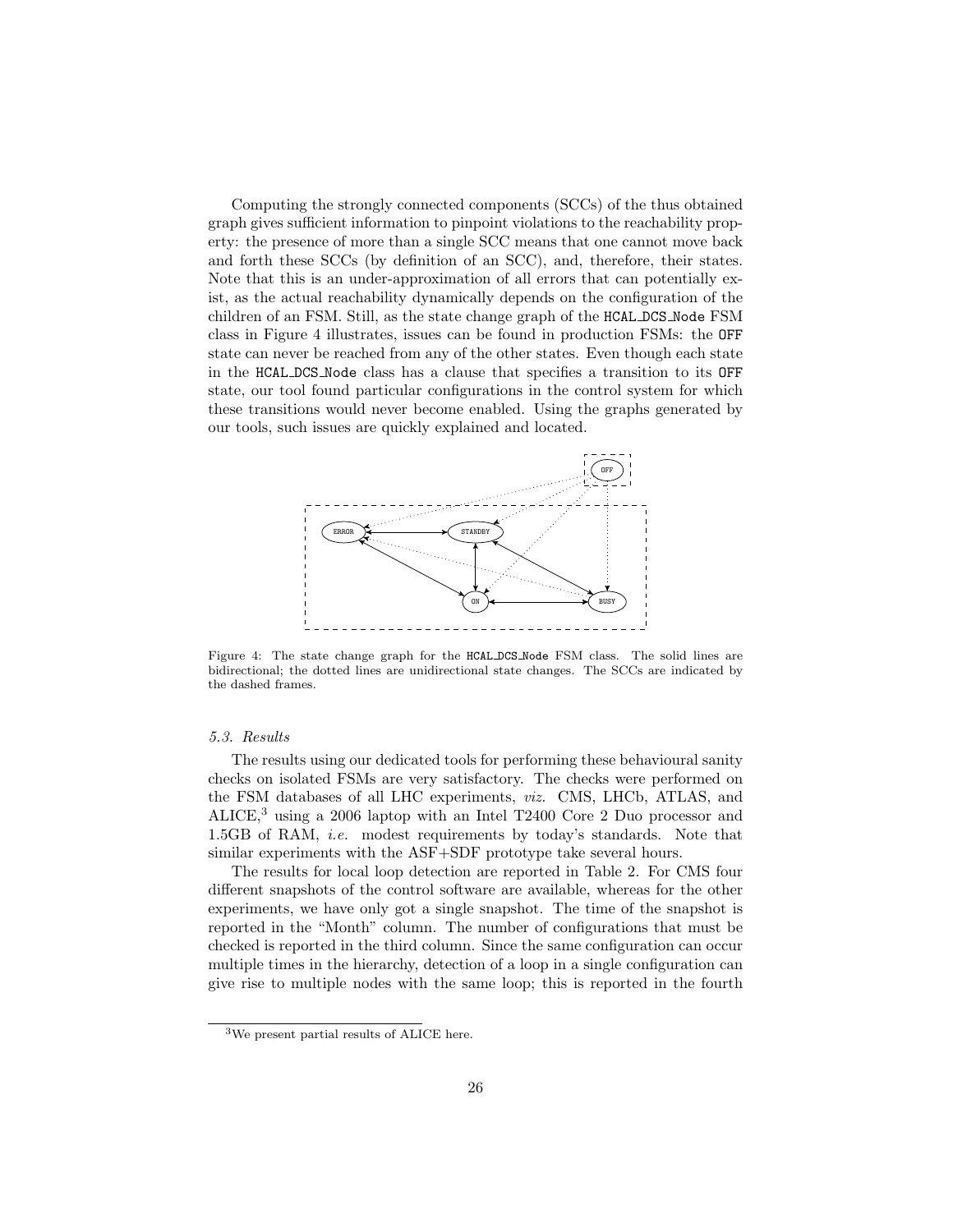column. The time it takes to detect loops in all configurations is reported in seconds in the final column.

Note that the only nodes that can exhibit loops are those that have children, hence the leafs of the hierarchy are excluded from the total number of nodes reported in the fourth column. For CMS, November 2011, there are 408 different configurations. Approximately 8, 300 of the 27, 500 nodes have children, and roughly 1, 700 of these 8, 300 nodes have the potential to loop, which totals to 20% of the nodes that could contain local loops.

|              | Month   |       | $\#\text{Configurations}$ $\#\text{Nodes with local loops}$ | Time (sec.) |
|--------------|---------|-------|-------------------------------------------------------------|-------------|
| <b>CMS</b>   | 11-2011 | 408   | 1,695 of 8,326                                              | 64          |
|              | 01-2012 | 568   | 1,659 of 9,038                                              | 81          |
|              | 03-2012 | 564   | 1,546 of 9,045                                              | 82          |
|              | 05-2012 | 578   | 1,302 of 9,064                                              | 79          |
| LHCb         | 11-2011 | 1,106 | 58 of 16,139                                                | 126         |
| <b>ATLAS</b> | 05-2012 | 1,746 | 107 of 12,963                                               | 271         |
| <b>ALICE</b> | 05-2012 | 410   | 712 of 4,623                                                | 96          |

Table 2: Results of our BMC loop detection tool.

A manual inspection of a logfile of the operational control system revealed that one loop manifested itself at least three times on several nodes on a single day. An excerpt of the logfile containing the loop is shown in Figure 5. No occurrence of the other detected loops was found in the logfiles of that month.

```
...
Sun Nov 06 15:23:57 2011 - [PIXELBARREL_BMI_S7] in state [ANALOG_ON_RED]
Sun Nov 06 15:23:57 2011 - [PIXELBARREL_BMI_S7] in state [LVMIXED]
Sun Nov 06 15:23:57 2011 - [PIXELBARREL_BMI_S7] in state [ANALOG_ON_RED]
Sun Nov 06 15:23:57 2011 - [PIXELBARREL_BMI_S7] in state [LVMIXED]
Sun Nov 06 15:23:57 2011 - [PIXELBARREL_BMI_S7] in state [ANALOG_ON_RED]
Sun Nov 06 15:23:57 2011 - [PIXELBARREL_BMI_S7] in state [LVMIXED]
Sun Nov 06 15:23:57 2011 - [PIXELBARREL_BMI_S7] in state [ANALOG_ON_RED]
...
Sun Nov 06 15:38:08 2011 - [PIXELBARREL_BMI_S7] in state [ANALOG_ON_RED]
Sun Nov 06 15:38:08 2011 - [PIXELBARREL_BMI_S7] in state [LVMIXED]
Sun Nov 06 15:38:08 2011 - [PIXELBARREL_BMI_S7] in state [ANALOG_ON_RED]
Sun Nov 06 15:38:08 2011 - [PIXELBARREL_BMI_S7] in state [LVMIXED]
Sun Nov 06 15:38:08 2011 - [PIXELBARREL_BMI_S7] in state [ANALOG_ON_RED]
Sun Nov 06 15:38:08 2011 - [PIXELBARREL_BMI_S7] in state [LVMIXED]
...
```
Figure 5: Logfile with evidence of the loop detected by our BMC loop detection tool.

Interestingly, most of the loops we detected involved two states only. Note that the size of the average FSM class, in general more than 100 lines of SML code and at least two children, means that even short loops such as the ones identified so far remain unnoticed and are hard to pinpoint.

Apart from local loops, we also verified pairwise reachability in all configurations of the control systems. These results are reported in Table 3. Columns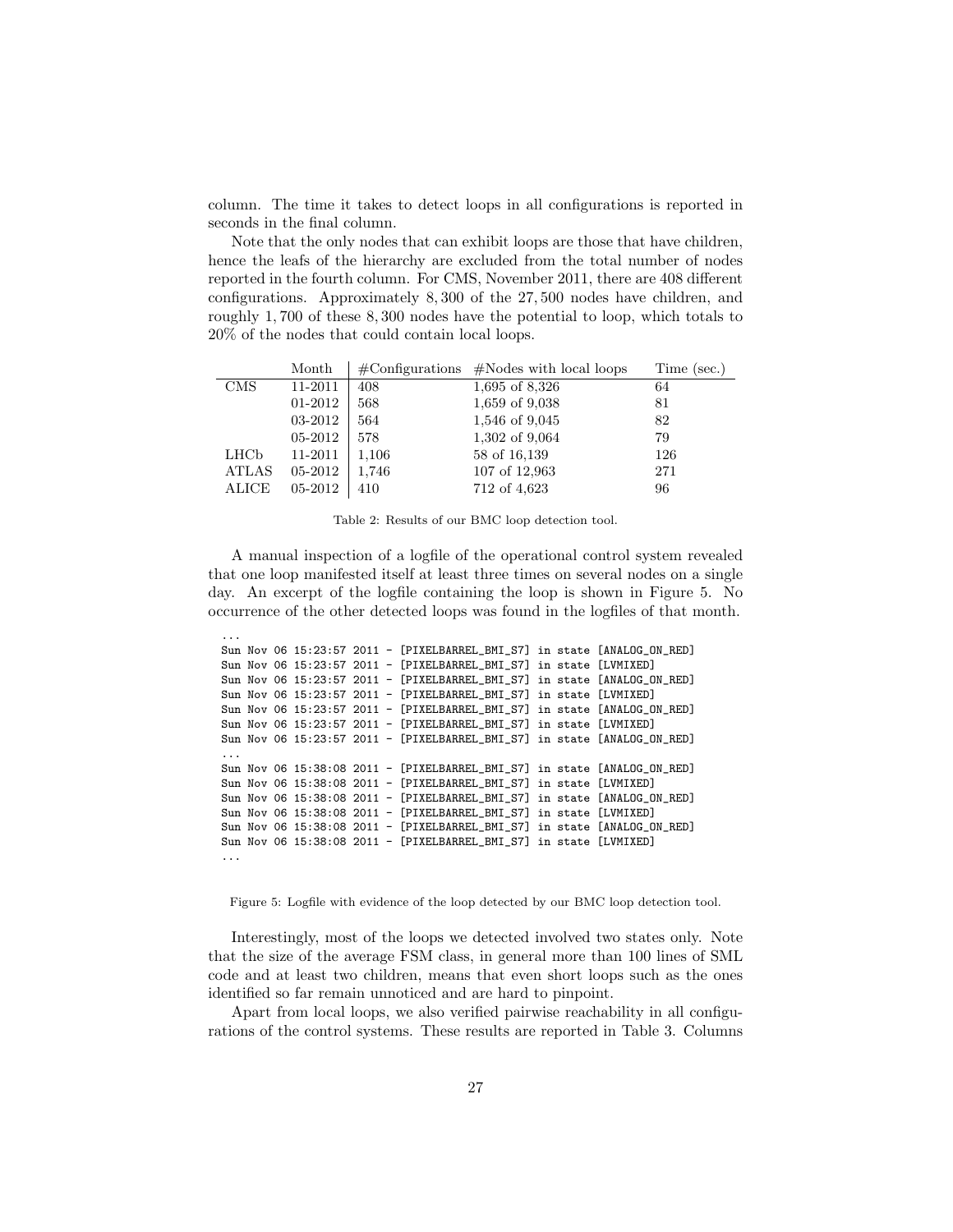|              | Month   |       | $\#$ Configurations $\#$ Nodes with reachability | Time (min.) |
|--------------|---------|-------|--------------------------------------------------|-------------|
|              |         |       | violations                                       |             |
| <b>CMS</b>   | 11-2011 | 408   | 837 of 8,326                                     | 16          |
|              | 01-2012 | 568   | $1,353$ of $9,038$                               | 19          |
|              | 03-2012 | 564   | 1,313 of 9,045                                   | 19          |
|              | 05-2012 | 578   | 903 of 9,064                                     | 18          |
| LHCb         | 11-2011 | 1,106 | 430 of 16,139                                    | 25          |
| <b>ATLAS</b> | 05-2012 | 1,746 | 2,089 of 12,963                                  | 61          |
| ALICE        | 05-2012 | 410   | 1,836 of 4,623                                   | 23          |

Table 3: Results of our BMC reachability detection tool.

in this table are similar to the ones in Table 2, except that the time is reported in minutes instead of seconds.

We again elaborate further on the results for CMS, November 2011. The 408 configurations that were verified expand to 8, 326 nodes in the hierarchy. Of these nodes, 837 were shown to contain reachability problems, which amounts to over 10% of the non-leaf nodes in the hierarchy. The increase in reachability violations in CMS between November 2011 and January 2012 is caused by an extended maintenance period, in which our tools were not yet available to the FSM developers.

Using our Python implementation, using a standard SMT solver such as Yices [41] as backend, and running the analysis on off-the-shelf hardware, local loops can be detected in about a minute, and reachability violations can be detected within the hour for the complete control software of a detector. Running checks on configurations in isolation is even quicker, which means that the checks can easily be incorporated in the design cycle of the FSMs. The checks have been integrated in the development environment used at CERN. For a description of the integration, and an exploration of additional checks that can be implemented as a dedicated tool, see [42].

### 6. Conclusion

We discussed and studied the State Machine Language (SML) that is used for programming the control software of the CMS experiment and several other large experiments running at the Large Hadron Collider. To fully understand the language, we formalised it using the process algebraic language mCRL2. The quality of our formalisation was assessed using a combination of simulation and visualisation of the behaviour of FSMs in isolation and formally verifying small subsystems using model checking. To facilitate, among others, the assessment, the translation of SML to mCRL2 was implemented using the ASF+SDF metaenvironment. Based on our understanding of the semantics of SML, we have built dedicated tools for performing sanity checks on isolated FSMs. Using these tools we found several issues in the control system. These tools have been wellreceived by the engineers at CERN, and have recently been integrated in the development environment.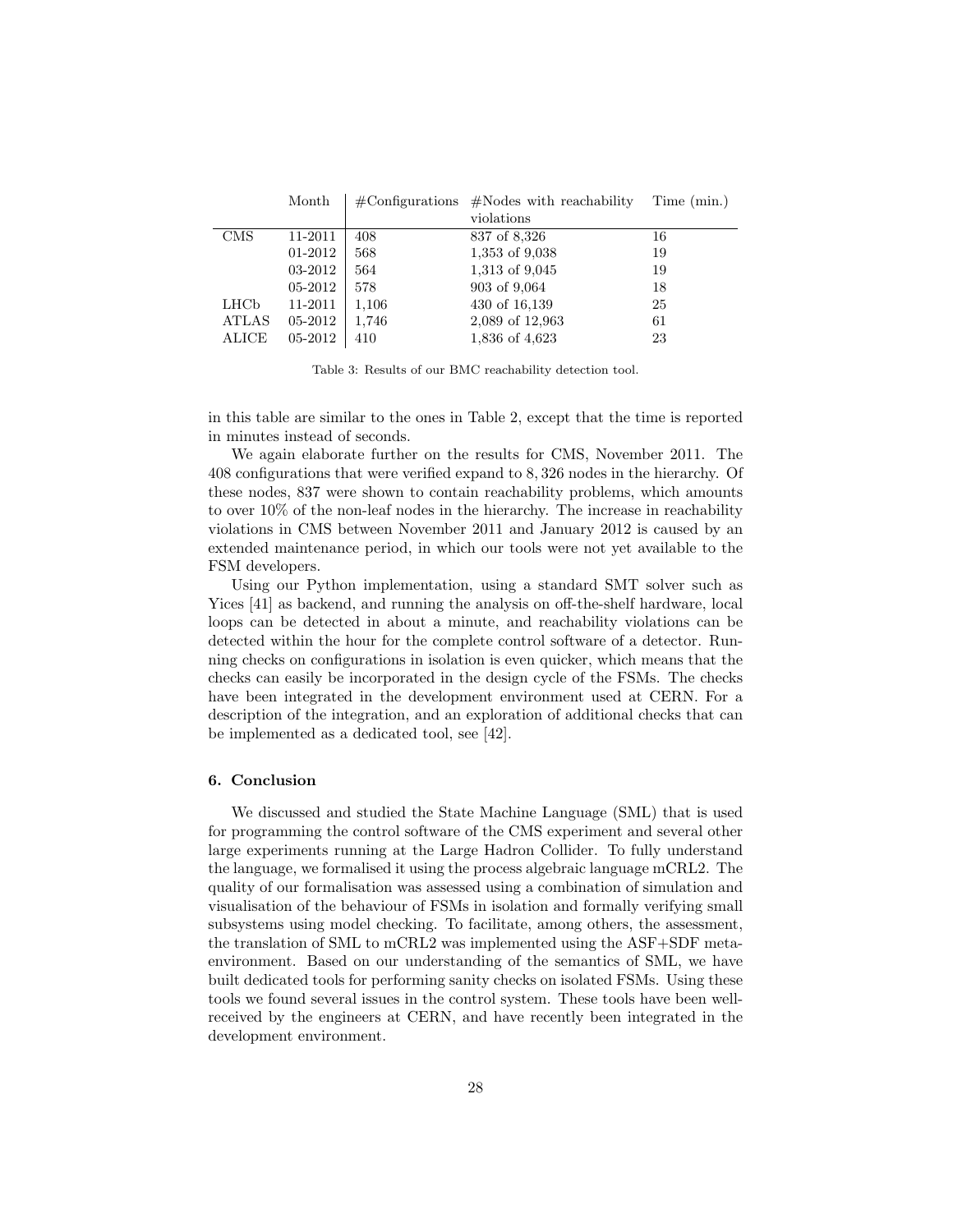Our formalisation of SML opens up the possibility of verifying realistically large subsystems of the control system; clearly, it will be one of the most challenging verification problems currently available. In our analysis of the Wheel subsystem, we have only used a modest set of tools for manipulating the state space. Attempts to use compositional verification based on behavioural equivalence reductions were not successful. Symmetry reduction, partial order reduction, parallel exploration techniques, and abstract interpretation were not considered at this point. It remains to be investigated how such techniques fare on this problem.

Acknowledgements. We thank Giel Oerlemans, Dennis Schunselaar and Frank Staals from the Eindhoven University of Technology for their contribution to a first draft of the ASF+SDF translation. We also thank Frank Glege, Robert Gomez-Reino Garrido, Lorenzo Masetti and Giovanni Polese from the CERN CMS DAQ group, Stefan Schlenker from the ATLAS experiment and Ombretta Pinazza from the ALICE experiment for their support and advice, and Clara Gaspar from the LHCb experiment and Boda Franek for discussions on SML. Jaco van de Pol is thanked for his help with the LTSmin toolset.

- [1] O. Holme, M. Gonz´alez-Berges, P. Golonka, S. Schmeling, The JCOP Framework, Technical Report CERN-OPEN-2005-027, CERN, Geneva, 2005.
- [2] B. Franek, C. Gaspar, SMI++ object-oriented framework for designing and implementing distributed control systems, IEEE Transactions on Nuclear Science 52 (2005) 891–895.
- [3] C. Gaspar, B. Franek, SMI++—Object-oriented framework for designing control systems for HEP experiments, Computer physics communications 110 (1998) 87–90.
- [4] J. F. Groote, A. H. J. Mathijssen, M. A. Reniers, Y. S. Usenko, M. J. van Weerdenburg, Analysis of distributed systems with mCRL2, in: Process Algebra for Parallel and Distributed Processing, Chapman Hall, 2009, pp. 99–128.
- [5] M. van den Brand, A. van Deursen, J. Heering, H. de Jong, M. de Jonge, T. Kuipers, P. Klint, L. Moonen, P. Olivier, J. Scheerder, J. Vinju, E. Visser, J. Visser, The ASF+SDF meta-environment: A componentbased language development environment, in: R. Wilhelm (Ed.), Proc. of Compiler Construction, volume 2027 of LNCS, Springer, 2001, pp. 365–370.
- [6] E. M. Clarke, E. A. Emerson, Design and synthesis of synchronization skeletons using branching-time temporal logic, in: Logic of Programs, Workshop, Springer-Verlag, London, UK, UK, 1982, pp. 52–71.
- [7] J.-P. Queille, J. Sifakis, Specification and verification of concurrent systems in CESAR, in: Proceedings of the 5th Colloquium on International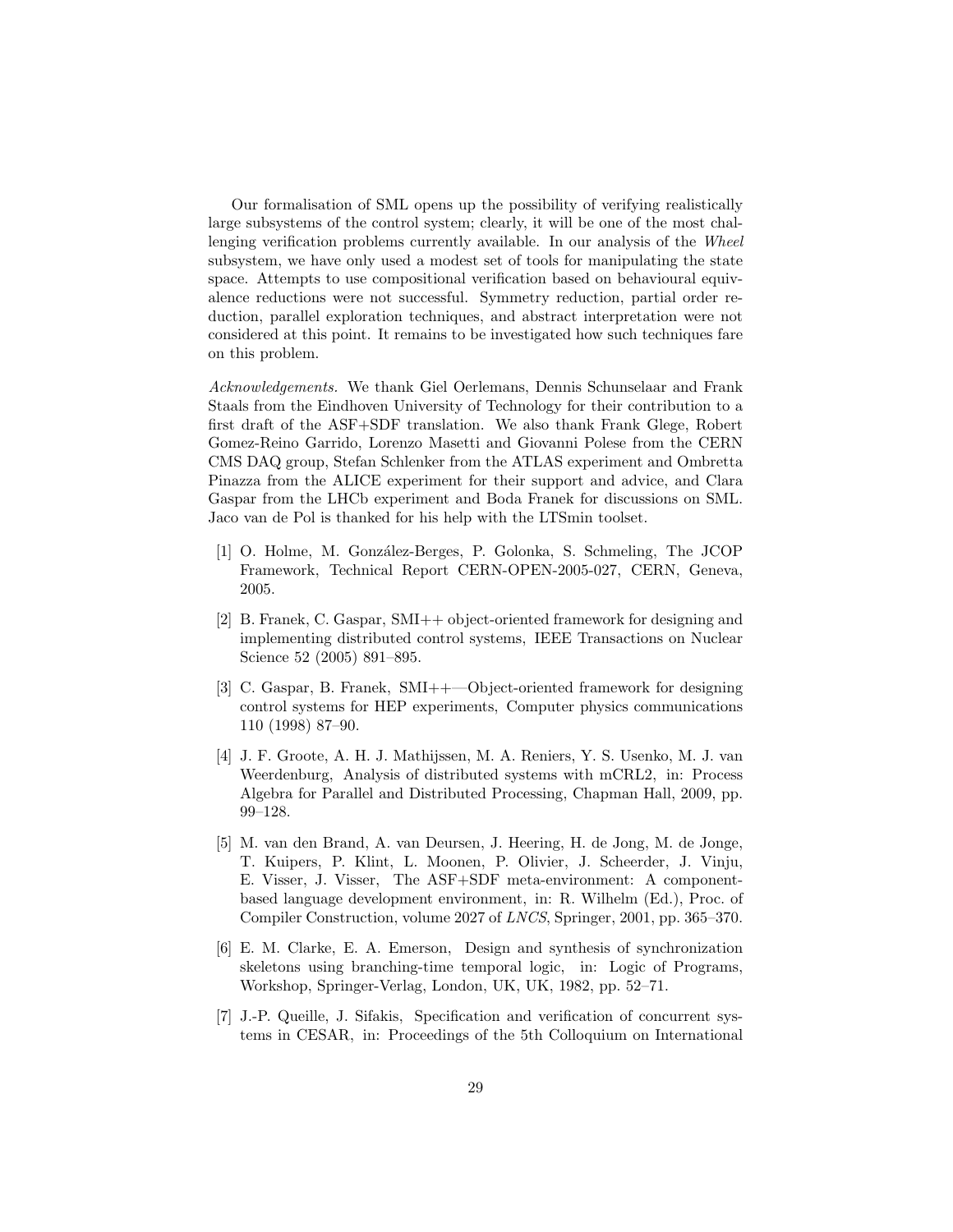Symposium on Programming, Springer-Verlag, London, UK, UK, 1982, pp. 337–351.

- [8] E. M. Clarke, E. A. Emerson, A. P. Sistla, Automatic verification of finitestate concurrent systems using temporal logic specifications, ACM Trans. Program. Lang. Syst. 8 (1986) 244–263.
- [9] Formal Systems (Europe) Ltd, FDR2 user manual, 2010.
- [10] G. J. Holzmann, The SPIN Model Checker primer and reference manual, Addison-Wesley, 2004.
- [11] J. Burch, E. Clarke, K. McMillan, D. Dill, L. Hwang, Symbolic model checking:  $10^{20}$  states and beyond, in: Proceedings of Logic in Computer Science (LICS) 1990, pp. 428 –439.
- [12] E. Clarke, R. Enders, T. Filkorn, S. Jha, Exploiting symmetry in temporal logic model checking, Formal Methods in System Design 9 (1996) 77–104.
- [13] E. A. Emerson, A. P. Sistla, Symmetry and model checking, Form. Methods Syst. Des. 9 (1996) 105–131.
- [14] M. Abadi, L. Lamport, Conjoining specifications, ACM Trans. Program. Lang. Syst. 17 (1995) 507–535.
- [15] H. R. Andersen, Partial model checking, in: Proceedings of the 10th Annual IEEE Symposium on Logic in Computer Science, LICS '95, IEEE Computer Society, Washington, DC, USA, 1995.
- [16] A. J. Mooij, N. Goga, Dealing with non-local choice in IEEE 1073.2s standard for remote control, in: D. Amyot, A. W. Williams (Eds.), System Analysis and Modeling, volume 3319 of LNCS, Springer, 2005, pp. 257–270.
- [17] A. J. Mooij, N. Goga, W. Wesselink, D. Bosnacki, An analysis of medical device communication standard IEEE 1073.2, in: Proc. 2nd IASTED Int. Conf. on Communication Systems and Networks, ACTA Press, 2003.
- [18] M. Devillers, D. Griffioen, J. Romijn, F. Vaandrager, Verification of a leader election protocol: Formal methods applied to IEEE 1394, Formal Methods in System Design 16 (2000) 307–320.
- [19] J. Romijn, Analysing Industrial Protocols with Formal Methods, Ph.D. thesis, 1999.
- [20] I. van Langevelde, J. Romijn, N. Goga, Founding firewire bridges through promela prototyping, in: Proc. 17th Int. Symposium on Parallel and Distributed Processing, IPDPS '03, IEEE Computer Society, Washington, DC, USA, 2003, p. 239.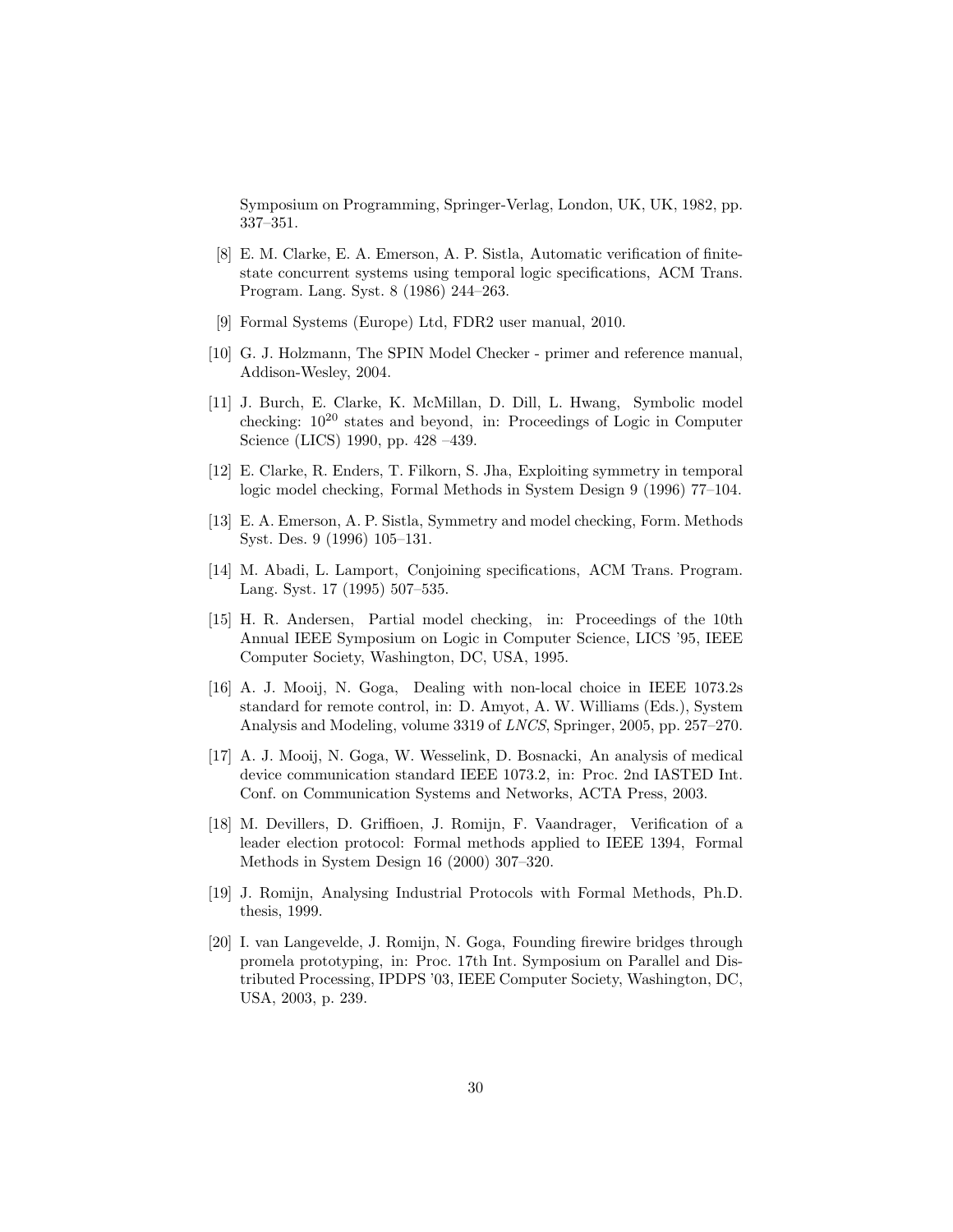- [21] M. Fruth, Probabilistic model checking of contention resolution in the IEEE 802.15.4 low-rate wireless personal area network protocol, in: Proc. ISOLA'06.
- [22] M. Duflot, L. Fribourg, T. Herault, R. Lassaigne, F. Magniette, S. Messika, S. Peyronnet, C. Picaronny, Probabilistic model checking of the CSMA/CD protocol using PRISM and APMC, in: Proc. AVoCS 2004, volume 128 of ENTCS, pp. 195 – 214.
- [23] A. Mathijssen, A. Pretorius, Verified design of an automated parking garage, in: L. Brim, B. Haverkort, M. Leucker, J. van de Pol (Eds.), Formal Methods: Applications and Technology, volume 4346 of LNCS, Springer, 2007, pp. 165–180.
- [24] J. F. Groote, J. Pang, A. G. Wouters, Analysis of a distributed system for lifting trucks, JLAP 55  $(2003)$  21 – 56.
- [25] J. J. A. Keiren, M. D. Klabbers, Modelling and verifying IEEE Std 11073- 20601 session setup using mCRL2, in: Proc. AVoCS 2012, Electronic Communications of the EASST. To appear.
- [26] D. Remenska, T. A. C. Willemse, K. Verstoep, W. Fokkink, J. Templon, H. E. Bal, Using model checking to analyze the system behavior of the lhc production grid, in: CCGRID, pp. 335–343.
- [27] F. P. M. Stappers, M. A. Reniers, Verification of safety requirements for program code using data abstraction, ECEASST 23 (2009).
- [28] C. Gaspar, J. Schwarz, Controlling a large physics experiment; a communication issue, Control Engineering Practice 4 (1996) 257–264.
- [29] J. Baeten, T. Basten, M. Reniers, Process Algebra: Equational Theories of Communicating Processes, volume 50 of Cambridge Tracts in Theoretical Computer Science, Cambridge University Press, 2010.
- [30] D. Kozen, Results on the propositional mu-calculus, Theor. Comp. Sci 27 (1983) 333–354.
- [31] R. Mateescu, Vérification des propriétés temporelles des programmes parall`eles, Ph.D. thesis, Institut National Polytechnique de Grenoble, 1998.
- [32] J. F. Groote, T. A. C. Willemse, Model-checking processes with data, Science of Computer Programming 56 (2005) 251–273.
- [33] S. Cranen, J. F. Groote, M. A. Reniers, A linear translation from CTL<sup>∗</sup> to the first-order modal  $\mu$ -calculus, Theor. Comput. Sci. 412 (2011) 3129– 3139.
- [34] J. Bradfield, C. Stirling, Modal logics and mu-calculi, in: Handbook of Process Algebra, Elsevier, North-Holland, 2001, pp. 293–332.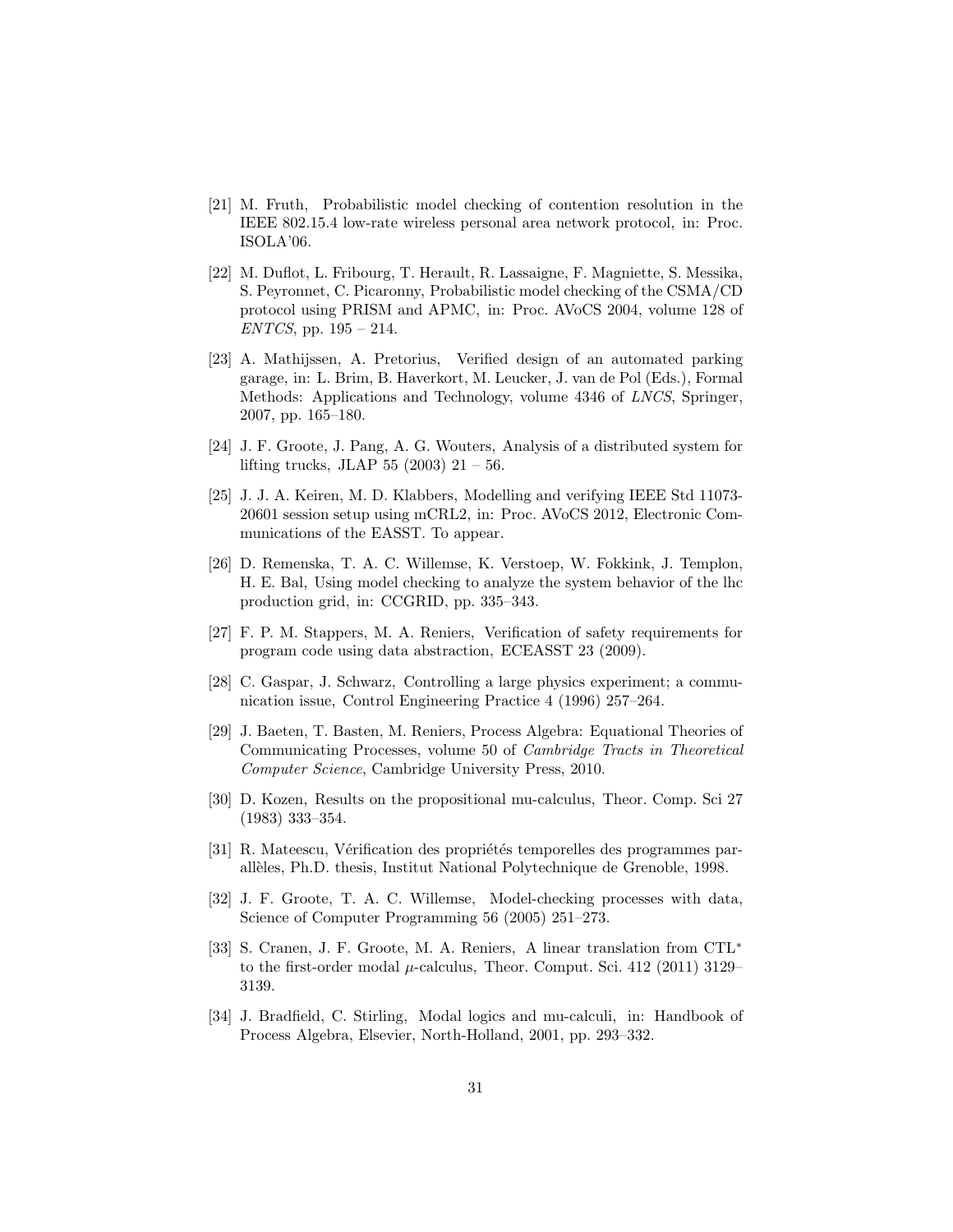- [35] J. Groote, J. Keiren, A. Mathijssen, B. Ploeger, F. Stappers, C. Tankink, Y. Usenko, M. van Weerdenburg, W. Wesselink, T. Willemse, J. van der Wulp, The mCRL2 toolset, in: WASDeTT 2008.
- [36] P. Klint, A meta-environment for generating programming environments, ACM Trans. Softw. Eng. Methodol. 2 (1993) 176–201.
- [37] P. Paolucci, G. Polese, The detector control systems for the CMS resistive plate chamber, 2008. CERN-CMS-NOTE-2008-036, see http://cdsweb. cern.ch/record/1167905.
- [38] S. C. C. Blom, J. C. van de Pol, M. Weber, LTSmin: Distributed and symbolic reachability, in: T. Touili, B. Cook, P. Jackson (Eds.), CAV, volume 6174 of LNCS, Springer, 2010, pp. 354–359.
- [39] A. Biere, A. Cimatti, E. M. Clarke, Y. Zhu, Symbolic model checking without BDDs, in: Proc. of TACAS, volume 1579 of LNCS, Springer, 1999, pp. 193–207.
- [40] A. Biere, A. Cimatti, E. M. Clarke, O. Strichman, Y. Zhu, Bounded Model Checking, Advances in Computers 58 (2003) 118–149.
- [41] B. Dutertre, L. M. de Moura, A fast linear-arithmetic solver for DPLL(T), in: T. Ball, R. B. Jones (Eds.), CAV, volume 4144 of Lecture Notes in Computer Science, Springer, 2006, pp. 81–94.
- [42] S. J. J. Leemans, Validation of CERN's Finite State Machines, Master's thesis, Eindhoven University of Technology, 2012.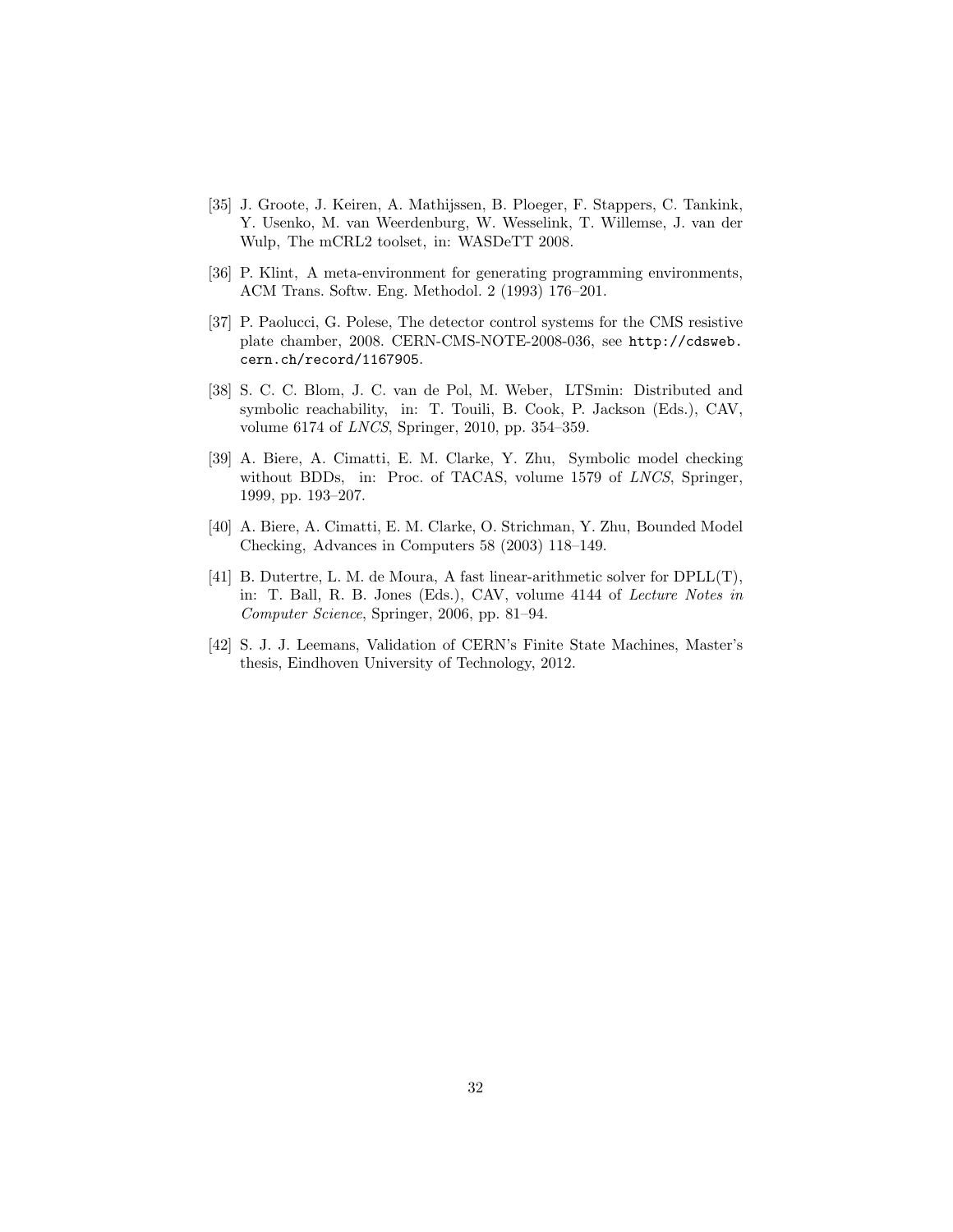# Appendix A. ASF and SDF files

Appendix A.1. midtools.sdf

```
%% Module that defines the identifiers used throughout our languages .
module midtools
imports
basic / Whitespace
   basic / Comments
basic / Booleans
  basic / Integers
exports
sorts
%% B3 from the mCRL2 spec .
MId
  MIds
lexical restrictions
MId -/- [a -zA -Z0 -9\ _ \ ']
lexical syntax<br>[a-zA-Z\_] ([a-zA-ZO-9\_\'])* -> MId
context-free syntax<br>
%% Identifiers (B3)<br>
{MId ","}+ -> MIds
   %% Concatenate two MIds.<br>concat(MId, MId) -> MId
   %% Return whether an MId is in a list of MIds.<br>contains(MId, MId*) -> Boolean
   %% Given a list, remove all duplicates. If the list contains two identical elements,<br>%% only the *rightmost* element will be preserved.<br>removeDuplicates(MId*)
   %% Remove all occurrences of $mid from a list.<br>remove(MId, MId*) -> MId*
   %% Compute the set intersection of two lists. The resulting list has no duplicates.<br>intersect(MId*, MId*)
   %% Returns true iff the list is empty.<br>empty(MId*) -> Boolean
   %% Returns the length of a list of MIds .
length ( MId *) -> Integer
hiddens
variables<br>"$mid+"[0-9]* -> MId<br>"$mid+"[0-9]* -> MId+<br>"$i" -> Mid*"[0-9]*<br>"$i" -> Integer
lexical variables<br>"#midHead"[0-9]* -> [a-zA-Z\_]
   "#midTailChar"[0-9]* -> ([a-zA-Z0-9\_\'])<br>"#midTail"[0-9]* -> ([a-zA-Z0-9\_\'])*
```
Appendix A.2. midtools.asf

### equations

[concat-1]<br>concat(mid(#midHead1 #midTail1), mid(#midHead2 #midTail2)) = mid(#midHead1 #midTail1 #midHead2 #midTail2)

[ contains - empty ] contains ( \$mid , ) = false

[ contains - match] contains (\$mid, \$mid \$mid\*) = true

[contains-nomatch]  $$mid1$  !=  $$mid2$ === >

contains (\$mid1, \$mid2 \$mid\*) = contains (\$mid1, \$mid\*)

[ removeDuplicates - empty ] removeDuplicates () =

[ removeDuplicates - many - nonunique ] contains ( \$mid , \$mid \*) == true === >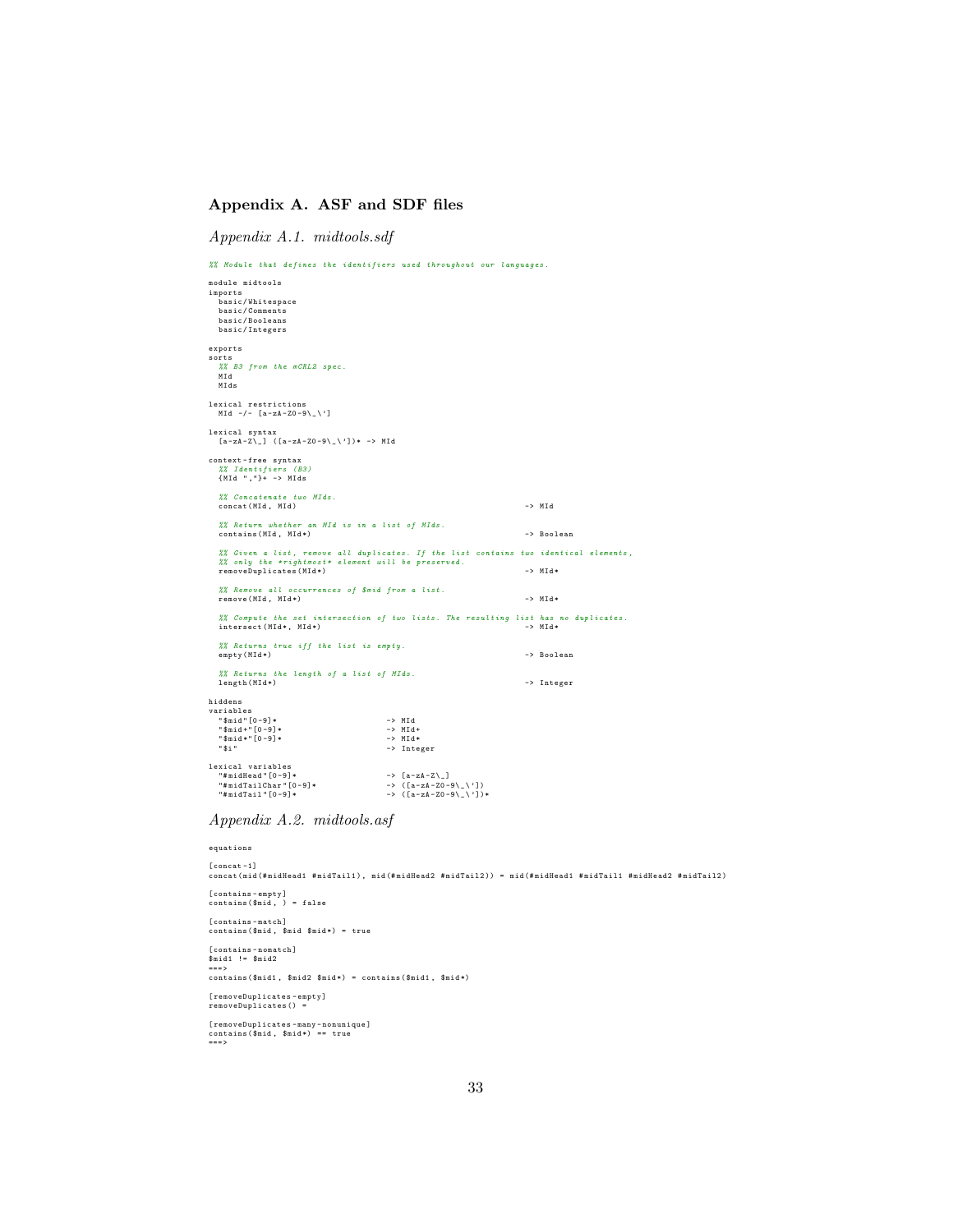removeDuplicates ( \$mid \$mid \*) = removeDuplicates ( \$mid \*)

[ removeDuplicates - many - unique ] contains ( \$mid , \$mid \*) == false

 $==$  $\verb|removeDuplicates (\$mid \$mid \$mid \ast) = \$$ mid removeDuplicates (\$mid \*)

[ remove - empty ] remove ( \$mid , ) =

[ remove - many - nomatch ] \$mid1 != \$mid2  $=$ remove (\$mid1, \$mid2 \$mid\*) = \$mid2 remove (\$mid1, \$mid\*)

[remove-many-match]<br>remove (\$mid, \$mid \$mid\*) = remove (\$mid, \$mid\*)

[ intersect - empty ] intersect ( , \$mid \*2) =

[intersect-many-match]<br>contains (\$mid, \$mid\*2) == true  $=$   $=$   $>$ 

intersect ( \$mid \$mid \*1 , \$mid \*2) = \$mid intersect ( \$mid \*1 , \$mid \*2)

[intersect-many-nomatch]<br>contains (\$mid, \$mid\*2) == false  $=$  $intersect ($mid $mid *1, $mid *2) = intersect ($mid *1, $mid *2)$ 

[ empty - true ] empty () = true

[ empty - false ] empty ( \$mid +) = false

[ length - empty ] length () = 0

[ length - many ] \$i := length ( \$mid \*) === > ---><br>length (\$mid \$mid\*) = \$i + 1

### Appendix A.3. statenametools.sdf

```
module statenametools
 imports
basic / Whitespace
      basic / Comments
basic / Booleans
basic / Integers
    midtools
exports
 sorts
%% B3 from the mCRL2 spec .
      StateName
StateNames
    StateTail
    MIdTail
 lexical restrictions<br>
StateName -/- [a-zA-Z0-9\_\'\-]<br>
StateTail -/- [a-zA-Z0-9\_\'\-]<br>
MIdTail -/- [a-zA-Z0-9\_\']
 lexical syntax<br>[a-zA-ZO-9\_\'\-]* -> StateTail<br>[a-zA-Z\_] ([a-zA-ZO-9\_\'\-])* -> StateName<br>[a-zA-ZO-9\_\']* -> MIdTail
 context-free syntax<br>
%% Identifiers (B3)<br>
{StateName ","}+ -> StateNames
      %% Concatenate two MIds.<br>concatS(StateName, StateName) -> StateName
      %% Convert to MId<br>toMid(StateName) -> MId<br>toMid2(StateTail) -> MIdTail<br>concatX(MId, MIdTail) -> MId<br>concatY(MIdTail, MIdTail) -> MIdTail
```

```
%% Convert to StateName<br>toStateName(MId) -> StateName
```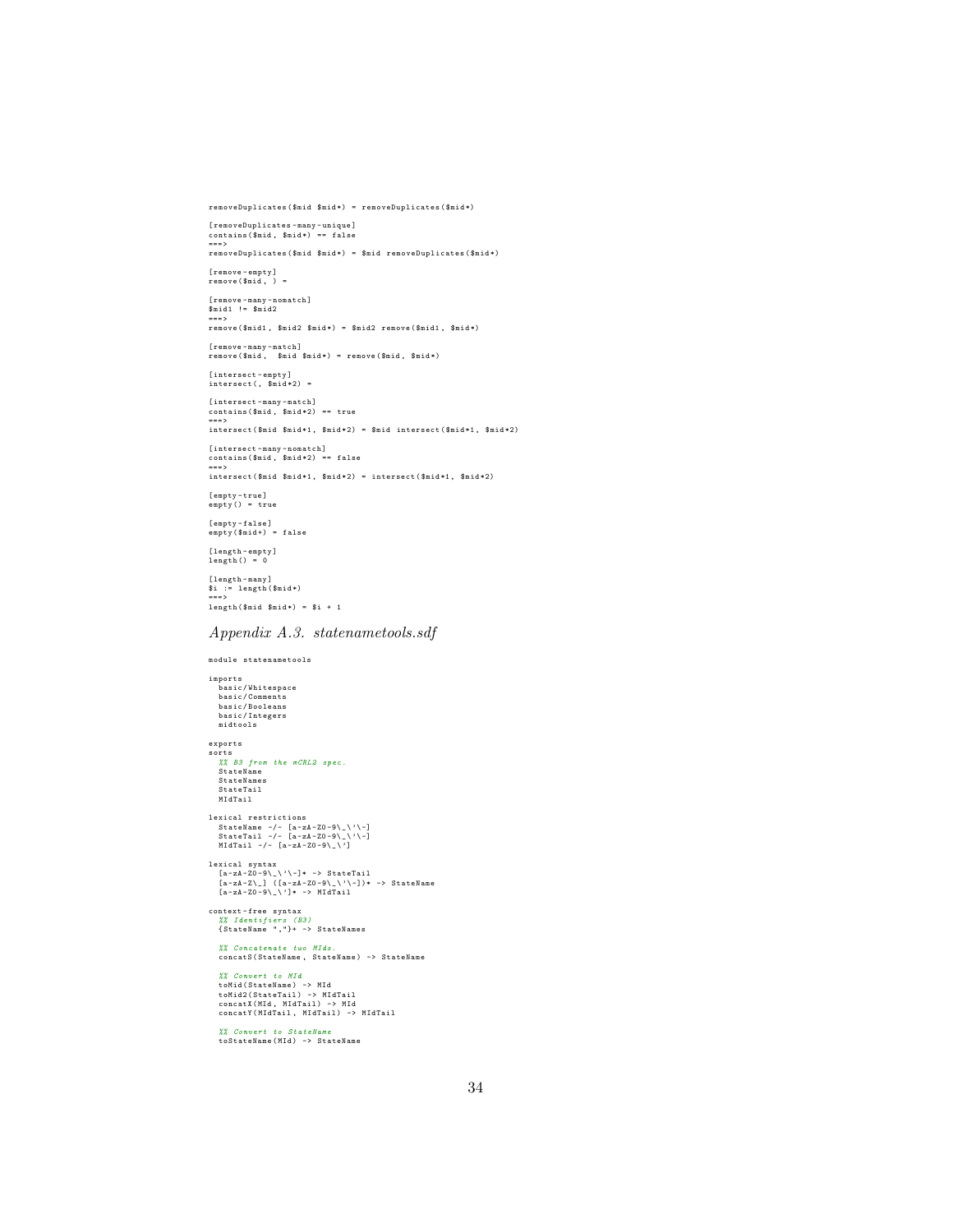```
toStateName2 ( MIdTail ) -> StateTail
     concatZ ( StateName , StateTail ) -> StateName
concatZA ( StateTail , StateTail ) -> StateTail
     %% Return whether an MId is in a list of MIds.<br>containsS(StateName, StateName*) -> Boolean
     %% Given a list, remove all duplicates. If the list contains two identical elements,<br>%% only the *rightmost* element will be preserved.
   removeDuplicatesS ( StateName *) -> StateName *
     %% Remove all occurrences of $mid from a list.<br>removeS(StateName, StateName*) -> StateName*
     %% Compute the set intersection of two lists. The resulting list has no duplicates.<br>intersectS(StateName*, StateName*) -> StateName*
     %% Returns true iff the list is empty .
emptyS ( StateName *) -> Boolean
     %% Returns the length of a list of MIds .
lengthS ( StateName *) -> Integer
 hiddens<br>variables<br>"$stateName"[0-9]* -> StateName +<br>"$stateName*"[0-9]* -> StateName*<br>"$i" -> Integer<br>"$i" -> Integer<br>"$midTail"[0-9]* -> MIdTail<br>"$stateTail"[0-9]* -> MIdTail
lexical variables<br>"#stateNameHead"[0-9]*
     "#stateNameWaed" [0-9]* -> [a-zA-Z0_]<br>"#stateNameWaed" [0-9]* -> [a-zA-Z0_9\_\'\-])<br>"#midHead" [0-9]* -> [a-zA-Z0_]<br>"#midHead" [0-9]* -> [a-zA-Z0_]<br>"#midTailChar" [0-9]* -> [a-zA-Z0-9\_\'])*<br>"#stateNameWail" [0-9]* -> [a-z
Appendix A.4. statenametools.asf
equations
[ concats -1]
               concatX (mid (# stateNameHead1), $midTail)
```

```
concatS (statename (#stateNameHead1 #stateNameTail1), statename (#stateNameHead2 #stateNameTail2)) =<br>statename (#stateNameHead1 #stateNameTail1 #stateNameHead2 #stateNameTail2)
[ toMid -1]
$midTail := toMid2 ( statetail (# stateNameTail1 ))
 === >
toMid ( statename (# stateNameHead1 # stateNameTail1 )) =
[ toMid2 - empty ]
toMid2 () =
[ toMid2 - single - dash ]
 toMid2 ( statetail (# dashChar # stateNameTail )) =
concatY (_ , toMid2 ( statetail (# stateNameTail )))
[ toMid2 - single - anychar ]
 toMid2 ( statetail (# midTailChar # stateNameTail )) =
concatY ( midtail (# midTailChar ), toMid2 ( statetail (# stateNameTail )))
[ concatX - mid - midtail ]
concatX ( mid (# midHead # midTail ), midtail (# midTail2 )) = mid (# midHead # midTail # midTail2 )
[ concatY - mitail - midtail ]
-<br>concatY (midtail (#midTail), midtail (#midTail2)) = midtail (#midTail #midTail2)
[ concatZ - statename - statetail]
 concatZ(statename(#stateNameHead1 #stateNameTail1), statetail(#stateNameTail2)) =<br>statename(#stateNameHead1 #stateNameTail1 #stateNameTail2)
[ toStatename -1]
$stateTail := toStateName2 ( midtail (# midTail ))
 === >
toStateName ( mid (# midHead # midTail )) = concatZ ( statename (# midHead ), $stateTail )
[ toStateName2 - empty ]
toStateName2 () =
[toStateName2-single]<br>toStateName2(midtail(#midTailChar #midTail)) =<br>concatZA(statetail(#midTailChar), toStateName2(midtail(#midTail)))
```
[ concatZA -1]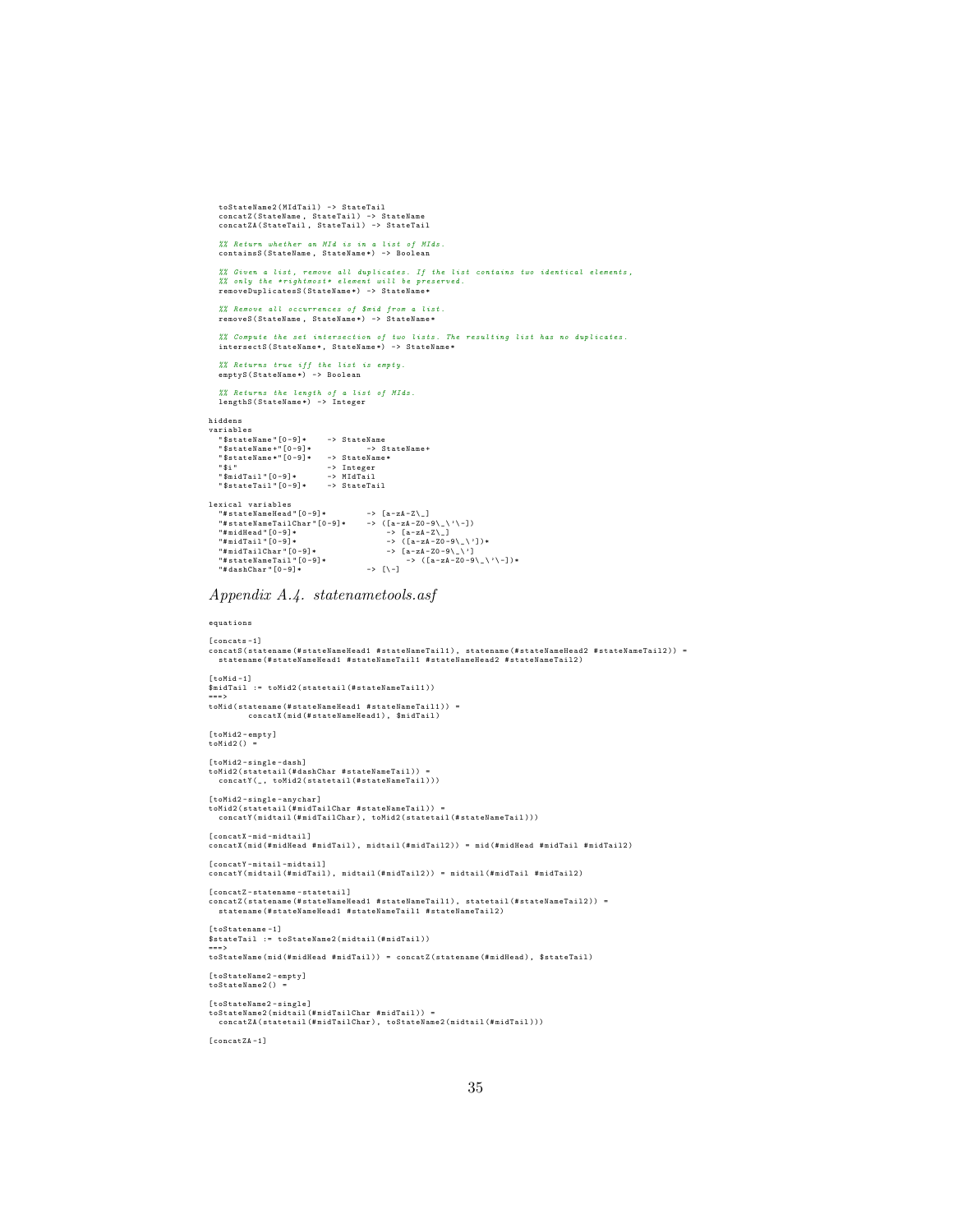```
concatZA ( statetail (# stateNameTail1 ), statetail (# stateNameTail2 )) =
statetail (# stateNameTail1 # stateNameTail2 )
[ containss - empty ]
containsS ( $stateName , ) = false
 [ containss - match ]
containsS ( $stateName , $stateName $stateName *) = true
 [ containss - nomatch ]
$stateName1 != $stateName2
= = >containsS ( $stateName1 , $stateName2 $stateName *) =
containsS ( $stateName1 , $stateName *)
[ removeDuplicatess - empty ]
removeDuplicatesS () =
 [ removeDuplicatesS - many - nonunique ]
containsS ( $stateName , $stateName *) == true
=removeDuplicatesS ( $stateName $stateName *) =
   removeDuplicatesS ( $stateName *)
 [ removeDuplicatess - many - unique ]
containsS ( $stateName , $stateName *) == false
=== >
 removeDuplicatesS ( $stateName $stateName *) =
$stateName removeDuplicatesS ( $stateName *)
 [ removes - empty ]
removeS ( $stateName , ) =
 [ removes - many - nomatch ]
$stateName1 != $stateName2
= = >removeS($stateName1, $stateName2 $stateName*) =<br>$stateName2 removeS($stateName1, $stateName*)
 [removes-many-match]<br>removeS($stateName, $stateName $stateName*) =<br>removeS($stateName, $stateName*)
 [ intersects - empty ]
intersectS (, $stateName *2) =
 [intersects-many-match]<br>containsS($stateName, $stateName*2) == true<br>===>
 intersectS ( $stateName $stateName *1 , $stateName *2) =
$stateName intersectS ( $stateName *1 , $stateName *2)
[intersects-many-nomatch]
containsS ($stateName, $stateName*2) == false<br>===>
 ===><br>intersectS($stateName $stateName*1, $stateName*2) =<br>- intersectS($stateName*1, $stateName*2)
 [ emptys - true ]
emptyS () = true
 [ emptys - false ]
emptyS ( $stateName +) = false
 [ lengths - empty ]
lengthS () = 0
 [ lengths - many ]
$i := lengthS ( $stateName *)
=== >
lengthS ( $stateName $stateName *) = $i + 1
Appendix A.5. cfsm.sdf
 %% Authors:<br>%% Vincent Kusters<br>%% Dennis Schunselaar<br>%% Changed by:<br>%% Sander Leemans
module cfsm
 imports
basic / Comments
```
basic / Whitespace midtools statenametools

exports context - free start - symbols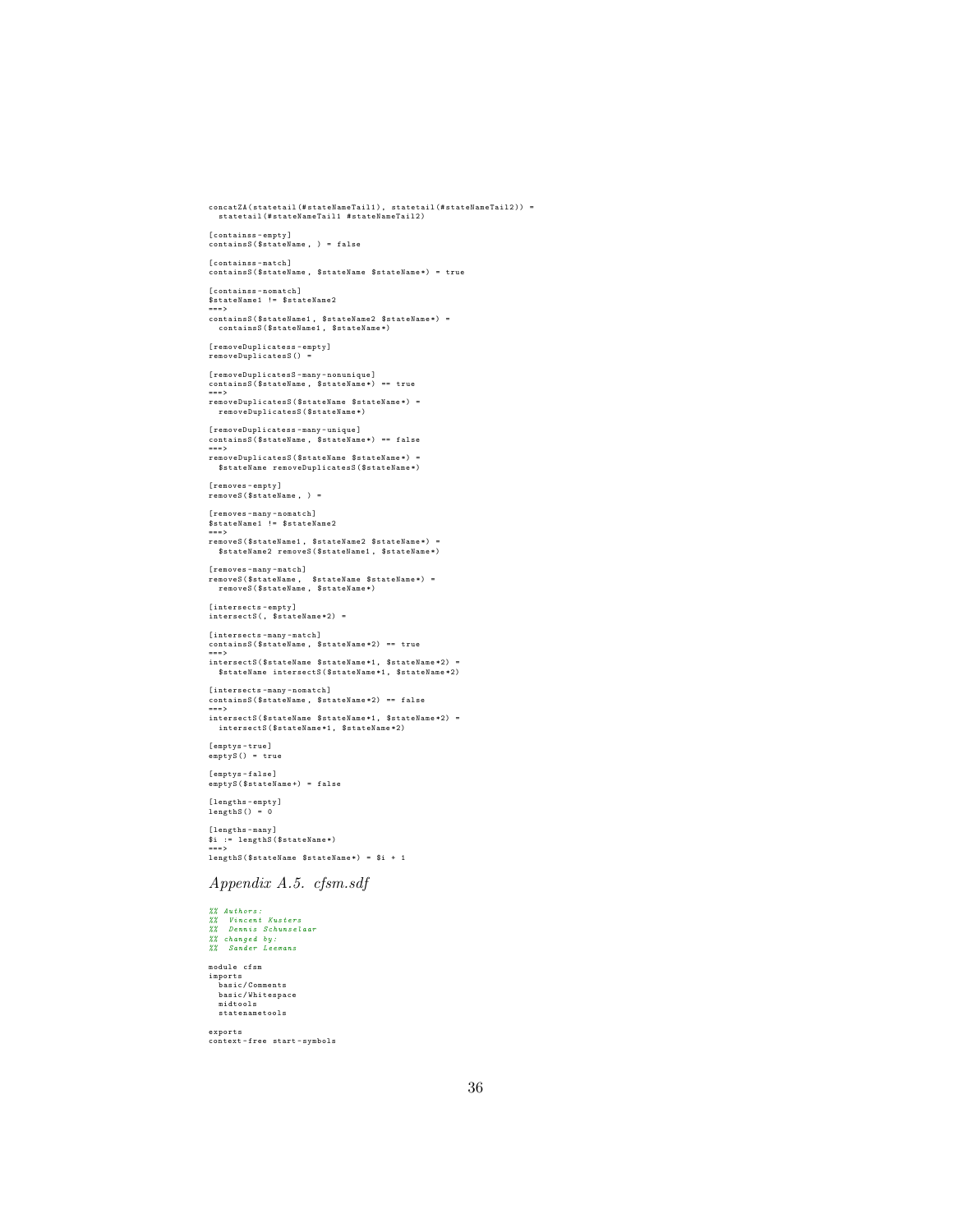FSMSpecification

```
sorts
    FSMSpecification
     FSMClass
FSMStateClause
FSMWhenClause
     FSMReferer
FSMActionClause
     FSMStatement
     FSMParameter
    FSMParameterDecl
     FSMExpression
    FSMChildrenSpec
     FSMChildrenAny
FSMChildrenAll
     FSMChildrenAnySpecific
     FSMChildrenAnyFwChildren
FSMChildrenAllSpecific
FSMChildrenAllFwChildren
    FSMClassName
     FSMStateName
     FSMStateNameSpec
    FSMActionName
lexical syntax<br>n + n = n \infty"!" "=" ~[\n]* [\n] -> LAYOUT<br>"/associated" ~[\n]* [\n] -> LAYOUT<br>"/ASSOCIATED" ~[\n]* [\n] -> LAYOUT
 context-free syntax<br>- %% Rule for the top level sort.<br>- FSMClass*
     %% Rules for the various clauses.<br>"class: $FWPART_$TOP$" FSMClassName FSMStateClause* -> FSMClass<br>"state:" FSMStateName FSMWhenClause* FSMActionClause* -> FSMStateClause<br>"action:" FSMActionName FSMParameterDecl? FSMStateme
     %% Rules for the statements.<br>"(" "string" FSMParameter ")" -> -> FSMParameterDecl<br>MId "=" "\"" MId* "\"" -> -> FSMParameter<br>MId "=" "\" MId* "\"" -> -> FSMParameter
     "move_to" FSMStateName<br>"do" FSMActionName FSMChildrenSpec<br>"do" FSMActionName "(" FSMParameter ")" FSMChildrenSpec -> FSMStatement<br>"if" "(" FSMExpression ")" "then" FSMStatement+ ("else" FSMStatement+)? "endif" -> FSMStatem
     %% Rules for the referers.<br>"move_to" FSMStateName<br>"stay_in_state" FSMStateName<br>"do" FSMActionName -> FSMReferer<br>"do" FSMActionName
     %% Rules for expressions .
FSMChildrenSpec " in_state " FSMStateNameSpec -> FSMExpression
FSMChildrenSpec " not_in_state " FSMStateNameSpec -> FSMExpression
" not " "(" FSMExpression ")" -> FSMExpression
     "(" FSMExpression ")"<br>FSMExpression "and" FSMExpression -> -> FSMExpression {left}<br>FSMExpression "or" FSMExpression -> FSMExpression {left}
     %% Rules for state name specifications.
     FSMStateName -> FSMStateNameSpec
"{" { StateName " ,"}* "}" -> FSMStateNameSpec
     %% Rules for sets of children.<br>"(" FSMChildrenSpec ")" -> FSMChildrenSpec<br>FSMChildrenAny -> FSMChildrenSpec<br>FSMChildrenAll -> FSMChildrenSpec
     FSMChildrenAnySpecific -> FSMChildrenAny<br>FSMChildrenAnyFwChildren -> FSMChildrenAny<br>FSMChildrenAllSpecific -> FSMChildrenAll<br>FSMChildrenAllFwChildren -> FSMChildrenAll
     "$ANY$" FSMClassName -> FSMChildrenAnySpecific<br>"$ANY$FwCHILDREN" -> FSMChildrenAnyFwChildr<br>"$ANY$FwCHILDREN" -> FSMChildrenAnySpecific
     "$ANY$FwCHILDREN" -> FSMChildrenAnyFwChildren<br>"$ANY$FwCHILDREN" -> FSMChildrenAnySpecific {reject}
     "$ALL$" FSMClassName     -> FSMChildrenAllSpecific<br>"$ALL$FwCHILDREN"     -> FSMChildrenAllFwChildren<br>"$ALL$FwCHILDREN"     -> FSMChildrenAllSpecific {reject}
```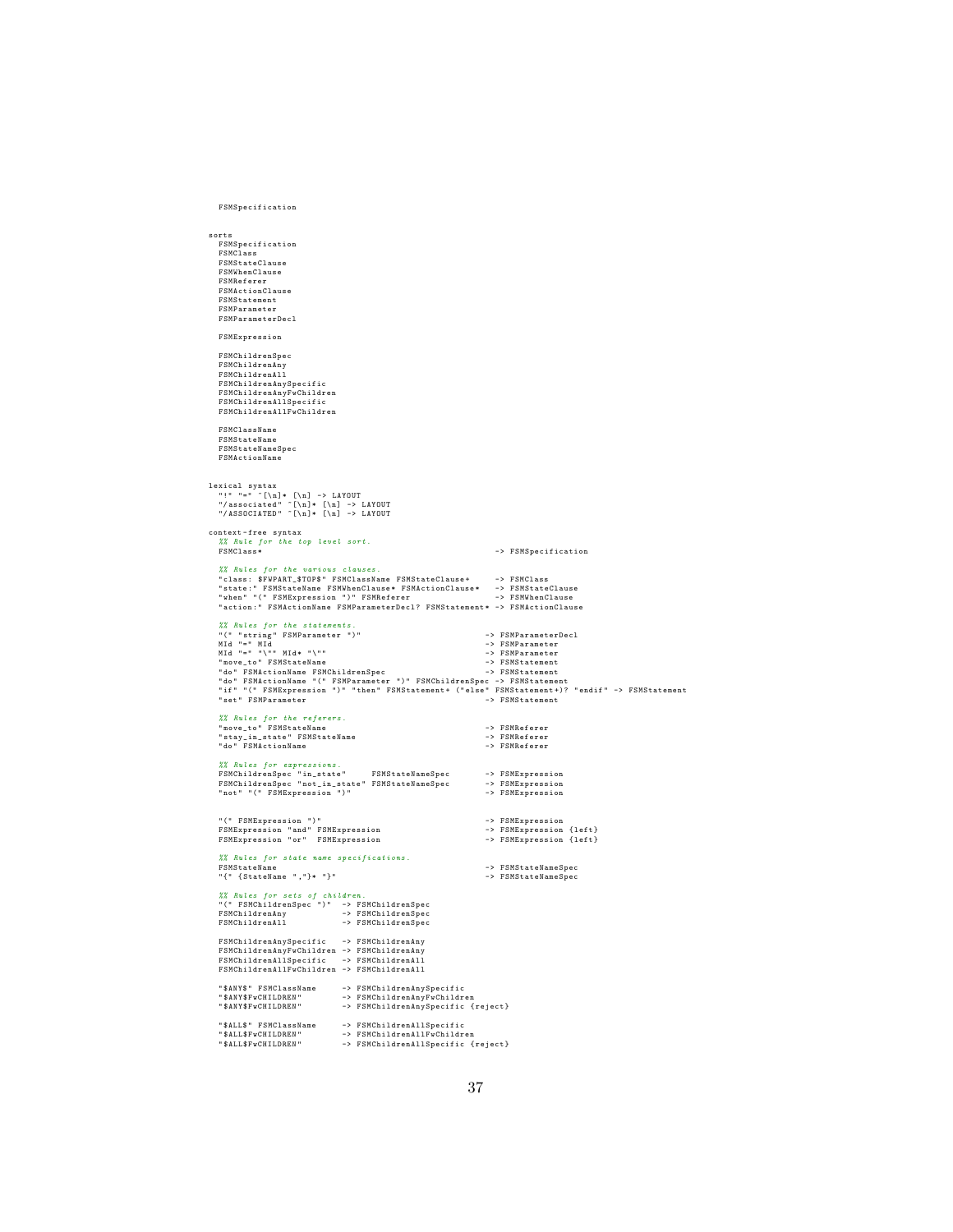```
MId -> FSMClassName
StateName -> FSMStateName
MId -> FSMActionName
```
Appendix A.6. mcrlt.sdf

%% Author : Vincent Kusters . module mcrlt imports basic / Whitespace basic / Comments basic / Integers midtools exports sorts %% Number %% B4<br>SortExpr<br>Domain<br>SortSpec<br>SortDecl<br>ConstrDecl<br>ProjDecls *%% B5*<br>IdDecl<br>IdsDecl OpSpec OpDecl %% B6 EqnSpec EqnDecl %% B7 DataExpr DataExprs BagEnumElt BagEnumElts IdInit IdInits %% B8 MAId MAIdSet CommExpr CommExprSet RenExpr RenExprSet *%% B9*<br>ProcExpr %% B10<br>ActDecl<br>ActSpec %% B11 ProcDecl ProcSpec Init %% *B12*<br>MCRL2Spec lexical restrictions MId -/- [a -zA -Z0 -9\ \_ \ '] context - free start - symbols MCRL2Spec lexical syntax<br> *XX We disallow comments starting with "XX", since this leads to*<br> *XX ambiguity with ASF+SDF comments.*<br>
[\r\t\n\ ] -> LAYOUT<br>"%" (~[\X] ~[\n]\*)? [\n] -> LAYOUT %% Identifiers (B3)<br>%% We will use Integer instead of Number.<br>%%"-"?[0-9][0-9]\* -> Number %% slightly modified context-free syntax<br> *%% Keywords (B1)*<br>
"sort" -> MId {reject}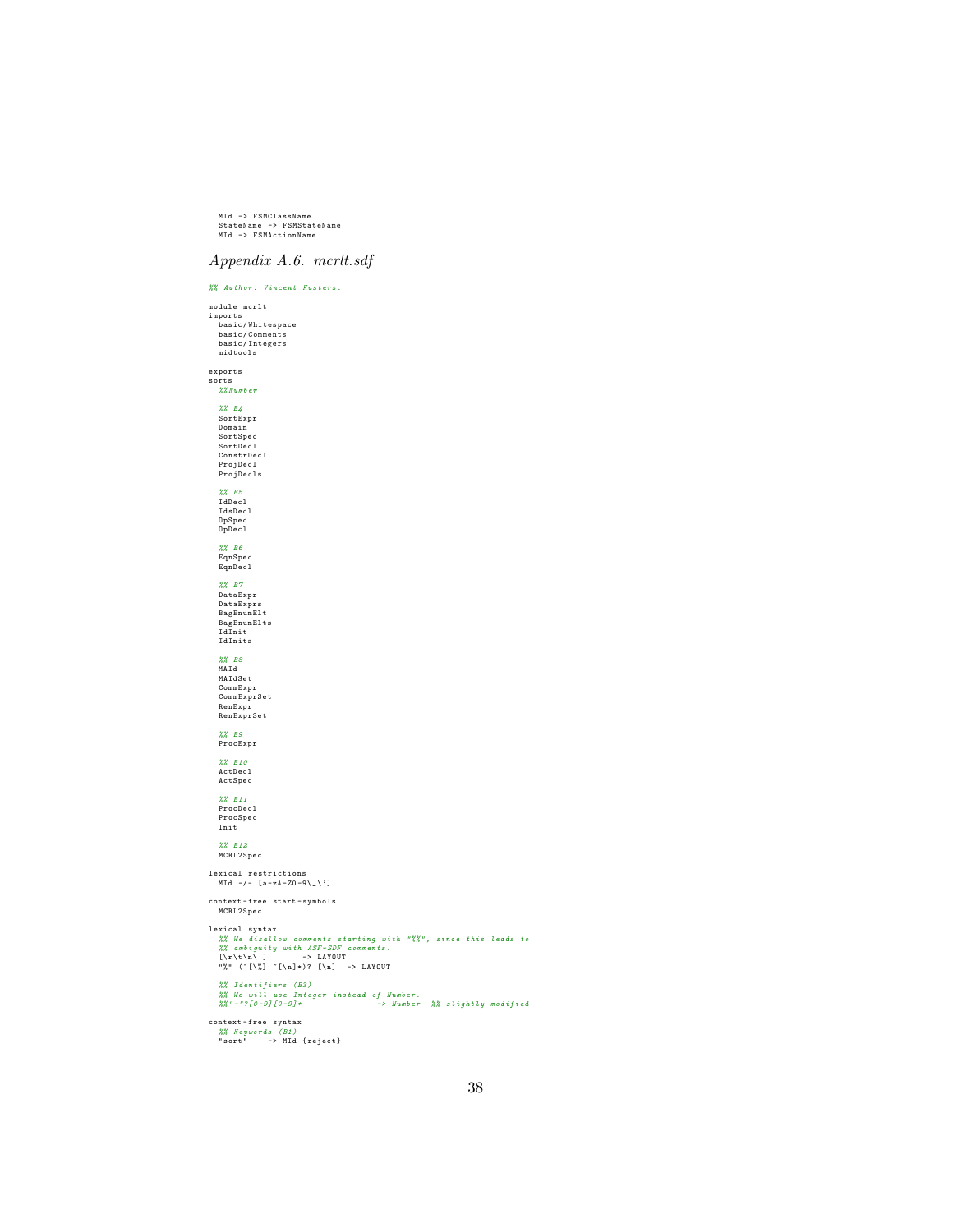```
" lorall" -> MId {reject}" -> MId {reject}"<br>" forall" -> MId {reject}"<br>" div" -> MId {reject}"<br>" -> MId {reject}" -> MId {reject}<br>" -> MId {reject}"
%% Sort expressions and sort declarations (B4)<br>
"Bool" -> SortExpr<br>
"Pos" | "Nat" | "Int" | "Real" -> SortExpr<br>
"Ist" "(" SortExpr ")" -> SortExpr<br>
"Sat" "(" SortExpr ")" -> SortExpr<br>
"Bag" "(" SortExpr ")" -> SortExpr<br>
MI
{SortExpr "#"}+<br>"sortExpr "#"}+ -> Domain<br>"Hids ";" -> SortDecl<br>MIds "=" "SortExpr ";"<br>"Hids "=" "struct" {ConstrDecl "|"}+ ";" -> SortDecl
% Difference with the specification in the reader:<br>%% Difference with the specification in the reader:<br>MId ("(" ProjDecls ")")? ("?" MId) -> ConstrDecl<br>(ProjDecl ",")+<br>-> ProjDecls
%% Declarations of constructors and mappings (B5)
MId ":" SortExpr -> IdDecl<br>
XX According to the spec, this is the rule. But this leads<br>
XX According to the spec, this is the rule. But this leads<br>
XX MIds ":" SortExpr ";" -> IdaDecl<br>
PIds ":" SortExpr ";" -> IdaDec
% Declaration of equations (B6)<br>"eqn" EqnDecl+ "eqn" EqnDecl+ -> EqnSpec<br>"var" IdsDecl+ "eqn" EqnDecl+ -> EqnDecl<br>DataExpr "=" DataExpr "=" DataExpr ";" -> EqnDecl<br>DataExpr "->" DataExpr "=" DataExpr ";" -> EqnDecl
XX Data expressions (B7)<br>
"Halse" | "[]" | "{}" -> DataExpr<br>
"[" DataExprs "]" --> DataExpr<br>
"[" DataExprs "]" --> DataExpr<br>
"{" IdDecl"|" DataExpr "}" --> DataExpr<br>
"{" IdDecl"|" DataExpr "}" --> DataExpr<br>
"{" Iddefin
" lambda " IdDecl "." DataExpr -> DataExpr
DataExpr " whr " DataExprs " end " -> DataExpr
{ DataExpr " ,"}+ -> DataExprs
DataExpr ":" DataExpr -> BagEnumElt
```
cons" -> MId {reject}"<br>"map" -> MId {reject}

"var" -> Mid (reject)<br>"eqn" -> Mid (reject)<br>"eqn" -> Mid (reject)<br>"act" -> Mid (reject)<br>"init" -> Mid (reject)<br>"init" -> Mid (reject)<br>"init" -> Mid (reject)<br>"sum" -> Mid (reject)<br>"tau" -> Mid (reject)<br>"hid" -> Mid (reject)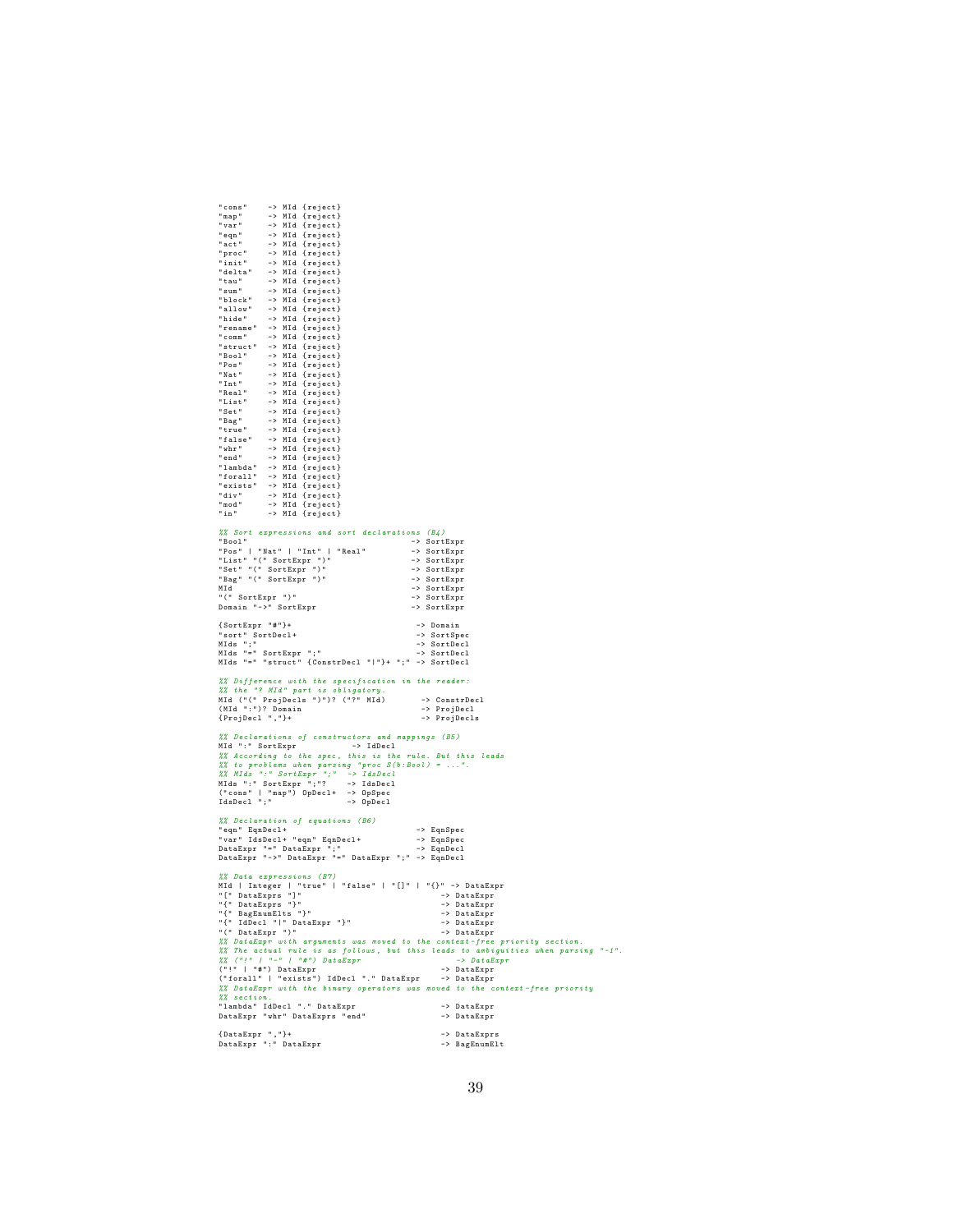```
{BagEnumElt ","}*<br>MId "=" DataExpr<br>{IdInit ","}*<br>{IdInit ","}*
    MId "=" DataExpr -> IdInit
{ IdInit " ,"}* -> IdInits
    %% Communication and renaming (BB)<br>{HId "|"}+ "}" -> MAId<br>"{" {MAId ","}* "}" -> MAIdSet<br>MAId ("->" MId?" -> CommExpr<br>"{" {CommExpr ","}* "}" -> CommExprSet<br>"{" {RenExpr ","}* "}" -> RenExprSet
   %% Process expressions ( B9)
    MId -> ProcExpr<br>MId "(" DataExprs ")" -> ProcExpr<br>MId "(" IdInits ")" -> ProcExpr<br>"delta" -> ProcExpr
    "tau" -> ProcExpr" -> ProcExpr" -> ProcExpr" -> ProcExpr" -> ProcExpr" -> ProcExpr<br>"Allock" | "allow" | "hide") "(" MAIdSet "," ProcExpr ")" -> ProcExpr"<br>"rename" "(" RenExprSet "," ProcExpr ")" -> ProcExpr<br>"comm" "(" Comm
     "(" ProcExpr ")" -> ProcExpr<br>%% ProcExpr with binary operators was moved to the context-free<br>%% priorities section.
    %% Action declaration (B10)<br>MIds (":" Domain)? ";" -> ActDecl<br>"act" ActDecl+ -> ActSpec
    X Process and initial state declaration (B11)
    MId "=" ProcExpr ";"<br>MId "(" {IdsDecl ","}+ ")" "=" ProcExpr ";" -> ProcDecl<br>"proc" ProcDecl+<br>"init" ProcExpr ";" -> ProcSpec
    %% Syntax of an mCRL2 specification (B12)
     %%(SortSpec | OpSpec | EqnSpec | ActSpec | ProcSpec | Init)+ -> MCRL2Spec<br>SortSpec* OpSpec* EqnSpec* ActSpec* ProcSpec* Init* -> MCRL2Spec
context-free priorities<br>\frac{\partial \mathcal{L}}{\partial \mathcal{L}}%% B9<br>ProcExpr "@" ProcExpr
    ProcExpr "@" ProcExpr -> ProcExpr -> X<br>
XX According to the spec, this should be:<br>
XX "sum" "(" IdDecl "," ProcExpr ")" -> ProcExpr -> XX "sum" "(" IdDecl "," ProcExpr ")" -> ProcExpr -> XX<br>
"sum" (" IdDecl "," ProcExpr ")
         ProcExpr "||" ProcExpr -> ProcExpr { right}<br>ProcExpr "|" ProcExpr -> ProcExpr { right}<br>ProcExpr "||_" ProcExpr -> ProcExpr { right}
    } >
DataExpr " - >" ProcExpr " < >" ProcExpr -> ProcExpr >
DataExpr " - >" ProcExpr -> ProcExpr >
ProcExpr "+" ProcExpr -> ProcExpr { right } >
     % BT<br>
DataExpr ("|>"|"<|")DataExpr<br>
DataExpr ("|-"| "<|")DataExpr ("+"| "+"| DataExpr ("|-"| +"| "+"| "+"| DataExpr ("| +"| +"| "+"| "+"| DataExpr<br>
DataExpr ("+" | "+"| "+"| DataExpr ("+" | +"| "+"| DataExpr ("+" | "+"| 
     DataExpr ("==" | "!=" | "<" | ">" | "<=" | ">=") DataExpr -> DataExpr {left} ><br>DataExpr ("&&" | "|-")" DataExpr "]" -> DataExpr {left} ><br>DataExpr "[" DataExpr "->" DataExpr "]" -> DataExpr
```
### Appendix A.7. cfsm2mcrl2.sdf

%% Module for converting the CERN Finite State Machines into mcrl2 code .

imports cfsm imports mcrlt imports genericclauses imports midtools imports statenametools imports basic / Integers imports basic / BoolCon

module cfsm2mcrl2

exports

context-free start-symbols SortDecl+ ProcExpr MId\* StateName\*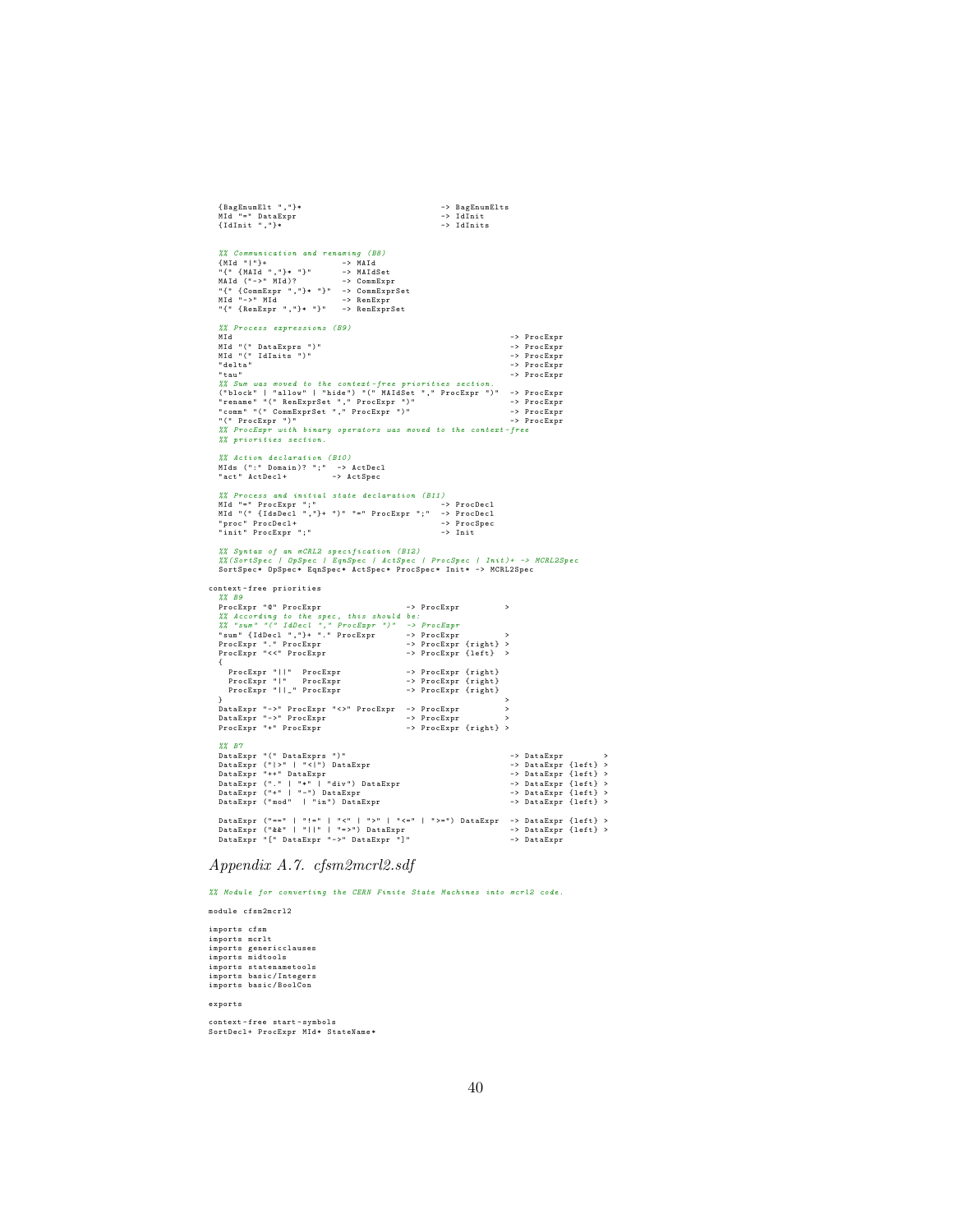context - free syntax

%% Main convertor function to convert a FSM class to an MCRL2 specification.<br>cfsm2mcrl2(FSMClass+) -> ProcSpec+

XX Convertor function to convert a FSM class to an MCRL2 specjication, with<br>XX the added property that the result will be a bottom monitor. That is, it<br>XX has no children and whenever it would normally check the state of c

%% Function to generate the PType , State and Command sorts from a number of %% FSM classes . fsmGenerateSorts (FSMClass\*, FSMClass+) -> SortDecl+

 $X$ *X* Function to get the process name of a specification fsmGetClassName(FSMSpecification) -> MId\*<br>fsmGetClassNameBM(FSMSpecification) -> MId\*<br>getFirstClass(MId\*) -> MId

%% Function to get the states of a specification<br>fsmGetInitialState(FSMSpecification) -> MId<br>getFirstState(StateName\*) -> StateName

%% Function to get the commands of a specification<br>fsmGetCommands(FSMSpecification) -> MId\*

%% Function to generate the list of process names from a list of process

%% specifications.<br>mcrl2GetPTypes(ProcSpec+) -> SortDecl

hiddens

sorts ProcName

ActionClauseTuple UniqueProcName PC StateActionsChildrenTuple ActionChildrenTuple

context - free syntax

#### %% %%%%%%%%%% S pe ci fi ca ti on Conversion

%% We need to be able to refer to the name of the current process from inside %% the conversion functions.<br>MIA MId -> ProcName Integer -> PC < FSMActionName , PC , DataExpr , ProcExpr > -> ActionClauseTuple

%% Function to convert a number of FSM classes into process definitions.<br>fsmClasses2Mcr12Procs(FSMClass+, BoolCon) -> ProcSpec+

%% The main converion function to convert one FSM Class into a Process.<br>fsmClass2Mcrl2Proc(FSMClass, BoolCon) -> ProcSpec<br>fsmClassName2ProcName(MId, BoolCon) -> MId

%% Conversion functions for a list of states and a single state in the FSM .

convertStates (FSMStateClause\*, ProcName, BoolCon, StateName\*) -> ProcExpr<br>convertState (FSMStateClause, ProcName, BoolCon, StateName\*) -> ProcExpr convertState (FSMStateClause, ProcName, BoolCon, StateName\*)

%% Conversion functions for the parts in each state. These functions a %% grouped by phase. First the functions needed in the when-phase. Functions<br>%% that are requird in both phases are listed in with the when-phase.

```
%% The conversion of the when - clauses requires a third parameter : the name
%% of the state we are currently converting.<br>convertWhenClauses(FSMWhenClause*, ProcName, StateName, ActionClauseTuple*) -> ProcExpr<br>%% In the conversion of a referer, the third parameter is a mcrl2-statename<br>convertRefere
convertExpr (FSMExpression)<br>convertChildrenSpec (FSMChildrenSpec)<br>convertStateNameSpec (FSMStateNameSpec)<br>-> DataExpr
```
%% Conversion functions for the action clauses . combineActionClauseComponents ( ActionClauseTuple \*, ProcName , StateName ) -> ProcExpr

- XX Helper function for convertActionClauseComponents and convertReferer.<br>XX Returns the fsm action name, mcrl2 condition and mcrl2 effect of an fsm<br>XX when-clauses, this is the third parameter.<br>XX when-clauses, this is the
- 

%% Helper function for convertActionClauseComponents.<br>getActionClauseTupleForActionName(ActionClauseTuple\*, FSMActionName) -> ActionClauseTuple

%% Given a list of ActionClauseTuples, construct the summand that selects the<br>%% right pc for the received command.<br>constructClauseSelectors(ActionClauseTuple\*, ProcName) -> ProcExpr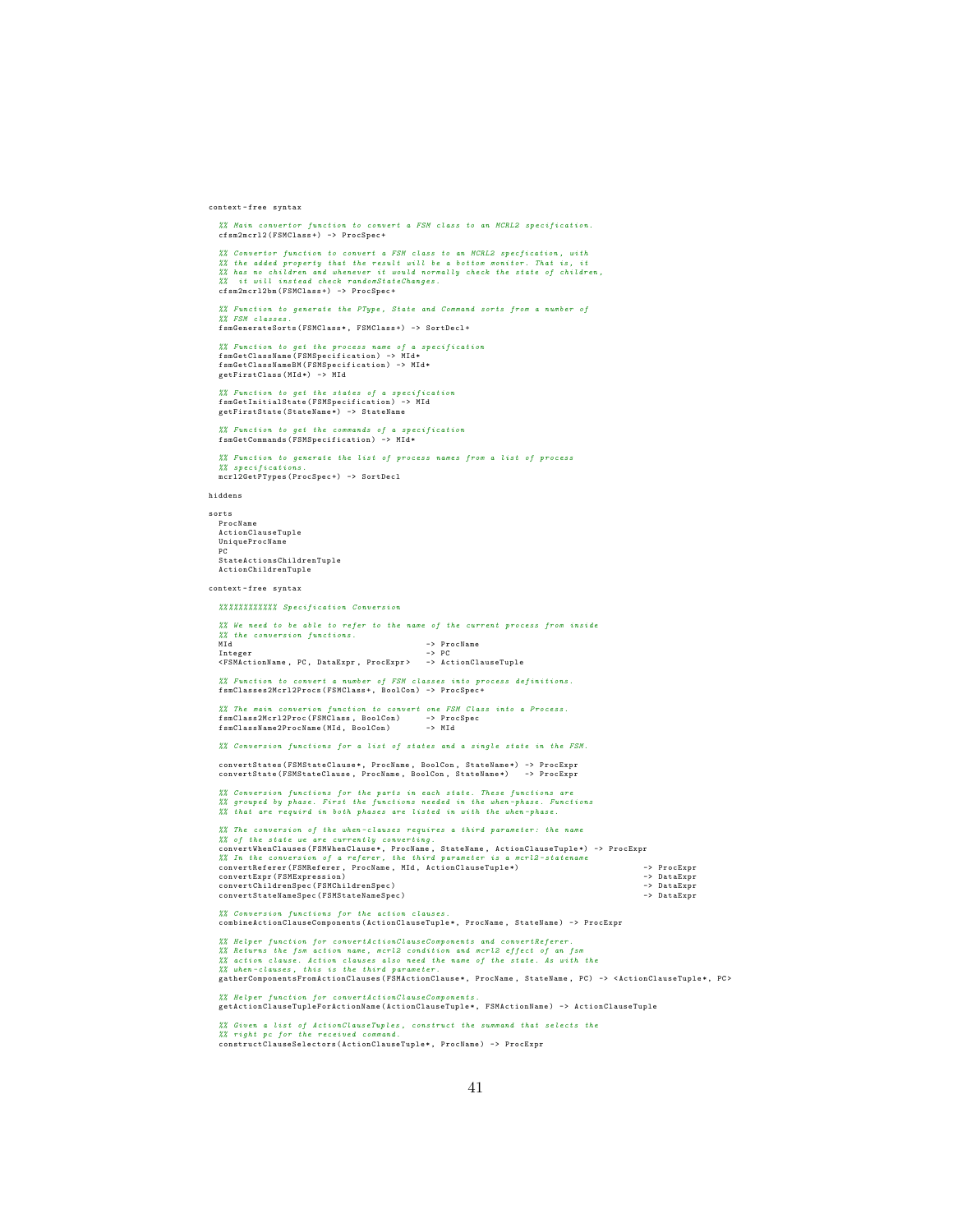%% Conversion functions for the statements inside action clauses.<br>convertStatements(FSMStatement\*, ProcName, PC, PC, PC) -> <ProcExpr,PC><br>convertStatement(FSMStatement, ProcName, PC, PC, PC) -> <ProcExpr,PC> %% Helper function for the translation of if statements.<br>insertIfBlockingWaiter(ProcName, PC) -> ProcExpr %% Helpers for the generation of bottom monitors . inAnyState ( StateName \*) -> DataExpr createObedientCommandAcceptor ( FSMActionClause \* , ProcName , StateName \*) -> ProcExpr %% For the when clauses we need to add a clause describing that we are in a certain %% state.<br>isStateCheck(FSMStateName) -> DataExpr isstateCheck (FSMStateName) -> DataExpr<br>isStateCheck (FSMStateName, MId) -> DataExpr<br>... isCommandCheck (MId)<br>"isStateCheck" " isStateCheck " -> DataExpr { reject } " isCommandCheck " -> DataExpr { reject } %% Function to prepend 'is\_' to an identifier (WYID => is\_MYID).<br>toMcrlIsFunction(MId) -> MId %% Convert a name of a state into an StateName as we will use in mCRL2<br>%% ( OFF => S\_OFF ).<br>toMcr1StateName(StateName) -> MId toMcrlStateName(FSMActionName) -> MId<br>"toMcrlStateName" - -> -> -> DataExpr {reject} "
"
concrete and the material control of the state of the state of the state of the state of the state of the state of the state of the state of the state of the state of the state of the state of the state of the state of %% Convert a name of a command into a CommandName as we wil use in mCRL2<br>%% ( OFF => C\_OFF ).<br>toMcrlCmdName(MId) -> MId -> -> MID  $toMcr1CmdNames (MId*)$   $\longrightarrow$   $MId*$ %% %%%%%%%%%% Sort generation %% These functions are required to generate the sort declaratons from the xx FSM classes. %% First functions to create a declaration that is used in a struct from the %% name of the class/state/action. So from some class myClass it<br>%% generates : 'Class ? is\_myClass'. Similarly for states and actions.<br>convertClassNamesToTypeConstrDecl(MId\*, MId\*) -> {ConstrDecl "|"}+<br>convertStateNamesTo %% The following functions are traversal functions that simply gather all definitions % of a ClassMame/StateMame/Action name in the FSM classes that were supplied.<br>collectClasses(FSMSpecification,MId\*) -> MId\* {traversal(accu,top-down,continue)}<br>collectClasses(FSMClass,MId\*) -> MId\* {traversal(accu,top-down collectStates (FSMSpecification , StateName \*) -> StateName \* { traversal (accu , top-down , continue )}<br>collectStates ( FSMStateClause + , StateName \*) -> StateName \* { traversal (accu , top-down , continue )}<br>collectStat collectStates(FSMStateClause+, StateName\*) -> StateName\* {traversal(accu,top-down,continue)}<br>collectStates(FSMStateClause, StateName\*) -> StateName\* {traversal(accu,top-down,continue)}<br>collectStates(FSMWhenClause\*, StateNa collectCommands(FSMSpecification ,MId\*) -> MId\* {traversal(accu,top-down ,continue)}<br>collectCommands(FSMActionClause ,MId\*) -> MId\* {traversal(accu,top-down ,continue)}<br>collectCommands(FSMStatement ,MId\*) -> MId\* {traversa collectCommands (FSMReferer, MId\*) -> MId\* {traversal (accu, top-down, continue)} collectActionNames (FSMSpecification , MId\*) -> MId\* {traversal(accu ,top-down ,continue)}<br>collectActionNames (FSMActionClause\*, MId\*) -> MId\* {traversal(accu ,top-down ,continue)} %% Function to add something to a set such that we do not introduce duplicates.<br>addToSet(MId,MId\*) -> MId\* addToSet (MId , MId\*)<br>addToSetStates (StateName , StateName\*) > StateName\* %% addToSetChildrenSpec (FSMChildrenSpec , FSMChildrenSpec \*) -> FSMChildrenSpec \*<br>union (MId \*, MId \*) -> MId \* -> MId \* -> MId \* -> TexteName \*<br>unionStates (StateName \* , StateName \* ) -> StateName \* % f interest condument during the research of the research of the conduction of the conduction of the conduction of the state of the state of the state of the state of the state of the state of the state of the state of th  $\chi\chi$  if  $In$  (MId, Action Children Tup le\*) %% %%%%%%%%%% ProcNames generation mcrl2PTypesFromProcSpecs ( ProcSpec +) -> { ConstrDecl "|"}+ mcrl2PTypesFromProcDecls ( ProcDecl +) -> { ConstrDecl "|"}+ variables " \$mid "[0 -9]\* -> MId " \$mid +"[0 -9]\* -> MId + " \$mid \*"[0 -9]\* -> MId \* .<br>"\$mids"[0-9]\* -> FSMSpecification<br>-> FSMClass " \$fsmSpec " [0 -9] \*<br>" \$fsmClass " [0 -9] \*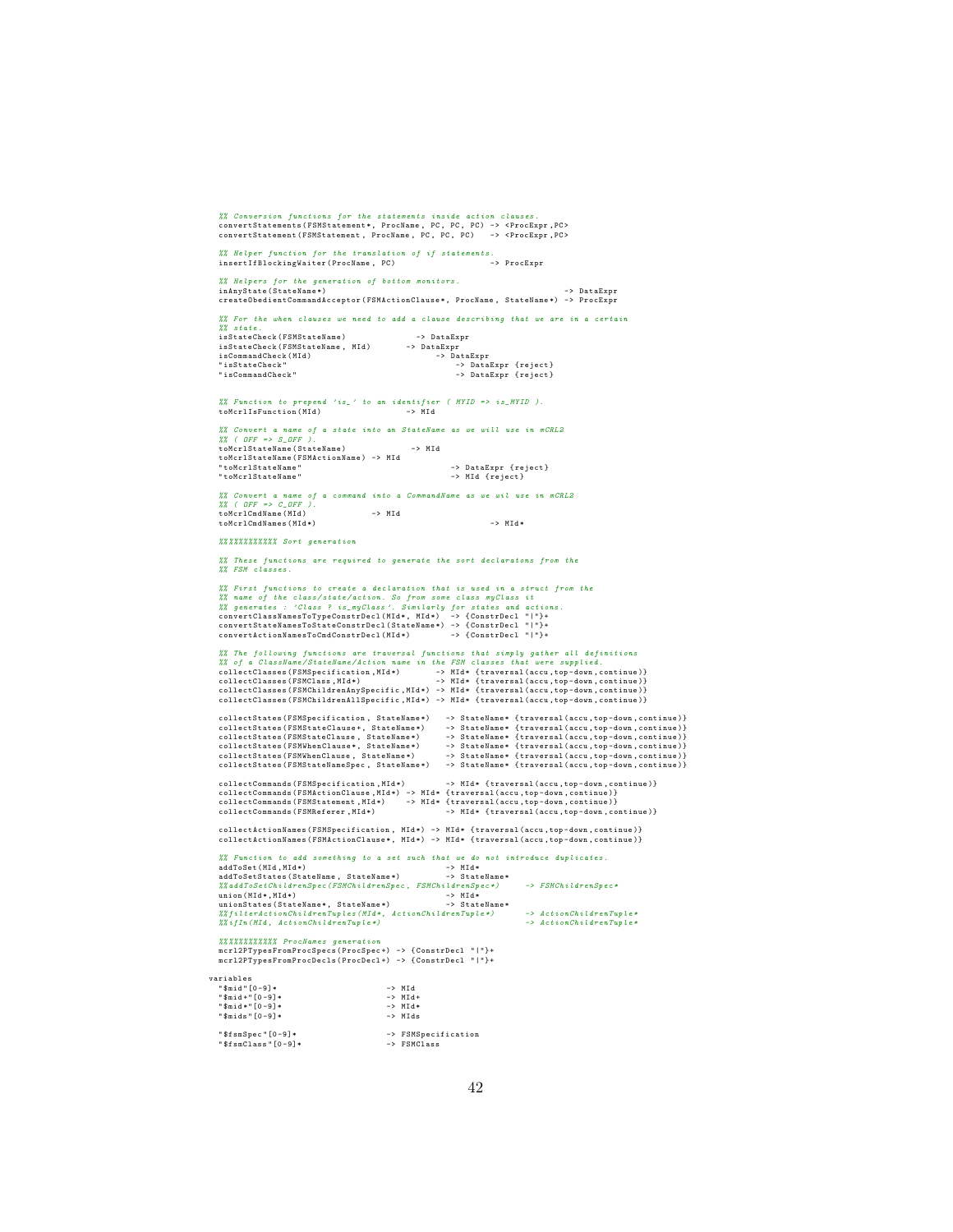%fsmClass +"[0-9]\*<br>"\$fsmClass \*"[0-9]\* -> FSMClass +<br>"\$fsmState"[0-9]\* -> FSMStateClause " \$fsmClass \*"[0 -9]\* -> FSMClass \* " \$fsmState "[0 -9]\* -> FSMStateClause " \$fsmState +"[0 -9]\* -> FSMStateClause + "SfamWhenClause"[0-9]\* -> FSWMhenClause<br>"SfamWhenClause\*"[0-9]\* -> FSWMhenClause\*<br>"SfamWhenClause\*"[0-9]\* -> FSWMhenClause\*<br>"SfamActionClause\*"[0-9]\* -> FSMActionClause\*<br>"SfamActionClause\*"[0-9]\* -> FSMActionClause\* " \$fsmExpr "[0 -9]\* -> FSMExpression " \$fsmExpr \*"[0 -9]\* -> FSMExpression \* " \$fsmStatement "[0 -9]\* -> FSMStatement " \$fsmStatement +"[0 -9]\* -> FSMStatement + " \$fsmStatement \*"[0 -9]\* -> FSMStatement \* " \$fsmParameter "[0 -9]\* -> FSMParameter " \$fsmReferer "[0 -9]\* -> FSMReferer " \$fsmClassName "[0 -9]\* -> MId " \$fsmChildrenSpec "[0 -9]\* -> FSMChildrenSpec " \$fsmChildrenSpec \*"[0 -9]\* -> FSMChildrenSpec \* " \$fsmStateNameSpec "[0 -9]\* -> FSMStateNameSpec " \$fsmStateNameSpecs \*"[0 -9]\* -> { StateName " ,"}\* "\$fsmChildrenAnySpecific"[0-9]\* -> FSMChildrenAnySpecific<br>"\$fsmChildrenAllSpecific"[0-9]\* -> FSMChildrenAllSpecific<br>"\$fsmChildrenAnyFwChildren"[0-9]\* -> FSMChildrenAnyFwChildren<br>"\$fsmChildrenAllFwChildren"[0-9]\* -> FSMChil " \$fsmActionName "[0 -9]\* -> MId %% must be MId for t o M c r l C o m m a n d N a m e %ffsmStateName"[0-9]\* -> StateName -> \$tateName=<br>"\$fsmStateName+"[0-9]\* -> StateName+<br>"\$fsmStateName\*"[0-9]\* -> StateName\* " \$fsmStateName +"[0 -9]\* -> StateName + " \$fsmStateName \*"[0 -9]\* -> StateName \* " \$fsmCurrentState "[0 -9]\* -> StateName " \$fsmNewState "[0 -9]\* -> StateName " \$fsmStateNames "[0 -9]\* -> { StateName " ,"}+ " \$mcrl2CurrentState "[0 -9]\* -> MId " \$mcrl2NewState "[0 -9]\* -> MId " \$actionClauseTuple "[0 -9]\* -> ActionClauseTuple " \$actionClauseTuple +"[0 -9]\* -> ActionClauseTuple + " \$actionClauseTuple \*"[0 -9]\* -> ActionClauseTuple \* " \$procDecl "[0 -9]\* -> ProcDecl " \$procDecl +"[0 -9]\* -> ProcDecl + " \$procDecl \*"[0 -9]\* -> ProcDecl \* " \$dataExpr "[0 -9]\* -> DataExpr " \$dataExprs "[0 -9]\* -> { DataExpr " ,"}+ " \$procExpr "[0 -9]\* -> ProcExpr " \$procSpec "[0 -9]\* -> ProcSpec "\$procSpec+"[0-9]\* -> ProcSpec+"<br>"\$procSpec\*"[0-9]\* -> ProcSpec\*<br>"\$mcrl2Command" -> MId<br>"\$mcrlActionCondition" -> DataExpr "\$mcrl2Command" -> ראשונה של המשפט "\$mcrl2Command" -> DataExpr<br>"\$mcrlActionCondition" -> DataExpr<br>"\$mcrlActionEffect" -> ProcExpr " \$procName "[0 -9]\* -> MId \* \$pc "[0-9]\* -> Integer"<br>"\$start\_pc "[0-9]\* -> Integer<br>"\$jump\_pc"[0-9]\* -> Integer<br>"\$jump\_pc"[0-9]\* -> Integer<br>"\$else\_pc"[0-9]\* -> Integer<br>"\$end\_pc"[0-9]\* -> Integer<br>"\$end\_pc"[0-9]\* " \$idsDecls " -> { IdsDecl " ,"}+ "\$b" -> BoolCon<br>"\$bottomMonitor" -> BoolCon "\$bottomMonitor" lexical variables "#midHead"[0-9]\*<br>"#midHead"[0-9]\*<br>"#midTail"[0-9]\* "#midTailChar"[0-9]\* -> ([a-zA-Z0-9\\_\'])<br>"#midTail"[0-9]\* -> ([a-zA-Z0-9\\_\'])\*

Appendix A.8. cfsm2mcrl2.asf

equations  $c$ f sm $2mcr12 - 1$ ]

cfsm2mcrl2 ( \$fsmClass +) = fsmClasses2Mcrl2Procs ( \$fsmClass + , false )

%% Convertor function to convert a FSM class to an MCRL2 specfication , with the added %% property that the result will be a bottom monitor. That is, it has no children and<br>%% whenever it would normally check the state of children, it will instead check<br>%% randomStateChanges. [ cfsm2mcrl2bm -1]

```
cfsm2mcrl2bm ( $fsmClass +) = fsmClasses2Mcrl2Procs ( $fsmClass + , true )
```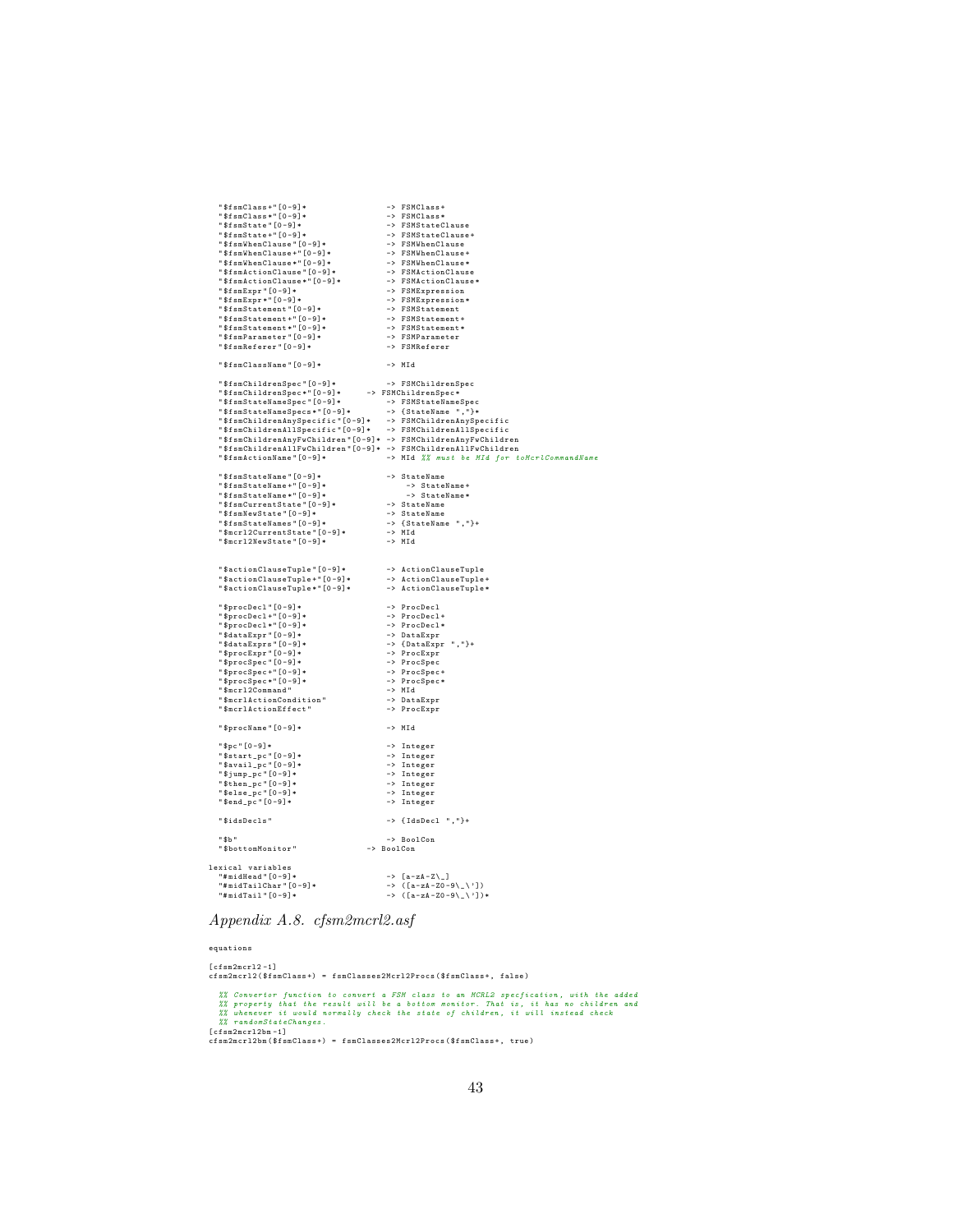```
%% Convert a number of FSM classes into processes .
[ convertSpec - single ]
fsmClasses2Mcrl2Procs ( $fsmClass , $b ) = fsmClass2Mcrl2Proc ( $fsmClass , $b )
[convertSpec-multi]
 fsmClasses2Mcrl2Procs ( $fsmClass $fsmClass +, $b ) =
fsmClass2Mcrl2Proc ( $fsmClass , $b ) fsmClasses2Mcrl2Procs ( $fsmClass + , $b )
%% In our main function we define the process instance and process declaration .
[ fsmClassName2ProcName - bm ]
fsnaclassName2ProcName ($mid, true) = $mid %% concat ($mid, BM)
[ fsmClassName2ProcName - nobm ]
fsmClassName2ProcName ( $mid , false ) = $mid
[ fsmClass2Mcrl2Proc -1]
 $procName := fsmClassName2ProcName($fsmClassName, $b),<br>$procExpr := convertStates($fsmState+, $procName, $b, collectStates($fsmState+, )),<br>$procSpec := proc $procName(self: Id, parent: Id, s: State, chs: Children, phase: P
      $procExpr +
      insertGenericClauses ( $procName );
 === >
fsmClass2Mcrl2Proc ( class : $FWPART_$TOP$ $fsmClassName $fsmState +, $b ) = $procSpec
 %% Function for converting a list of states. Each state translation translates to a Process Expression, so<br>%% this means a list should be translated using the alternative ( + ) operator
[ convertStates -1 - element ]
convertStates ( $fsmState , $procName , $b , $mid *) = convertState ( $fsmState , $procName , $b , $mid *)
[convertStates-list]
 convertStates ($fsmState $fsmState+, $procName, $b, $mid*) =<br>convertState ($fsmState, $procName, $b, $mid*) +<br>convertStates ($fsmState+, $procName, $b, $mid*)
%% Functon to convert a single state.<br>[convertState-nobm]<br><$actionClauseTuple*, $pc> := gatherComponentsFromActionClauses($fsmActionClause*, $procName, $fsmCurrentState, 1)
=== >
convertState ( state : $fsmCurrentState $fsmWhenClause * $fsmActionClause *, $procName , false , $mid *) =
       (
       % ===========
% BEGIN STATE
       % ------------------
% BEGIN WHEN CLAUSES
      convertWhenClauses ( $fsmWhenClause *, $procName , $fsmCurrentState , $actionClauseTuple *) +
     % END WHEN CLAUSES
      % ----------------
       % --------------------
% BEGIN ACTION CLAUSES
      % These are the rules :
       % pc ( aArgs ) == 0 => no command received yet
% pc ( aArgs ) > 0 => command received , executing action clause
% pc ( aArgs ) == -1 && cq ( aArgs ) != [] => action clause executed , but still must send commands
% pc ( aArgs ) == -1 && cq ( aArgs ) == [] => action clause executed
       XX Since the FSM language allows for an arbitrary amount of statements and<br>XX an arbitrary amount of (nested) if-statements, we cannot simply do a<br>XX sequential translation. It is for this reason that we use a label to<br>XX 
      %% Examples can be found in the translation function of the if - statement .
     % BEGIN INITIALIZATION CHECK
      (( isStateCheck ( $fsmCurrentState )) && ( isActPhase ( phase )) && (!( initialized ( chs ))) &&
        (pc (aArgs) == 0) & k (nrf (aArgs) == [])) \rightarrow start\_initialization(self).$procName ( self , parent , s , chs , phase ,
actArgs ([] , children_to_ids ( chs ), 0, rsc ( aArgs ))) <>
      % END INITIALIZATION CHECK
```

```
44
```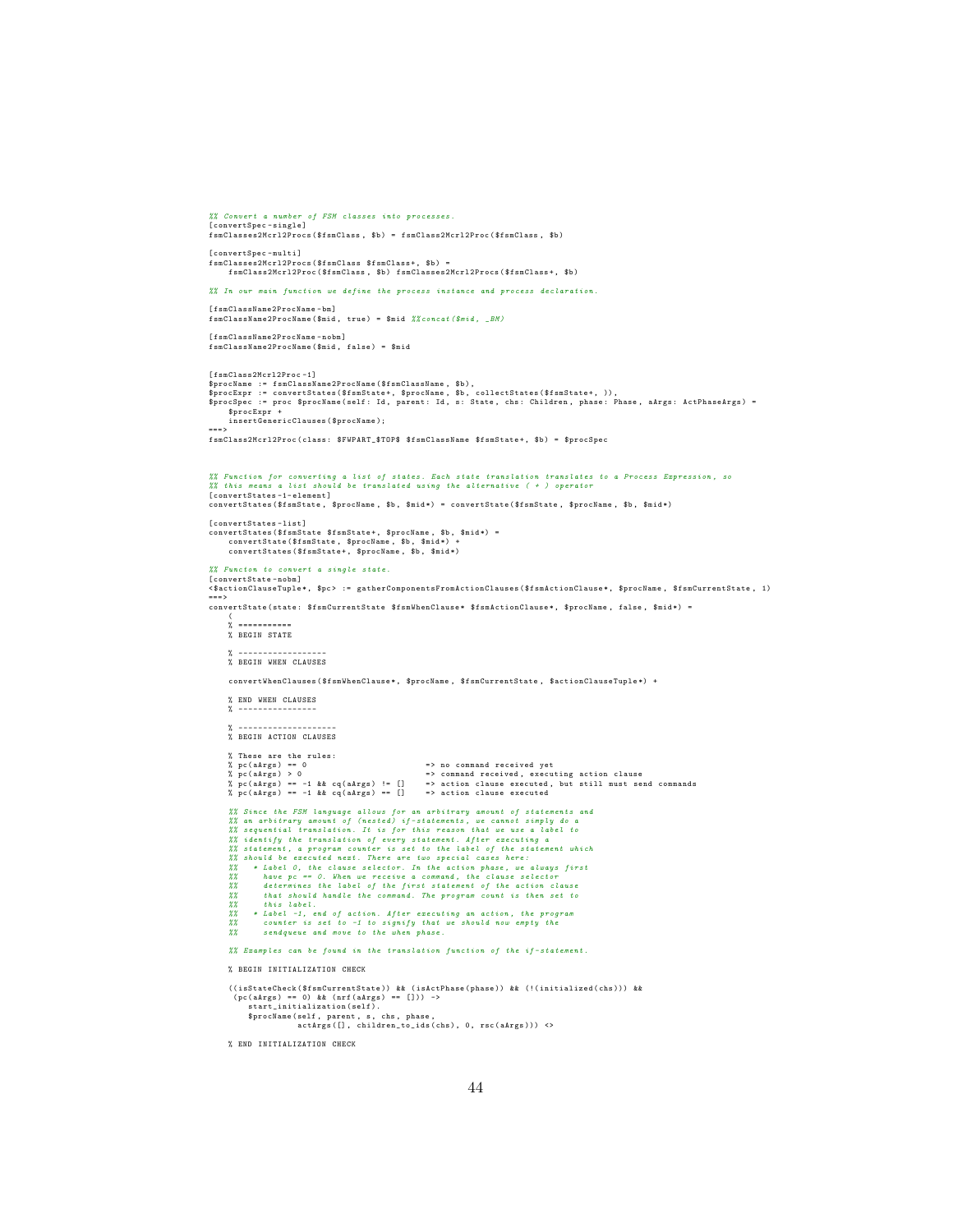```
% BEGIN CLAUSE SELECTOR
     ((initialized (chs)) \rightarrow(<br>(((isStateCheck($fsmCurrentState)) && (isActPhase(phase)) && (cq(aArgs) == []) && (pc(aArgs) == 0)) ->
            sum c: Command .(
rc ( parent , self , c ).
constructClauseSelectors ( $actionClauseTuple *, $procName )
     \lambda) +
     % END CLAUSE SELECTOR
      combineActionClauseComponents ( $actionClauseTuple *, $procName , $fsmCurrentState )
      ))
     % END ACTION CLAUSES
     \frac{1}{2} ----
     % END STATE
     % =========
      )
%% Functon to convert a single state ( bottom monitor variant ).
[convertState-bm]
 $dataExpr := inAnyState ( collectStates ( $fsmWhenClause * , )) ,
$procExpr := createObedientCommandAcceptor ( $fsmActionClause *, $procName , $mid *)
===><br>convertState(state: $fsmCurrentState $fsmWhenClause* $fsmActionClause*, $procName, true, $mid*) =
      (
% ===========
     % BEGIN STATE
      % --------------------
% BEGIN ACTION CLAUSES
      (( isStateCheck ( $fsmCurrentState )) ->
      sum c: Command .
      (<br>rc(parent, self, c).
      $procExpr
      )
      )
     % END ACTION CLAUSES
      % ------------------
     % END STATE
      % =========
)
%% % % % % % % % % % % % % % % % % When Clauses Stuff
[ convertWhenClauses - empty ]
$mcrl2CurrentState := toMcrlStateName ( $fsmCurrentState )
=== >
convertWhenClauses ( , $procName , $fsmCurrentState , $actionClauseTuple *) =
      (
% BEGIN WHEN FALLTHROUGH
     ((( isStateCheck ( $fsmCurrentState )) && ( isWhenPhase ( phase ))) ->
      ss(self, parent, s).<br>move_phase(self, ActionPhase).<br>$procName(self, parent, s, chs, ActionPhase, reset(aArgs)))
      % END WHEN FALLTHROUGH<br>)
[ convertReferer - moveto ]
$mcrl2NewState := toMcrlStateName ( $fsmNewState )
=== >
convertReferer (move_to $fsmNewState, $procName, $mcr12CurrentState, $actionClauseTuple*) =
      move_state ( self , $mcrl2NewState ).
$procName ( self , parent , $mcrl2NewState , chs , phase , aArgs )
[ convertReferer - do ]
< $fsmActionName , $start_pc , $mcrlActionCondition , $mcrlActionEffect > :=
getActionClauseTupleForActionName ( $actionClauseTuple *, $fsmActionName )
=== >
convertReferer ( do $fsmActionName , $procName , $mcrl2CurrentState , $actionClauseTuple *) =
move_phase ( self , ActionPhase ).
$mcrlActionEffect
XX Note: the empty list is not allowed here since there must always be a<br>XX corresponding action. If not, the FSM is inconsistent.<br>[getActionClauseTupleForActionName-many-match]<br><$fsmActionName, $start_pc, $mcr1ActionCondi
=== >
getActionClauseTupleForActionName ( $actionClauseTuple $actionClauseTuple *, $fsmActionName ) =
$actionClauseTuple
```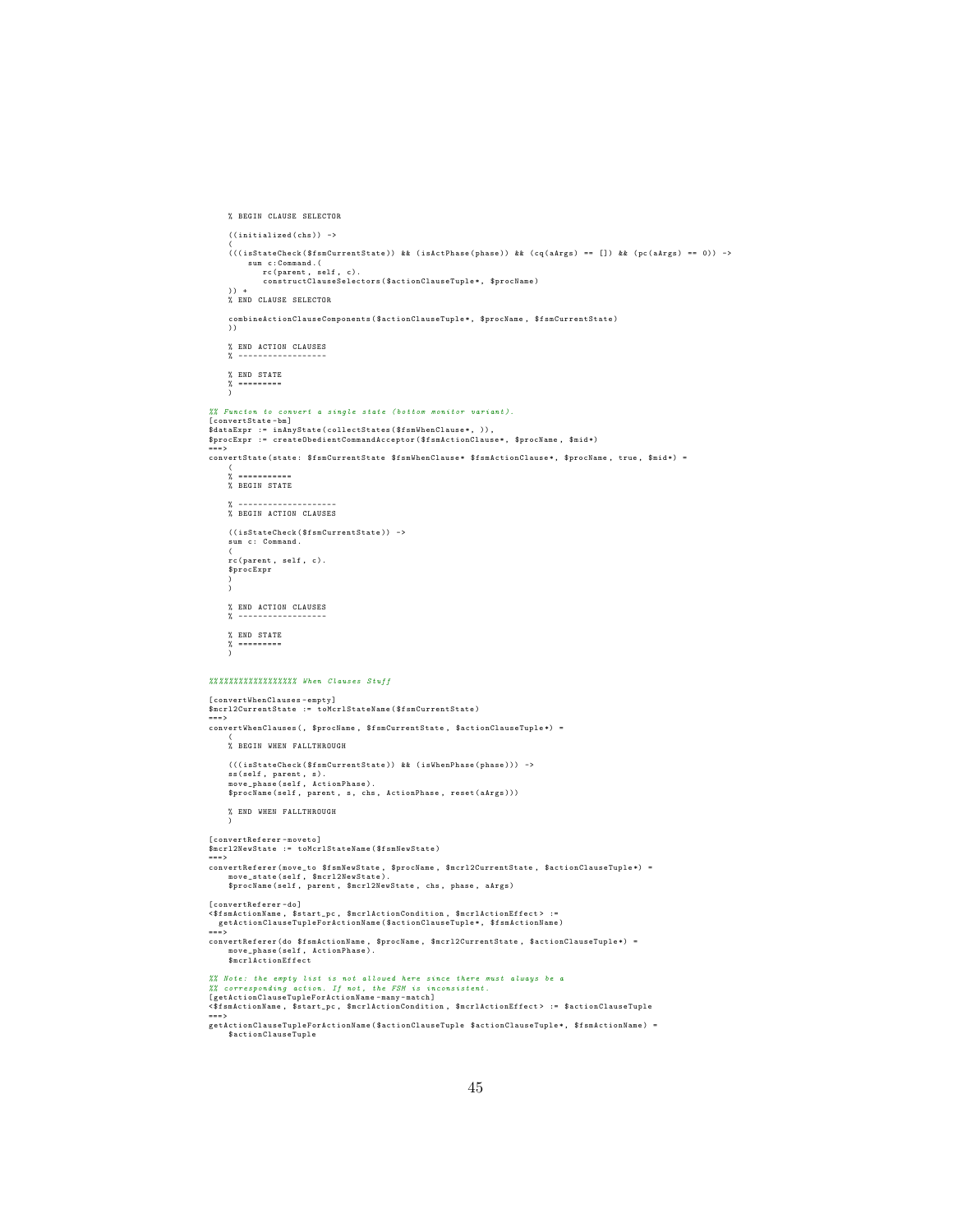```
[getActionClauseTupleForActionName-many-nomatch]<br><$fsmActionName2 , $start_pc, $mcrlActionCondition , $mcrlActionEffect> := $actionClauseTuple ,<br>$fsmActionName1 != $fsmActionName2
===><br>getActionClauseTupleForActionName($actionClauseTuple $actionClauseTuple*, $fsmActionName1) =<br>getActionClauseTupleForActionName($actionClauseTuple*, $fsmActionName1)
%% When we have multiple elements in our list of when clauses we translate into<br>%% a form of 'c -> a.X <> b' in which 'b' is the translation of the remaining<br>%% when clauses
[ convertWhenClauses - many ]
$mcrl2CurrentState := toMcrlStateName ( $fsmCurrentState )
=== >
convertWhenClauses (when ($fsmExpr) $fsmReferer $fsmWhenClause*, $procName, $fsmCurrentState, $actionClauseTuple*) =
      (
% BEGIN WHEN
      (( isStateCheck ( $fsmCurrentState )) && ( isWhenPhase ( phase )) &&
      ( convertExpr ( $fsmExpr ))) ->
convertReferer ( $fsmReferer , $procName , $mcrl2CurrentState , $actionClauseTuple *) <>
     % END WHEN
      ( convertWhenClauses ( $fsmWhenClause * , $procName , $fsmCurrentState , $actionClauseTuple *))
      )
%% % % % % % % % % % % % % % % % % % % % % Action Clauses Stuff
[ gatherComponentsFromActionClauses - empty ]
gatherComponentsFromActionClauses ( , $procName , $fsmCurrentState , $pc ) =
      \langle , \rangle[gatherComponentsFromActionClauses-many]<br>$start_pc1 := $avail_pc1<br>$avail_pc2 := $avail_pc1 + 1,<br>$mcrl2Command := toMcrlCmdName($fsmActionName),
<$procExpr, $avail_pc3> := convertStatements($fsmStatement*, $procName, $start_pc1, -1, $avail_pc2),<br><$actionClauseTuple*, $avail_pc4> :=<br>gatherComponentsFromActionClauses($fsmActionClause*, $procName, $fsmCurrentState, $a
 gatherComponentsFromActionClauses(action: $fsmActionName $fsmStatement* $fsmActionClause*,<br>$procName, $fsmCurrentState, $avail_pc1) =
      \breve{~}<
$fsmActionName ,
     $start_pc1 ,
     (( isStateCheck ( $fsmCurrentState )) && ( isActPhase ( phase )) && ( cq ( aArgs ) == [])) ,
     ( $procExpr )
      >
$actionClauseTuple *, $avail_pc4 >
[ combineActionClauseComponents - empty ]
combineActionClauseComponents (, $procName, $fsmCurrentState) = delta
[combineActionClauseComponents -many]
< $fsmActionName , $start_pc , $mcrlActionCondition , $mcrlActionEffect > := $actionClauseTuple
===><br>combineActionClauseComponents($actionClauseTuple $actionClauseTuple*, $procName, $fsmCurrentState) =
      (
% BEGIN ACTION
     ( $mcrlActionCondition ->
     $mcrlActionEffect) .
     % END ACTION
     ( combineActionClauseComponents ( $actionClauseTuple *, $procName , $fsmCurrentState )))
[ constructClauseSelectors - empty ]
constructClauseSelectors (, $procName) =
     % BEGIN ACTION FALLTHROUGH
      ss ( self, parent, s)
      ignored_command ( self , c ).
     $procName (self, parent, s, chs, phase, update_pc (aArgs, -1))
     % END ACTION FALLTHROUGH
[ constructClauseSelectors - many ]
constructClauseSelectors ( < $fsmActionName , $start_pc , $mcrlActionCondition , $mcrlActionEffect > $actionClauseTuple *,
      $procName) =<br>(isCommandCheck($fsmActionName) => $procName(self, parent, s, chs, phase, update_pc(aArgs, $start_pc)) <> (<br>constructClauseSelectors($actionClauseTuple*, $procName)))
[createObedientCommandAcceptor-empty]<br>createObedientCommandAcceptor(, $procName, $mid*) = constructClauseSelectors(, $procName)
```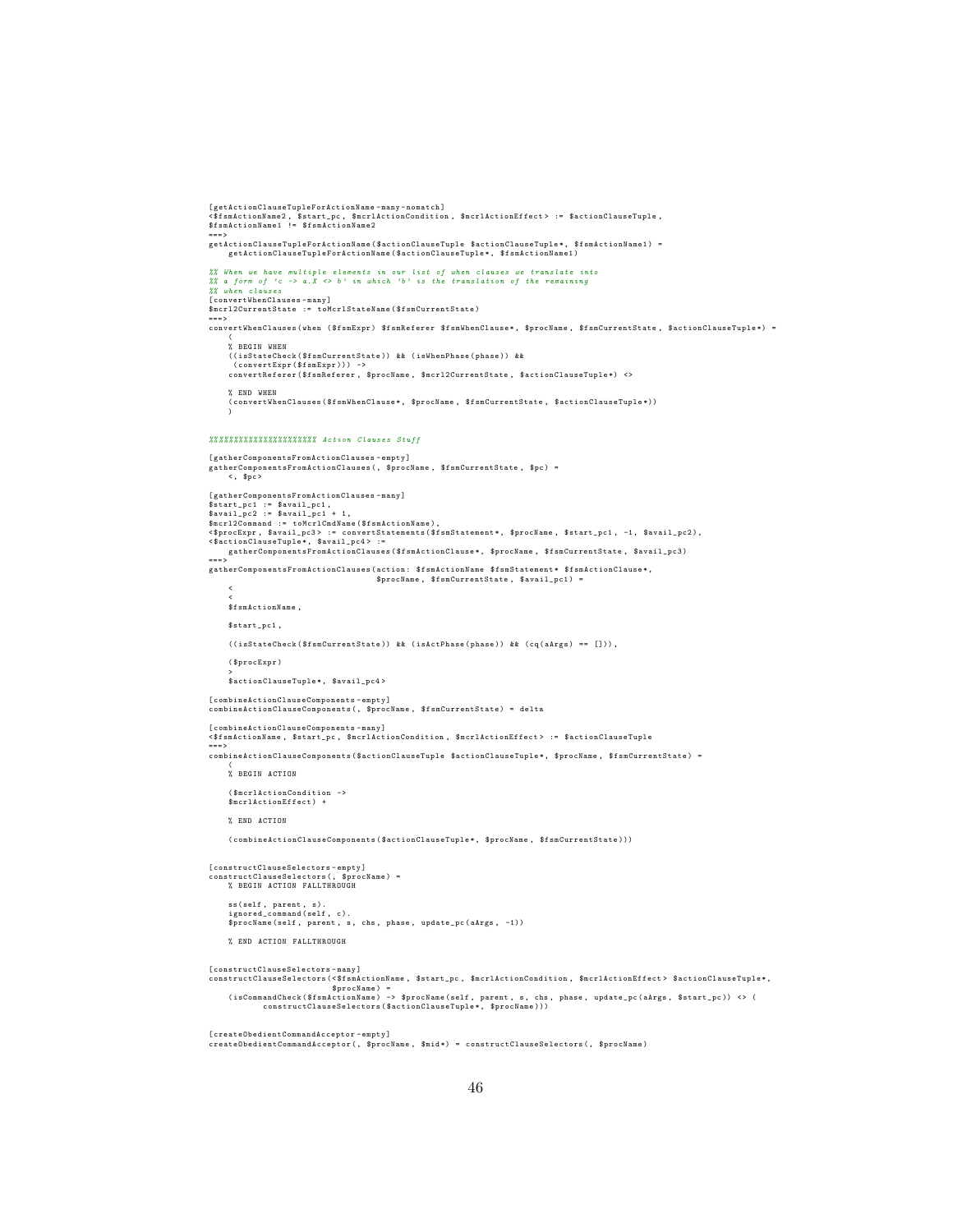```
[createObedientCommandAcceptor-many-nomatch]<br>contains ($fsmActionName, $mid*) == false
=== >
 createObedientCommandAcceptor(action: $fsmActionName $fsmStatement* $fsmActionClause*, $procName, $mid*) =<br>createObedientCommandAcceptor($fsmActionClause*, $procName, $mid*)
[ createObedientCommandAcceptor - many - match ]
 contains ($fsmActionName , $mid*) == true ,<br>$mcrl2NewState := toMcrlStateName($fsmActionName) ,<br>$mid := toMcrlCmdName($fsmActionName)
=== >
createObedientCommandAcceptor (action: $fsmActionName $fsmStatement* $fsmActionClause*, $procName, $mid*) =
       ((c == $mid) -><br>ss(self, parent, $mcrl2NewState).<br>move_state(self, $mcrl2NewState).
      $procName (self, parent, $mcrl2NewState, chs, WhenPhase, (reset (aArgs)))
       <>
createObedientCommandAcceptor ( $fsmActionClause *, $procName , $mid *))
%% %%%%%%%%%%%% Statements
[ convertStatements - empty]
%% Some FSMs in the bottommost layer might have actions which do not contain any statements .
...<br>convertStatements (, $procName, $start_pc, $jump_pc, $avail_pc) =
       \breve{~}(
% BEGIN STATEMENT NOOP
       ((pc(aArgs) == $start_pc) -><br>noop_statement(self).<br>($procName(self, parent, s, chs, phase, update_pc(aArgs, $jump_pc))))<br>% END STATEMENT NOOP
       )
, $avail_pc >
[convertStatements-single]<br>%% The final statement in a block should jump to the next block (indicated by $jump_pc).<br>convertStatements($fsmStatement, $procName, $start_pc, $jump_pc, $avail_pc) =<br>convertStatement($fsmStateme
[ convertStatements - multiple ]
 $start_pc2 := $avail_pc1 ,
$avail_pc2 := $avail_pc1 + 1,
 < $procExpr1 , $avail_pc3 > :=
convertStatement ( $fsmStatement , $procName , $start_pc1 , $start_pc2 , $avail_pc2 ),
 < $procExpr2 , $avail_pc4 > :=
convertStatements ( $fsmStatement +, $procName , $start_pc2 , $jump_pc , $avail_pc3 )
=== >
convertStatements ( $fsmStatement $fsmStatement +, $procName , $start_pc1 , $jump_pc , $avail_pc1 ) =
       < $procExpr1 +
$procExpr2 , $avail_pc4 >
[ convertStatement - do ]
convertStatement (do $fsmActionName $fsmChildrenSpec , $procName , $start pc , $jump_pc , $avail_pc ) =
       \breve{~}(
% BEGIN STATEMENT DO
       (( pc ( aArgs ) == $start_pc ) ->
queue_messages ( self ).
( $procName ( self , parent , s , chs , phase ,
actArgs ( send_command ( toMcrlCmdName ( $fsmActionName ),
                                            convertChildrenSpec ( $fsmChildrenSpec )) ,
[] , $jump_pc , rsc ( aArgs )))))
      % END STATEMENT DO
       )
, $avail_pc >
[ convertStatement - moveto ]
$mcrl2NewState := toMcrlStateName ( $fsmNewState )
= = \rightarrowconvertStatement (move_to $fsmNewState, $procName, $start_pc, $jump_pc, $avail_pc) =
       \breve{~}(
       % BEGIN STATEMENT MOVE_TO<br>((pc(aArgs) == $start_pc) -><br>(ss(self, parent, $mcrl2NewState).<br>move_phase(self, WhenPhase).
       $procName ( self , parent , $mcrl2NewState , chs , ActionPhase , reset ( aArgs ))))
% END STATEMENT MOVE_TO
       )
, $avail_pc >
[ insertIfBlockingWaiter -1]
insertIfBlockingWaiter ( $procName , $pc ) =
sum s1: State.(
             rs ( id ( head ( busy_children ( chs ))) , self , s1 ).
              $procName ( self , parent , s ,
update_busy ( id ( head ( busy_children ( chs ))) ,
                              false ,
update_state ( id ( head ( busy_children ( chs ))) , s1 , chs )) ,
phase , update_pc ( aArgs , $pc )))
```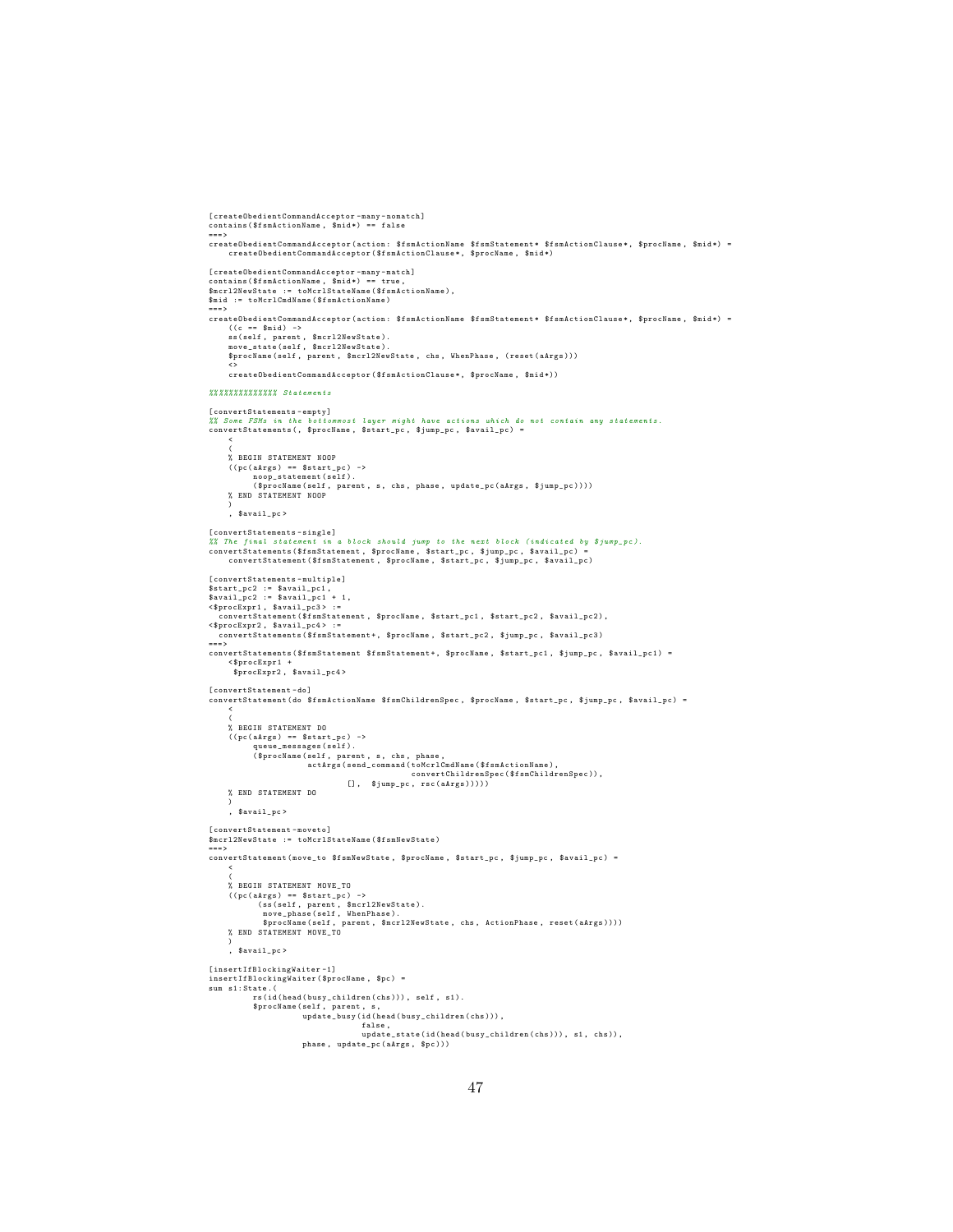```
[ convertStatement - ifthenend ]
$start_pc2 := $avail_pc1 ,
$avail_pc2 := $avail_pc1 + 1,
 < $procExpr1 , $avail_pc3 > :=
convertStatements ( $fsmStatement +, $procName , $start_pc2 , $jump_pc , $avail_pc2 ),
$procExpr2 :=
        (<br>% BEGIN STATEMENT IF-THEN-ENDIF
       ((pc (aArgs) == $start\_pc1) ->(
( busy_children ( chs ) != []) ->
           (
insertIfBlockingWaiter ( $procName , $start_pc1 )
           )
       \leftrightarrow(
(( convertExpr ( $fsmExpr )) ->
enter_then_clause ( self ).
               $procName(self, parent, s, chs, phase, update_pc(aArgs, $start_pc2)) <><br>skip_then_clause(self).<br>$procName(self, parent, s, chs, phase, update_pc(aArgs, $jump_pc)))
           )
)) +
           (
% BEGIN THEN
           $procExpr1
% END THEN
           )
        % END STATEMENT IF-THEN-ENDIF<br>)
 === >
convertStatement (if ($fsmExpr) then $fsmStatement+ endif, $procName, $start_pc1, $jump_pc, $avail_pc1) =
        \breve{~}$procExpr2 ,
       $avail_pc3
        >
 [convertStatement-ifthenelseend]<br>%% Suppose we have the following FSM statements (pseudocode):
\frac{2\%}{\%}%% do STANDBY c1<br>%% if b then<br>%% do ON c1<br>%% do ON c2<br>%% do STANDBY c3
\frac{77}{27} else<br>\frac{77}{27} else
 %% do OFF c1
%% move_to ERROR
\frac{7}{2} \frac{7}{2} do OFF c2
 %% endif
%% do ON c4
 XX<br>XX We will now give a simplified translation of these statements. For<br>XX overy statement, we give the label of the statement at the beginning<br>XX of the line, and the label of the next statement at the end of the line,<br>X
%%
%% We assume that :
 \begin{array}{lcl} \chi\chi & * & start\_pc1 &= 5 \\ \chi\chi & * & jump\_pc &= 6 \\ \chi\chi & * & avoid\_pc &= 10 \end{array}%%
%% The simplified translation follows :
\dddot{x}XX 5. queue STANDBY to c1<br>XX 10. IF there is a busy child<br>XX THEN get the new state of a busy child (->10, i.e. loop until there are no busy children)<br>XX ELSE IF b<br>XX ELSE THEN enter_then_clause(self) (->12; note that 11 i
 %% ELSE enter_else_clause(self) (-> 13)
 \emph{X1} 12. queue DN command to c1 (-> 14; note that 13 is taken by the first statement of the else clause)
 \frac{2}{2} 14. queue ON command to c2 (-> 15)
 XXI5. queue SFANDBY command to c3 (-> 11; end of this block, so jump to the statement after the if statement)<br>XXI5. queue DFF command to c1 (-> 16, since 14-15 are used by the then-block)<br>XXI5. move to the ERROR state (-> 
22$start_pc2 := $avail_pc1 ,
$start_pc3 := $avail_pc1 + 1,
$avail_pc2 := $avail_pc1 + 2,
 <$procExpr1, $avail_pc3> :=<br>convertStatements($fsmStatement+1, $procName, $start_pc2, $jump_pc, $avail_pc2),<br><$procExpr2, $avail_pc4> :=<br>convertStatements($fsmStatement+2, $procName, $start_pc3, $jump_pc, $avail_pc3),
{\tt sprocExpr3} :=
        (
% BEGIN STATEMENT IF - THEN - ELSE - ENDIF
```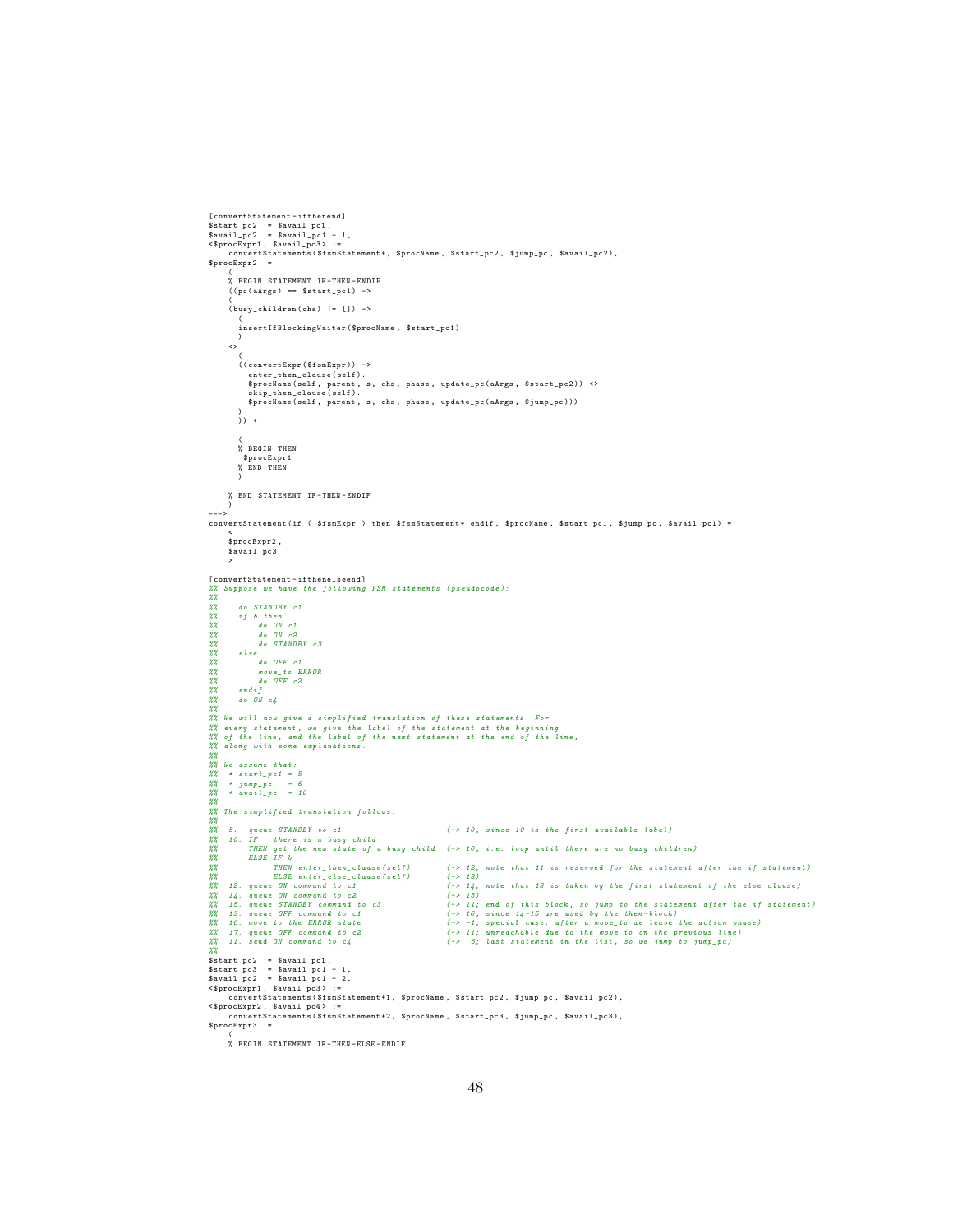```
((pc (aArgs) == $start\_pc1) ->(
( busy_children ( chs ) != []) ->
          (
insertIfBlockingWaiter ( $procName , $start_pc1 )
          )
      \leftrightarrow(
(( convertExpr ( $fsmExpr )) ->
             enter_then_clause(self).<br>$procName (self, parent, s, chs, phase, update_pc(aArgs, $start_pc2)) <><br>enter_else_clause(self).
            $procName (self, parent, s, chs, phase, update_pc (aArgs, $start_pc3)))
          )
)) +
          (
% BEGIN THEN
           $procExpr1
         % END THEN
          ) +
          (
% BEGIN ELSE
          $procExpr2
% END ELSE
          )
     % END STATEMENT IF - THEN - ELSE - ENDIF
       )
=== >
convertStatement (if ($fsmExpr) then $fsmStatement+1 else $fsmStatement+2 endif, $procName, $start_pc1, $jump_pc, $avail_pc1) =
       \breve{~}$procExpr3 ,
     $avail_pc4
       >
%% %%%%%%%%%%% Expressions
 %% Conversion of expressions. We have two compound types: and-expressions and<br>%% or-expressions:
%% or-expressions<br>[ convertExpr - and ]
convertExpr ( $fsmExpr0 and $fsmExpr1 ) = convertExpr ( $fsmExpr0 ) && convertExpr ( $fsmExpr1 )
[ convertExpr - or ]
convertExpr ( $fsmExpr0 or $fsmExpr1 ) = convertExpr ( $fsmExpr0 ) || convertExpr ( $fsmExpr1 )
%% And the expressions which check if certain children are in some specific
 %% state . These depend on the specified children ( either all children , any
%% child , all children of a certain type , or any child of a certain type ).
% \mathcal{W} For the all children/any child we simply use the all_in_state(chs, stateType)
 %% translation .
[ convertExpr - allchildren ]
convertExpr($fsmChildrenAllFwChildren in_state $fsmStateNameSpec) =
 all_in_state ( convertChildrenSpec ( $fsmChildrenAllFwChildren ), convertStateNameSpec ( $fsmStateNameSpec ))
[ convertExpr - anychildren ]
convertExpr ( $fsmChildrenAnyFwChildren in_state $fsmStateNameSpec ) =
      any_in_state ( convertChildrenSpec ( $fsmChildrenAnyFwChildren ), convertStateNameSpec ( $fsmStateNameSpec ))
 XX For the translation of 'all children of type T' we should make sure to use a<br>XX subset of our children 'chs'. To do that the convertChildrenSpec function<br>XX will make sure we apply the 'filter_children' method.<br>[conve
     \verb|all_in_state| (convertChildrenSpec ($\verb|fsmChild| method 11}{\verb|Spectic|), convertStateNameSpec ($\verb|fsmState|0|)[convertExpr-anyinstatespecific]<br>convertExpr($fsmChildrenAnySpecific in_state $fsmStateNameSpec) =<br>any_in_state(convertChildrenSpec($fsmChildrenAnySpecific), convertStateNameSpec($fsmStateNameSpec))
 [convertExpr-notallchildren]<br>convertExpr(not ($fsmChildrenAllFwChildren) in_state $fsmStateNameSpec) =<br>!(all_in_state(convertChildrenSpec($fsmChildrenAllFwChildren), convertStateNameSpec($fsmStateNameSpec)))
 [convertExpr-notallinstatespecific]<br>convertExpr(not ($fsmChildrenAllSpecific) in_state $fsmStateNameSpec) =<br>!(all_in_state(convertChildrenSpec($fsmChildrenAllSpecific), convertStateNameSpec($fsmStateNameSpec)))
%% We now repeat these translations for the not_in_state expressions<br>[convertExpr-allchildren-not]
 [convertExpr-$allchildren-not]<br>convertExpr($fsmChildrenAllFwChildren not_in_state $fsmStateNameSpec) =<br>http://www.facebook.convertChildrenSpec($fsmChildrenAllFwChildren), convertStateNameSpec($fsmStateNameSpec)))<br>[convertE
 !(all_in_state(convertChildrenSpec($fsmChildrenAnyFwChildren), convertStateNameSpec($fsmStateNameSpec)))<br>[convertExpr($fsmChildrenAllSpecific-not]<br>convertExpr($fsmChildrenAllSpecific not_in_state $fsmStateNameSpec) =<br>!(any
```
[convertExpr-anyinstatespecific-not]<br>convertExpr(\$fsmChildrenAnySpecific not\_in\_state \$fsmStateNameSpec) =<br>!(all\_in\_state(convertChildrenSpec(\$fsmChildrenAnySpecific), convertStateNameSpec(\$fsmStateNameSpec)))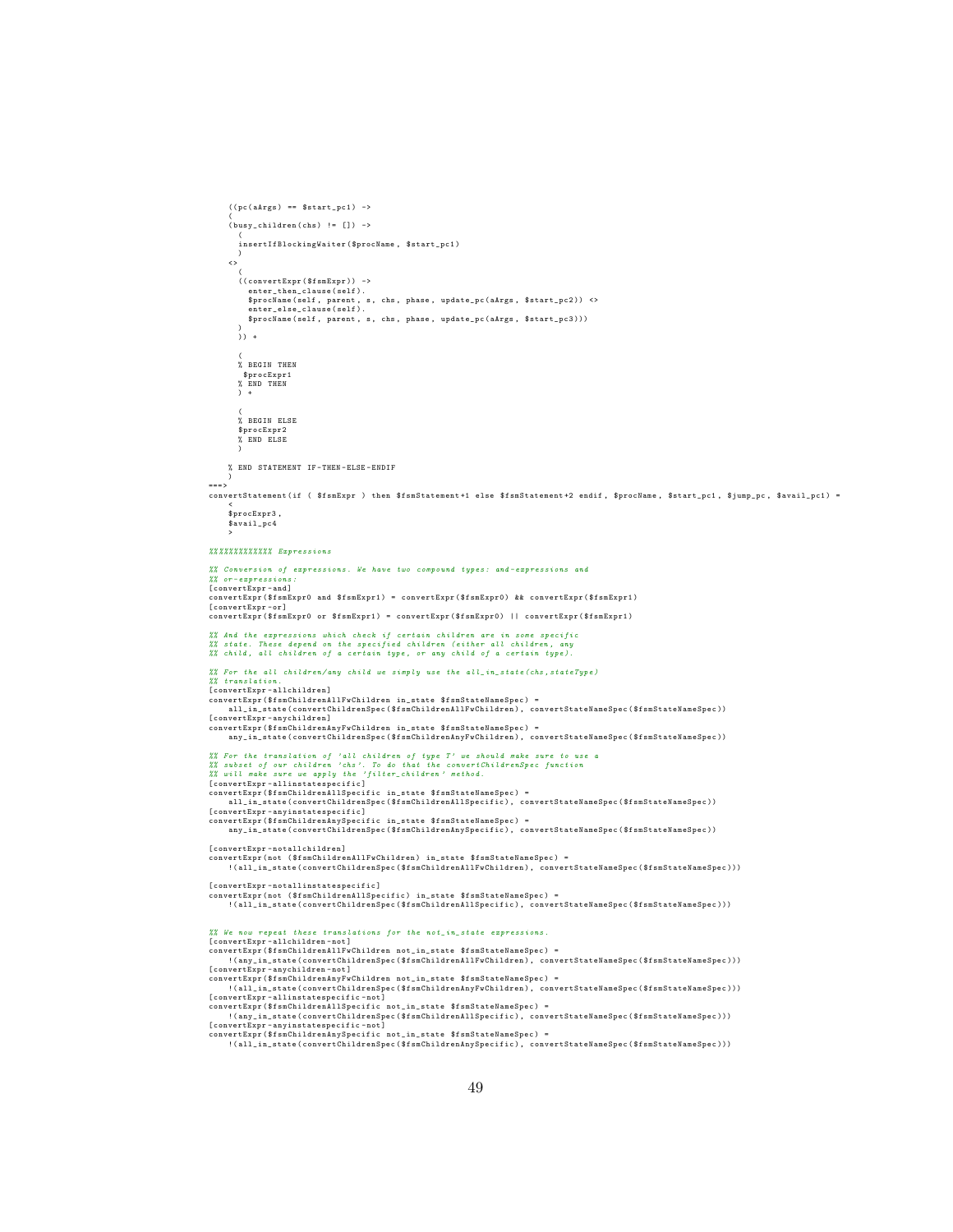```
%% Expressions can have brackets , simply leave them as they are and translate
%% the epxression inside them .
[ convertExpr - bracket ]
convertExpr (($fsmExpr)) = (convertExpr ($fsmExpr))
```

```
%% Apply the filter on the childrenlist.<br>ConvertChildrenSpec-alltype]<br>convertChildrenSpec($ALL$ $fsmClassName) = filter_children(chs, concat($fsmClassName, _CLASS))<br>[convertChildrenSpec-anytype]<br>convertChildrenSpec($ALN$ $
```

```
%% Conversion of the StateNameSpec in the FSMs into a list of states. A<br>%% stateNameSpec is either a simple state name:<br>[convertStateNameSpec-single]
convertStateNameSpec($fsmStateName) = [toNcr1StateName($fsmStateName)]<br>ZX Or a set of state names in the form "(name1, name2, ... )". We can then<br>XX distinguish two cases: We have ezactly one statename or multiple statenam
convertStateNameSpec ({ $fsmStateName , $fsmStateNames }) =
[ toMcrlStateName ( $fsmStateName ), $dataExprs ]
```
[ inAnyState - empty ] inAnyState () = false [inAnyState-one]<br>inAnyState(\$mid) = isStateCheck(\$mid, s1) [inAnyState-many]<br>inAnyState(\$mid \$mid+) = isStateCheck(\$mid, s1) || inAnyState(\$mid+)

%% %%%%%% Lexical Stuff %%%%%%%%%%%

```
%% Create a check if the currentState is state id, i.e. convert<br>%% idStateCheck(myState) into: isMyState(s).
\frac{1}{1} is \frac{1}{2} is \frac{1}{2} is \frac{1}{2} is \frac{1}{2} is \frac{1}{2} is \frac{1}{2} is \frac{1}{2} is \frac{1}{2} is \frac{1}{2} is \frac{1}{2} is \frac{1}{2} is \frac{1}{2} is \frac{1}{2} is \frac{1}{2} is \frac{1}{2} is \frac{1}{2} is 
mid (# midHead # midTail ) := toMcrlIsFunction ( toMcrlStateName ( $mid1 ))
 === >
isStateCheck ( $mid1 , $mid2 ) = mid (# midHead # midTail )( $mid2 )
```
[ isStateCheck -1] isStateCheck ( \$mid ) = isStateCheck ( \$mid , s)

```
%% Same for command checks .
[ isCommand -c ]
mid (# midHead # midTail ) := toMcrlIsFunction ( toMcrlCmdName ( $mid ))
=== >
isCommandCheck ( $mid ) = mid (# midHead # midTail )( c)
```

```
%% Function to prepend the is to the function name .
[ toMcrlIsFunc ]
toMcrlIsFunction ( mid (# midHead # midTail )) = mid ( is # midHead # midTail )
```
[ toMcrlState -1] toMcrlStateName (mid (# midHead # midTail)) = concat (S\_, mid (# midHead # midTail))

```
[ toMcrlCmd -1]
toMcrlCmdName (mid (# midHead # midTail)) = concat (C_, mid (# midHead # midTail))
```
%% %%%%%% Create Sort declaration stuff

XX We generate the sort declarations for the Process Type, State and Command.<br>XX All these sorts are structs. So for each one collect all names of Classes<br>XX (=Process Types)/States/Actions and create the struct declaratio %% these names

#### [ generateSorts ] fsmGenerateSorts ( \$fsmClass +) =

```
PType = struct convertClassNamesToTypeConstrDecl(collectClasses($fsmClass+,));<br>State = struct S_FSM_UNINITIALIZED ? isS_FSM_UNINITIALIZED |<br>convertStateNamesToStateConstrDecl(collectStates($fsmClass+,));<br>Command = struct c
```
%% Convert the state names from the form 'statename' into 'S\_statename ? isS\_statename'<br>[convertStateNamesToSortDecl-single] convertStateNamesToStateConstrDecl ( \$mid ) = – toMcrlStateName (\$mid) ? toMcrlIsFunction (toMcrlStateName (\$mid))<br>[convertStateNamesToSortDecl-multi]<br>convertStateNamesToStateConstrDecl (\$mid \$mid+) = convertStateNamesToStateConstrDecl ( \$mid ) | convertStateNamesToStateConstrDecl ( \$mid +)

```
%% convert actions/commands from 'commandname' into 'C_commandname ? isC_commandname'<br>[convertActionNamesToSortDecl-single]
```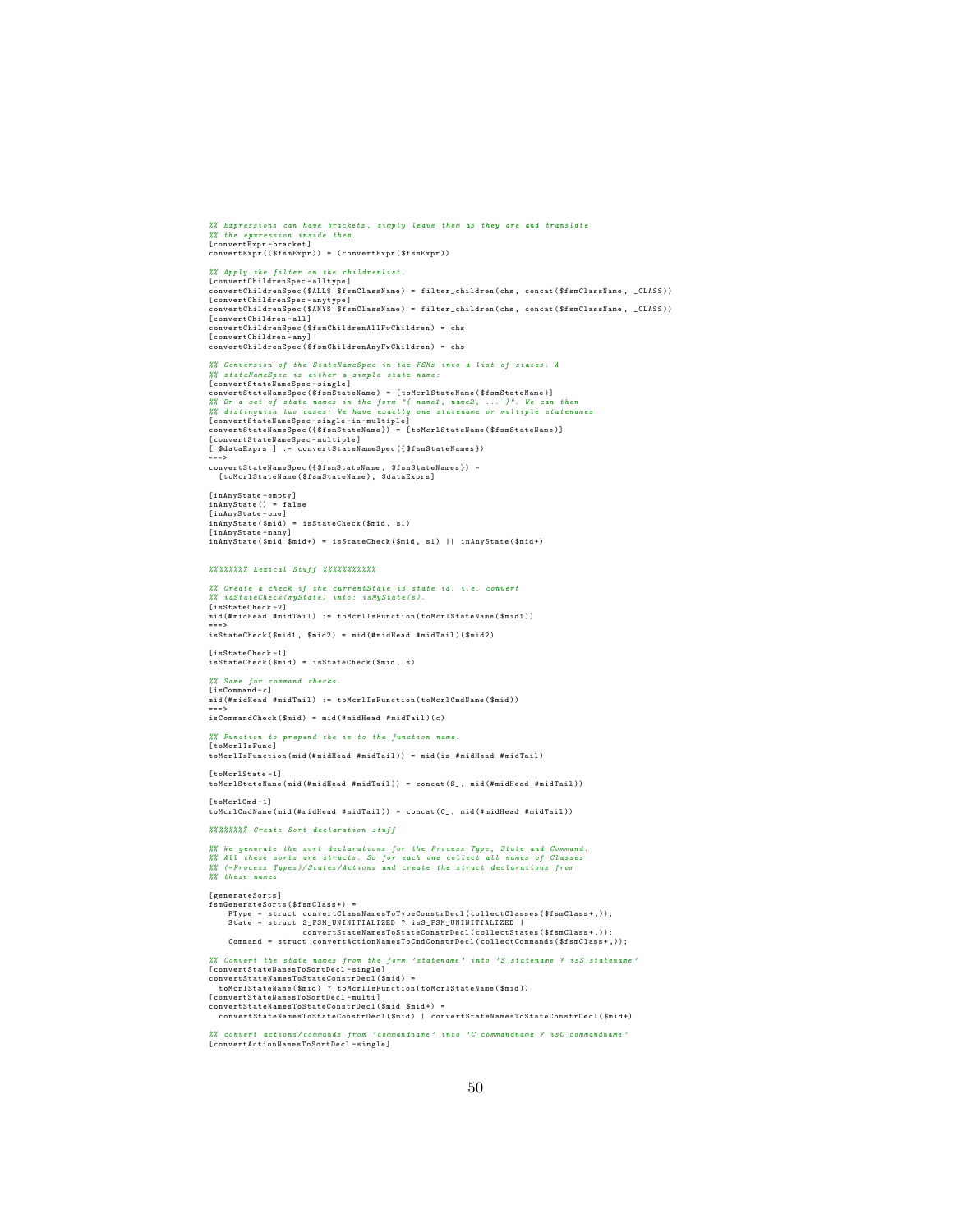```
convertActionNamesToCmdConstrDecl ($mid) =
toMcrlCmdName($mid) ? toMcrlIsFunction(toMcrlCmdName($mid))<br>[convertActionNamesToSortDecl-multi]<br>convertActionNamesToCmdConstrDecl($mid $mid+) =
  convertActionNamesToCmdConstrDecl ( $mid ) | convertActionNamesToCmdConstrDecl ( $mid +)
%% convert the class names from 'classname ' into ' classname ? isclassname '
[convertClassNamesToSortDecl-single]<br>convertClassNamesToTypeConstrDecl($mid) = $mid ? toMcrlIsFunction($mid)<br>[convertClassNamesToTypeSortDecl-multi]<br>convertClassNamesToTypeSortDecl-multi]<br>convertClassNamesToTypeConstrDecl(
%% Traversal functions to collect the classnames, action-names and statenames
[collect-class-definition]
collectClasses ( class : $FWPART_$TOP$ $fsmClassName $fsmState +, $mid *) = addToSet ( $fsmClassName , $mid *)
[ collect - class - exprall ]
collectClasses ( $ALL$$fsmClassName , $mid *) = addToSet ( concat ( $fsmClassName , _CLASS ), $mid *)
[collect-class-exprany]<br>collectClasses ($ANY$$fsmClassName , $mid*) = addToSet(concat($fsmClassName , _CLASS), $mid*)
[collect-command]
collectCommands (action: $fsmActionName $fsmStatement+, $mid*) = addToSet($fsmActionName, $mid*)
[collect-state]
 -<br>collectStates (state: $fsmStateName $fsmWhenClause+ $fsmActionClause*, $mid*) = addToSet($fsmStateName, $mid*)
[ collect - state - when]
collectStates ( when ( $fsmExpr ) move_to $fsmStateName , $mid *) = addToSet ( $fsmStateName , $mid *)
[collect-state-statenamespec]
$mid *1 := collectStates ({ $fsmStateNameSpecs * } , $mid *)
===><br>collectStates( { $fsmStateName , $fsmStateNameSpecs*}, $mid*) = addToSet($fsmStateName , $mid*1)
[collect-state-statenamespec-1-element]<br>collectStates( $fsmStateName , $mid*) = addToSet($fsmStateName , $mid*)
%%%%%%% %% Constructing a PType for an mcrl2 specification.
[ mcrl2GetPTypes -1]
mcrl2GetPTypes ( $procSpec +) =
     PType = struct mcrl2PTypesFromProcSpecs ( $procSpec +);
[ mcrl2PTypesFromProcSpecs - one ]
mcrl2PTypesFromProcSpecs ( proc $procDecl +) =
mcrl2PTypesFromProcDecls ( $procDecl +)
[ mcrl2PTypesFromProcSpecs - many ]
 mcrl2PTypesFromProcSpecs ( proc $procDecl + $procSpec +) =
mcrl2PTypesFromProcDecls ( $procDecl +) | mcrl2PTypesFromProcSpecs ( $procSpec +)
[ mcrl2PTypesFromProcDecls - one -1]
mcr12PTypesFromProcDecls ($mid = $procExpr;) =
     convertClassNamesToTypeConstrDecl ( $mid )
[mcrl2PTypesFromProcDecls -many -1]<br>mcrl2PTypesFromProcDecls ($mid = $procExpr; $procDecl+) =<br>convertClassNamesToTypeConstrDecl ($mid) | mcrl2PTypesFromProcDecls ($procDecl+)
[ mcrl2PTypesFromProcDecls - one -2]
mcrl2PTypesFromProcDecls ( $mid ( $idsDecls ) = $procExpr ;) =
     convertClassNamesToTypeConstrDecl ( $mid )
[mcrl2PTypesFromProcDecls -many-2]<br>mcrl2PTypesFromProcDecls ($mid ( $idsDecls ) = $procExpr; $procDecl+) =<br>convertClassNamesToTypeConstrDecl($mid) | mcrl2PTypesFromProcDecls($procDecl+)
[addToSet-empty]
addToSet($mid,) = $mid<br>[addToSet-multisame]<br>addToSet($mid,$mid $mid*) = $mid $mid*<br>[addToSet-multidiff]
$mid != $mid1
=== >
addToSet ( $mid , $mid1 $mid *) = $mid1 addToSet ( $mid , $mid *)
```
## Appendix B. mCRL2 files

```
%% This file implements the three - valued logic that is used in the
%% interpretation of when clauses. It is based on the description by Boda Franek<br>%% titled "Condition processing", dated May 2011.
sort ThreeValuedLogic = struct TRUE | FALSE | GHOST ;
```